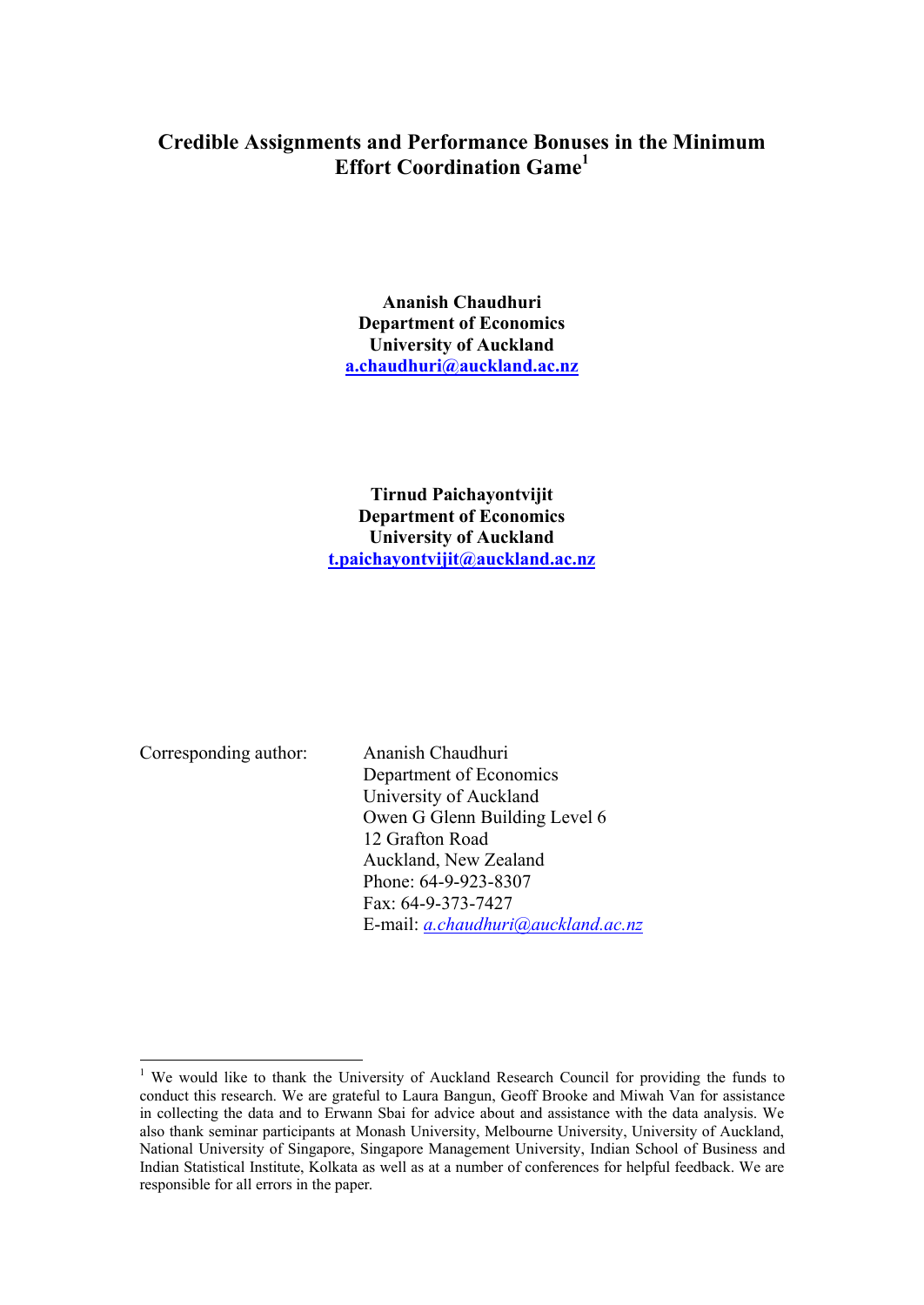## **Credible Assignments and Performance Bonuses in the Minimum Effort Coordination Game**

## Abstract

We use experiments to investigate the efficacy of credible assignments and performance bonuses in resolving coordination failures in a stag-hunt type coordination game with multiple Pareto-ranked equilibria, often referred to as a "weak link" game. Participants routinely find it difficult to coordinate to the payoff-dominant outcome in such games. We look at performance in both fixed and randomly rematched groups. A credible assignment to the payoff-dominant outcome is successful in resolving coordination failures with fixed groups. Resolving coordination failures is harder with randomly re-matched groups and can be achieved only with the payment of performance bonuses.

JEL Classification: C91, C72, L23, M52

Keywords: Weak-link games, Coordination, Assignments, Performance Bonus, Experiments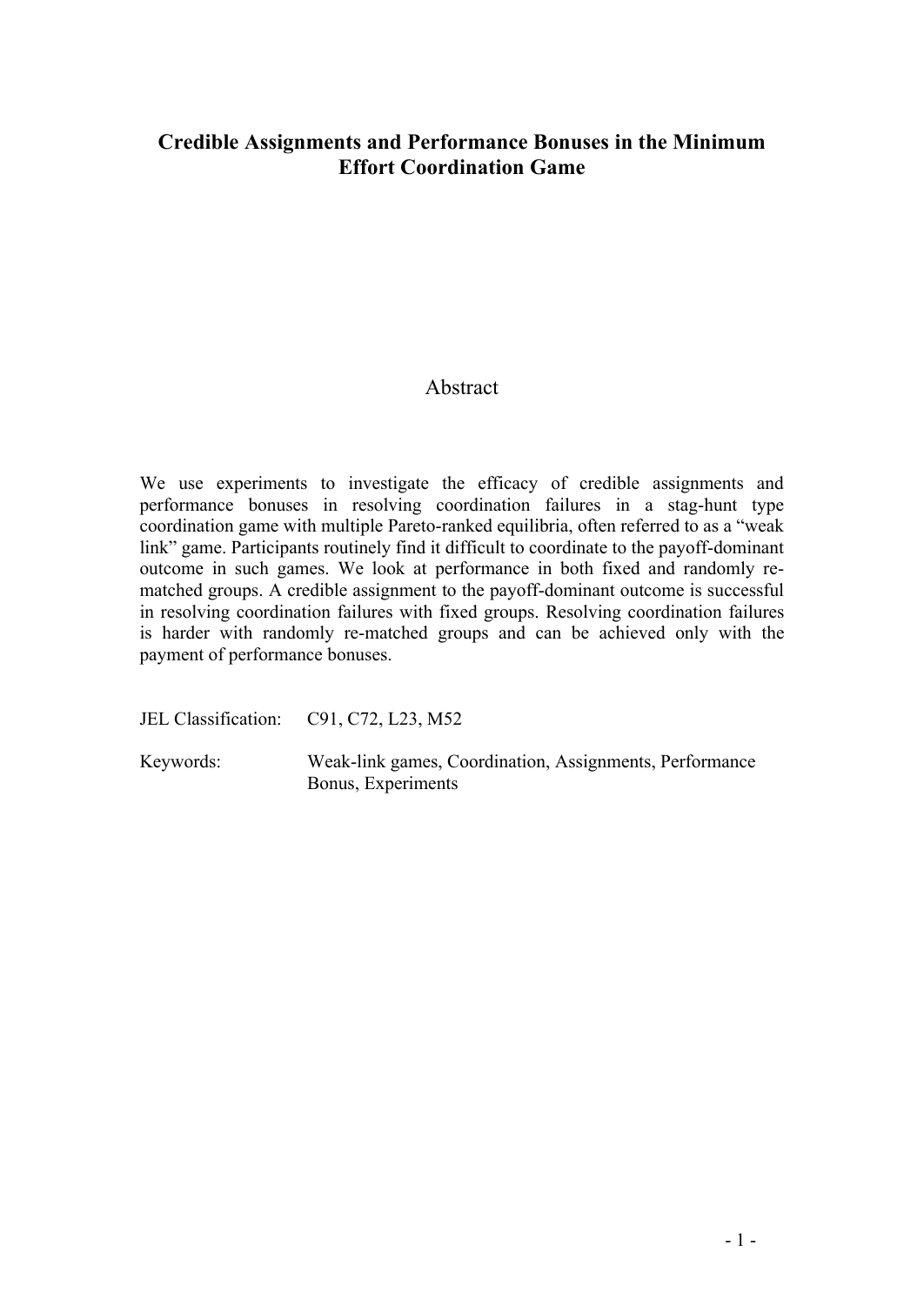#### **1. Introduction**

A range of phenomena in life – both economic and non-economic - require coordinated action by multiple agents. For instance, think of an airplane sitting on the tarmac prior to take off. The on-time departure of this flight depends on successful coordination between a disparate group of people including the pilots carrying out pre-flight checks; baggage handlers loading the baggage; the cleaning crew; those loading the fuel; the ones loading the food containers and so on. The only way the plane will get off on time is if all these groups manage to successfully *coordinate* their actions and work at the same pace; if even one of these groups lag behind then the flight gets delayed.

Such coordination problems arise in any organization or industry that is engaged in team production along an assembly line, which includes steel-mills, automobile factories and fast-food outlets. When someone walks in to buy a burger, in order to get that burger from the person who is frying them, to the person who puts them inside the buns, to the person who puts on the cheese, onions and pickles and wraps them, to the person at the front of the store, who finally hands it over to the customer, a complex coordination problem has just been addressed where success depends on how quickly one can get the burger to the customer and reduce the time people are waiting in line.

The successful resolution of possible coordination failures is crucial to achieving optimal outcomes in such cases. Very often the resulting game is characterized by strategic complementarities and gives rise to multiple Pareto-ranked equilibria. Kremer (1993) in his O-Ring theory of development proposes extensive coordination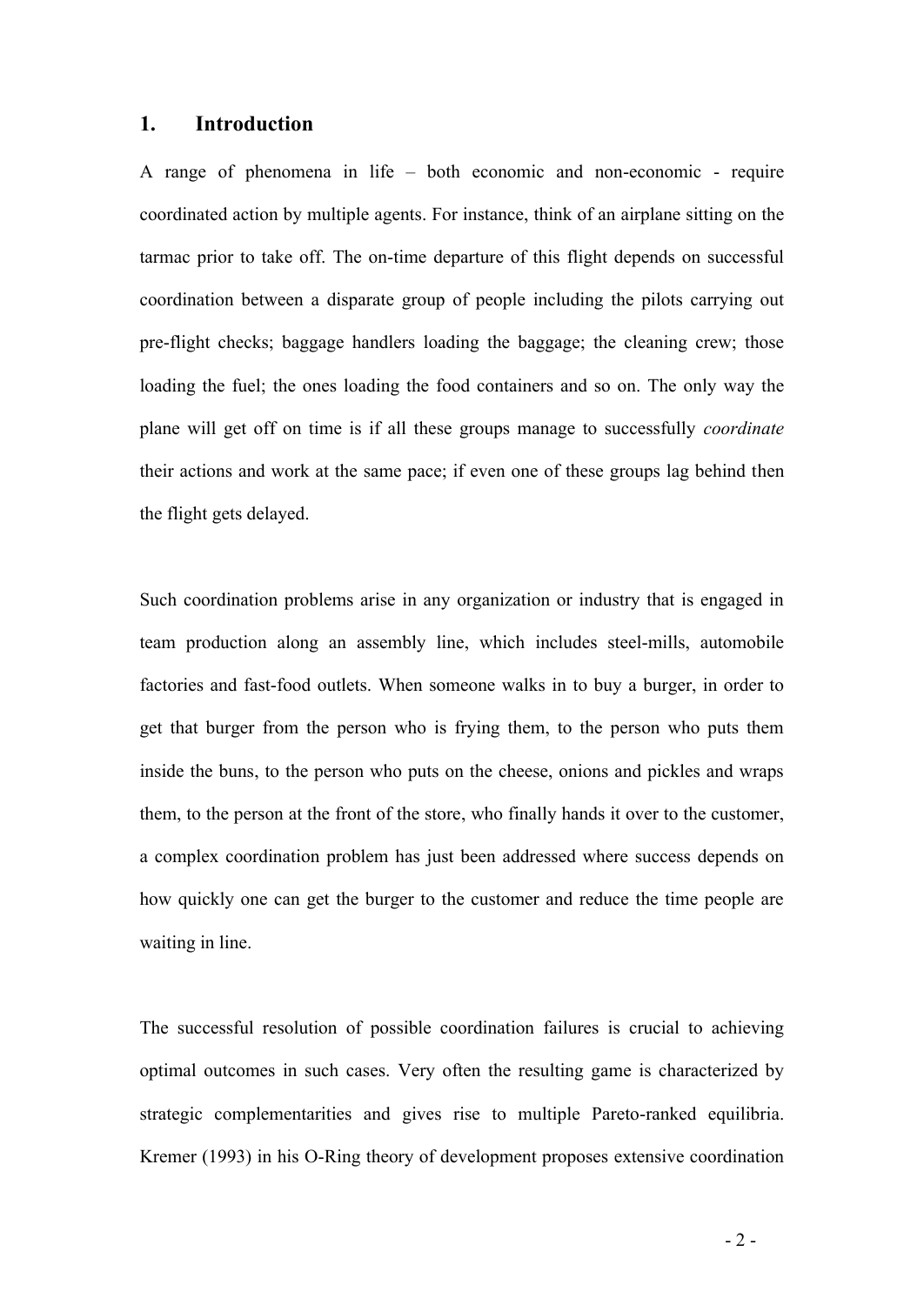failures as the cause of under-development in many countries. Here countries may be caught in a low-level equilibrium "trap" when development requires the simultaneous industrialization of many sectors of the economy but no sector can break even industrializing alone. Kremer's arguments are an extension of the original "big push" literature which suggested that an economy might under-perform in the absence of coordinated action by different sectors of the economy. (See for example Rosenstein-Rodan, 1943, Hirschman, 1958 as well as Murphy, Shleifer and Vishny, 1989).

In a macroeconomic context, an economy can get trapped in a Pareto-inferior underemployment equilibrium. In such instances no firm wishes to expand production unless it can be assured that others will do so yet not doing so leads to an outcome that is worse for everyone concerned. Bryant (1983) presents a Keynesian model with a continuum of underemployment equilibria. Cooper (1999) provides an extensive overview of this literature. Similar considerations arise in models of currency crises or speculative attacks (see Morris and Shin, 1998), models of bank-runs (see Diamond and Dybvig, 1983) and models of political revolution (see Cason and Mui, 2007, Kuran 1987, 1995 and Weingast, 1995, 1997, 2005).

Knez and Simester (2001) provide a detailed account of how successful resolution of coordination failures in various operations led to the remarkable turn-around at Continental Airlines after 1995. Ichniowski et al. (1997) describe how successful steel-mills adopt innovative human resource management practices that foster coordination along their production lines in an attempt to boost productivity. In situations like these it is the slowest worker who determines the speed of the line. This fact has led to this class of games being often referred to as a "weak-link game".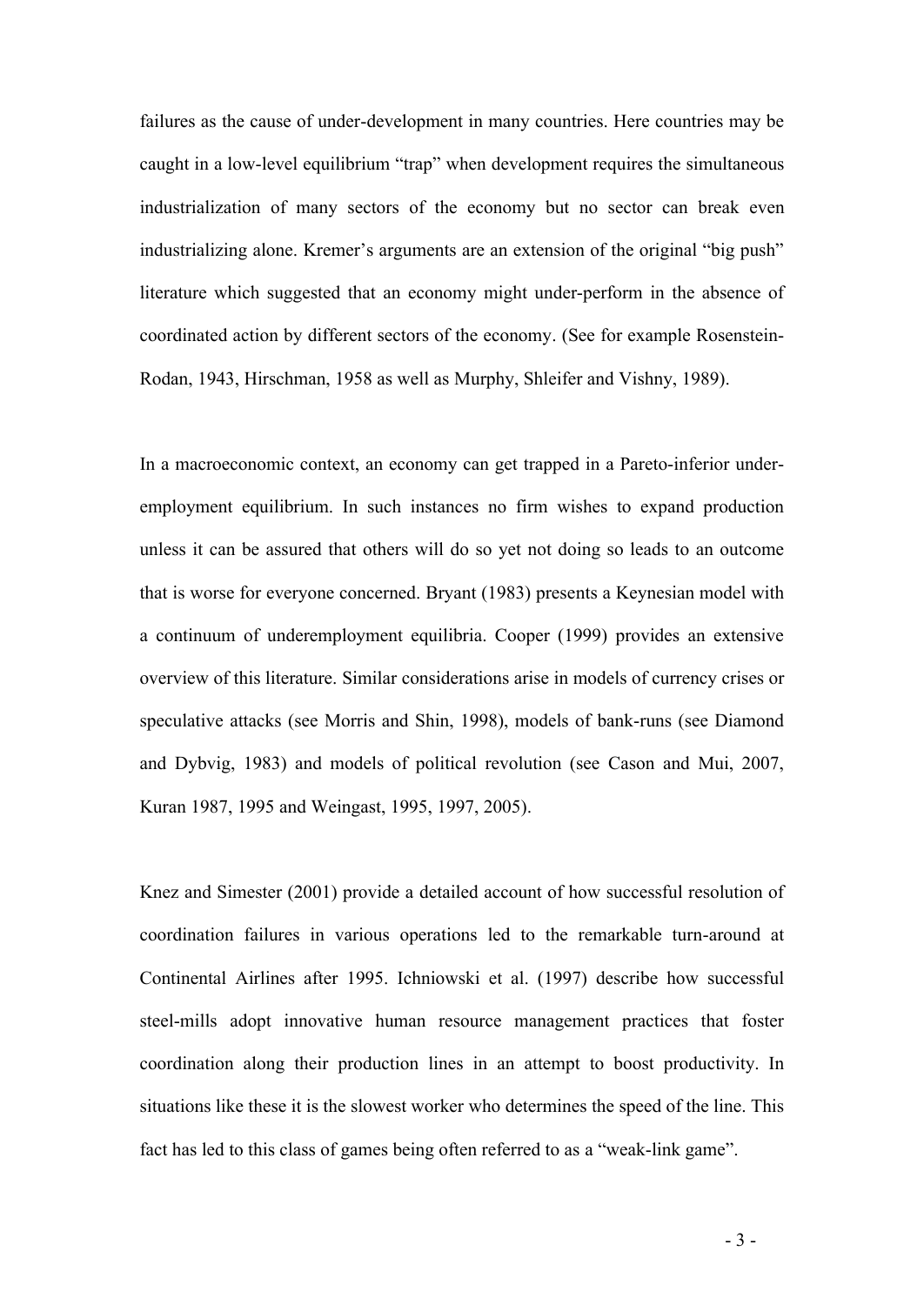A large body of prior research suggests that in coordination games with multiple Pareto-ranked equilibria participants often find it difficult to coordinate to the payoffdominant outcome leading to widespread coordination failure.<sup>2</sup> Cooper, DeJong, Forsythe and Ross (1990, 1992) provide some of the earliest evidence of such failure to coordinate to the payoff dominant outcome in a number of 2X2 and 3X3 coordination games.

A more dramatic example of coordination failure comes from Van Huyck, Battalio and Beil's (1990) (henceforth VHBB) study of the minimum effort coordination game which is an n-person stag-hunt game with multiple Pareto-ranked equilibria. In this game each subject in a group has to choose an integer,  $c_i$  from the set  $\{1, 2, 3, 4, 5, 6, \}$ 7}. Individual payoffs are determined for each subject by the payoff function  $P_i = k$ *+ a[min{c<sub>i</sub>…c<sub>n</sub>}] - bc<sub>i</sub>*. That is, the payoff for any player *i* is equal to a constant, *k* plus another constant, *a*, times the minimum choice of any subject minus a third constant, *b*, times *i*'s choice. The highest payoff occurs when all participants choose 7 but since the cost of one's choice is subtracted from the common payoff to all, higher choices are more risky. In fact, the mini-max or secure strategy choice is to choose  $c_i = 1$ .

VHBB ran 7 sessions with groups of 14 – 16 participants playing for 10 rounds. They found that none of the 7 groups managed to achieve a minimum greater than 4. Moreover the minimum chosen never stayed above 1 for more than three rounds. In two of the seven groups (Groups 6 and 7) the minimum is 1 in each round.

 $\overline{a}$ 

<sup>&</sup>lt;sup>2</sup> As Devetag and Ortmann (2007) point out, coordination failure can refer to two separate issues: (1) a failure to coordinate to any of the multiple equilibria in a pure coordination game such as the battle-ofthe-sexes game or (2) a failure to coordinate to the payoff dominant outcome in a stag-hunt type coordination game with multiple Pareto-ranked equilibria. In talking about coordination failure we are talking about the latter situation.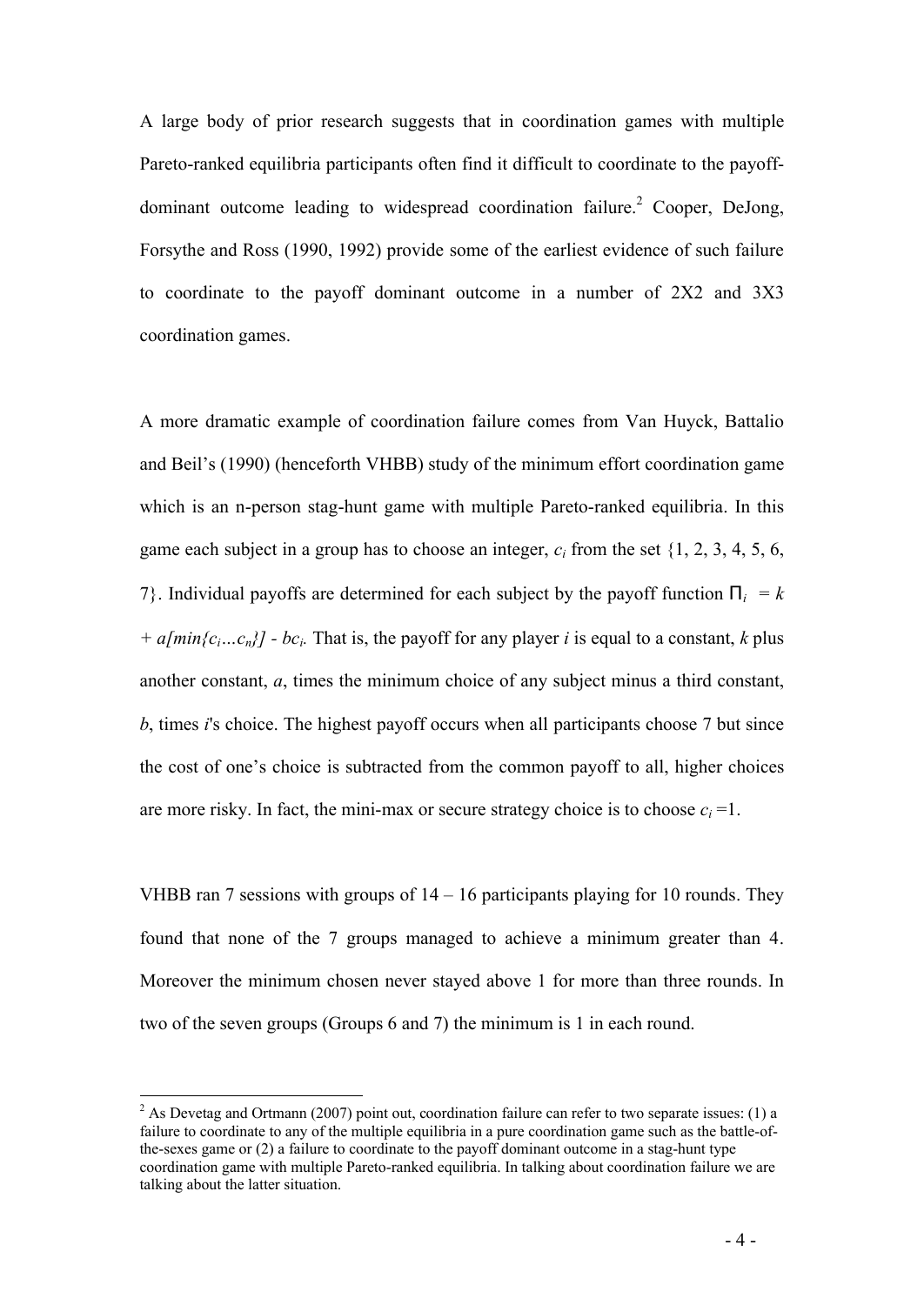These results, demonstrating wide-spread coordination failures, led to a number of subsequent studies, which look at interventions that might help participants in coordinating their actions. We review a few of these – the ones most relevant to the current study - in the next section. Devetag and Ortmann (2007) provide a comprehensive review of this literature.

In this paper we look at the success of two possible interventions designed to enhance coordination in weak-link games: (1) a "*credible assignment*" and (2) a "*performance bonus*".

An "*assignment*" is a non-binding pre-game announcement made by an external arbiter instructing the players to adopt a particular strategy. Van Huyck, Gillette and Battalio (1992) (henceforth VHGB) were the first to study such credible assignments in a 2-player 3X3 game. As VHGB point out (p. 606),

*"A strict equilibrium in a game is defined as an assignment to each player of a strategy that is a unique best response for him when the others use the strategies assigned to them. An equilibrium assignment has the desirable property that the prescribed behavior is individually rational and mutually consistent."*

VHGB find that assignments to the payoff dominant outcome are credible to most players. When players are instructed to choose the strategy commensurate with the payoff-dominant equilibrium, 98% of the pairs managed to coordinate to this equilibrium following the assignment. Given that a credible but non-binding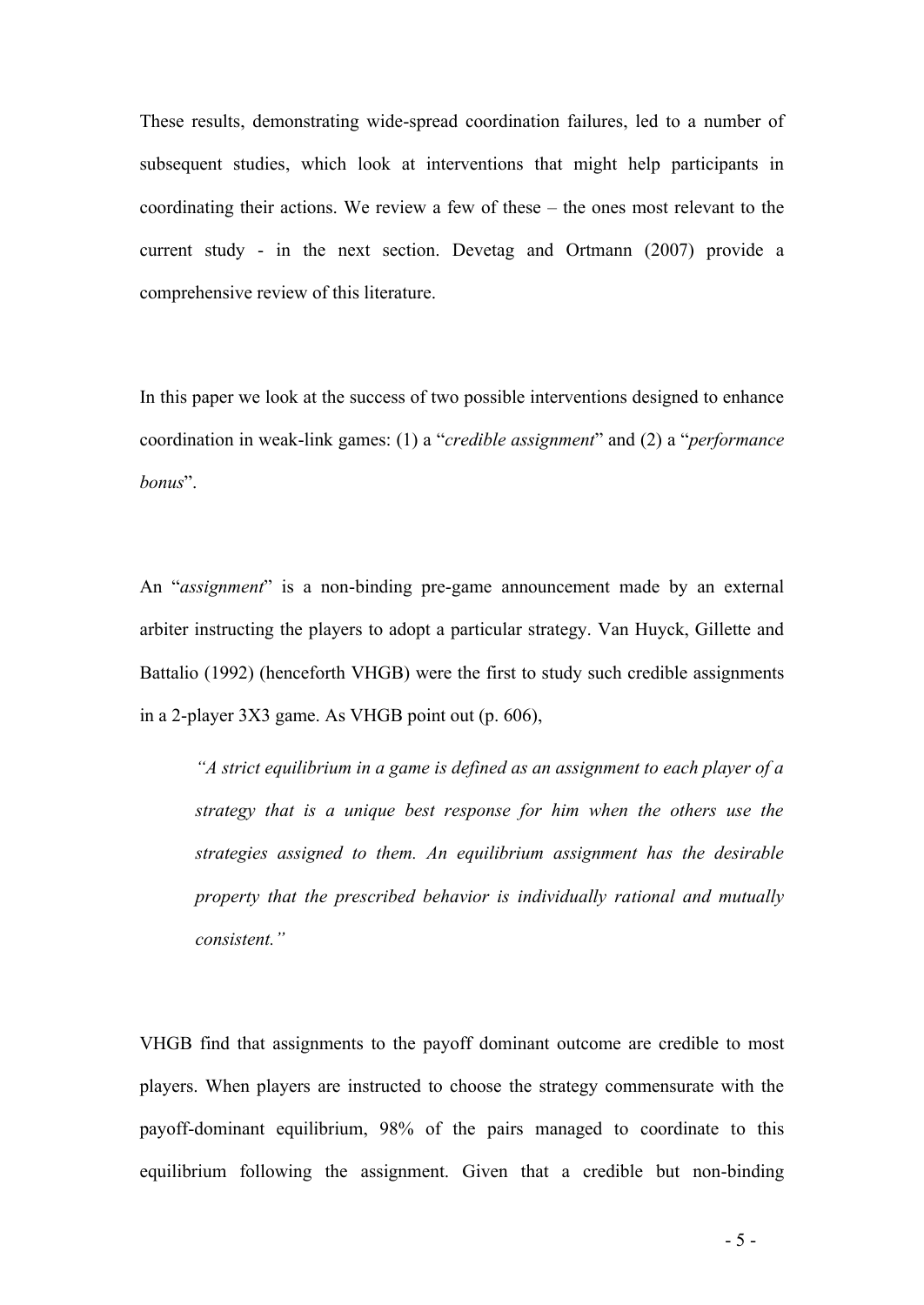assignment made by an external arbiter succeeds in resolving coordination failures in prior studies, we wish to see if a similar assignment can be successful in the minimum effort coordination game where participants have an especially difficult time coordinating to the payoff-dominant outcome.

Brandts and Cooper (2006) study the "*corporate turn-around game*", a modified and simpler version of the minimum effort game, where players choose one of five effort levels rather than the seven effort choices available in the VHBB game. They find that if players are given a performance bonus for successful coordination, then this leads to a significant reduction in the extent of coordination failures. What is surprising is that the magnitude of the bonus does not seem to matter in that larger bonuses were no more successful in enhancing coordination than smaller bonuses.

However one shortcoming of the papers that study how to improve coordination in the minimum effort game is that they focus only on *fixed groups* of players. <sup>3</sup> One drawback to focusing on fixed groups is pointed out by Benoit and Krishna (1985, p. 905)

*"…the fact that games with multiple Nash equilibria may have interesting perfect equilibria when repeated a finite number of times, if not unrecognized, has certainly escaped wide notice."*

It is possible that previous authors have tended to focus on fixed groups because many of these coordination failures are endemic to situations where the same agents interact

 $\overline{a}$ 

 $3$  The papers by Cooper et al. (1990, 1992) that study 2X2 and 3X3 stag-hunt games used random rematching. Clark and Sefton (2001) look at the performance of both fixed and randomly re-matched groups in a simple 2X2 coordination game – the simple coordination game (SCG) - studied in Cooper et al (1992).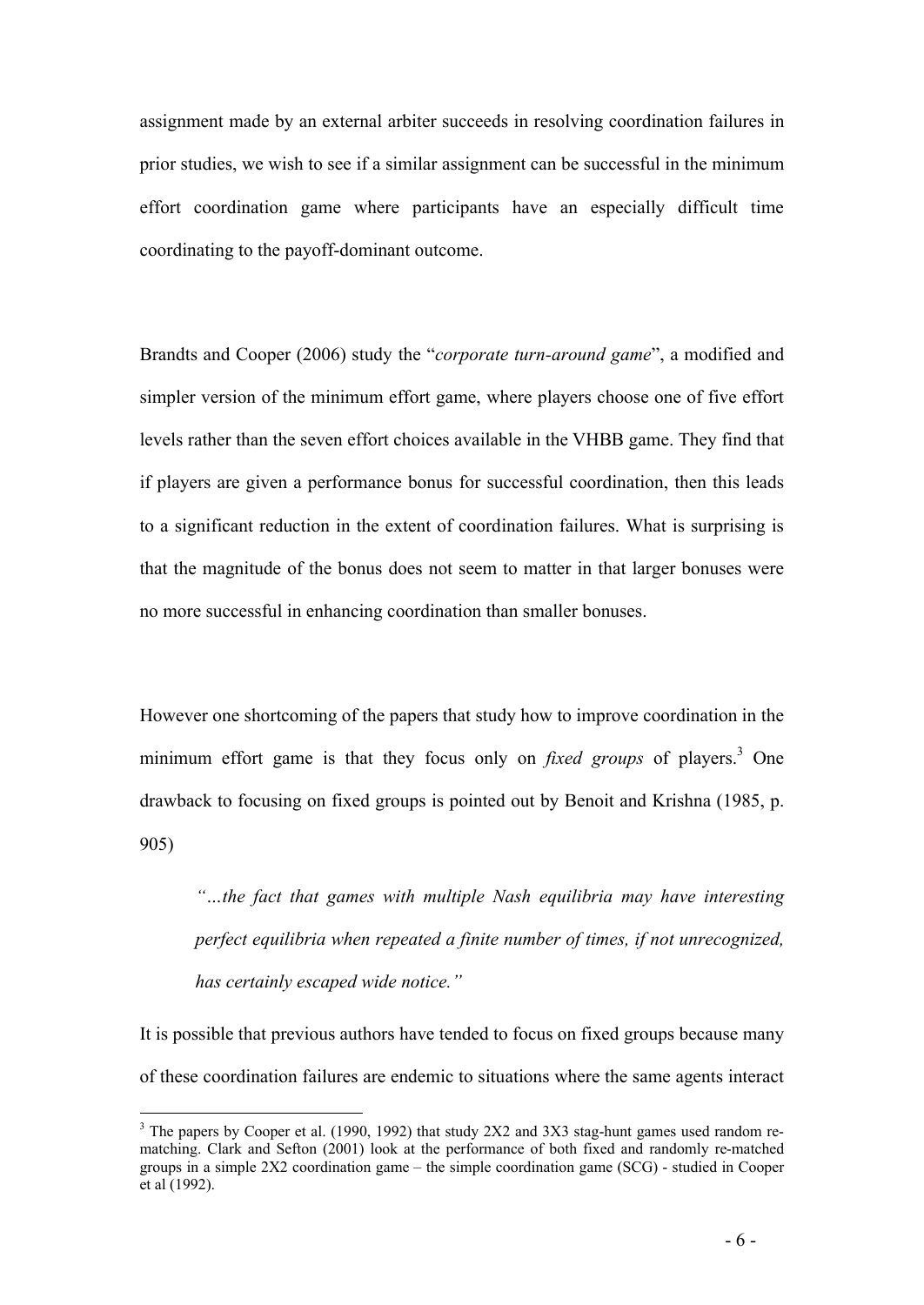repeatedly. But as Benoit and Krishna (1985) point out, theories of equilibrium selection are essentially based upon one-shot play and repeated interactions (such as the ones modeled in papers like VHBB) can support a richer set of equilibria than would be the case in one-shot games. Thus in order to understand how to resolve coordination failures in such games, it is essential to study the performance of both *fixed* and *randomly re-matched* groups.

Furthermore, there are real-life examples where the game being played has the characteristic of one-shot interactions. Examples of such situations include (1) postoffices hiring additional temporary workers during Christmas; (2) immigrations authorities hiring temporary workers following a sudden sharp increase in the number of visa applications and (3) tax authorities hiring additional hands immediately after the annual deadline for filing tax returns. Fast food outlets experience rapid turn-over of its labor force. These organizations all require coordinated actions among the agents involved, including the temporary workers. In these cases the resulting interaction is better modeled as a one-shot game rather than a repeated game.

We study two different treatments vis-à-vis the assignment. In the *public knowledge* treatment we hand out a sheet of paper to each subject instructing them to choose the strategy that will lead to the payoff-dominant outcome. Here each subject knows that every other subject is looking at the exact same message. In the *common knowledge* treatment, in addition to handing out the exact same message to each subject, the experimenter, typically a research assistant, also reads this message out loud. In the latter case then, each subject not only knows that every other subject is receiving the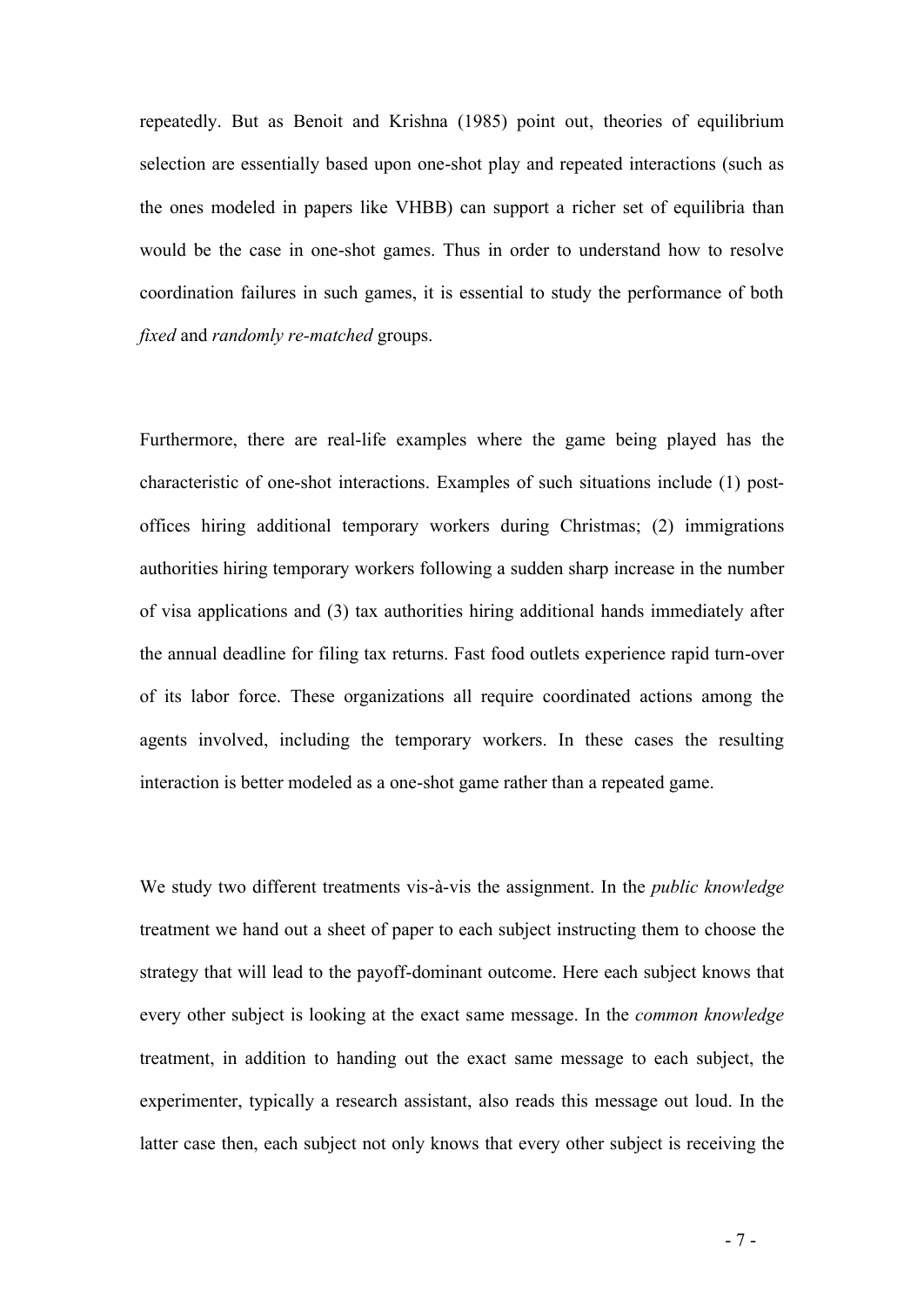same message, but now they also know that every other subject has heard the same message being read aloud.<sup>4</sup> We study the efficacy of such assignments in resolving coordination failures among both fixed and randomly re-matched groups.

Among randomly re-matched groups we also study, in addition to the assignment, the success of a performance bonus in facilitating coordination to the payoff dominant outcome.

We find that a credible assignment is successful in resolving coordination failures among fixed groups as long as that announcement is public *and* common knowledge. Resolving such coordination failures in randomly re-matched groups is more difficult and can be achieved only by paying a performance bonus but not by a credible assignment.

We proceed as follows. In Section 2 we undertake a very brief review of the experimental literature which examines how to resolve coordination failures in the minimum effort game. We explain the experimental design and procedures in Section 3. We present our results in Section 4. In Section 5 we offer some concluding remarks.

 $\overline{a}$ 

<sup>&</sup>lt;sup>4</sup> The reason we introduced the public and common knowledge treatments is the following. Two prior papers – Chaudhuri, Schotter and Sopher (2008) which studies the VHBB minimum effort game and Chaudhuri, Graziano and Maitra (2006) which studies a linear public goods game – report that convergence to the payoff-dominant outcome is improved when participants are given a message that is both public (i.e. everyone in the group gets the same message and knows that everyone else is getting the same message) and common knowledge (i.e. this message is also read aloud). Both these studies report, however, that when the message is only public but *not* common knowledge, participants find it difficult to coordinate to the payoff-dominant outcome. In the VHGB study the message is projected on the lab wall and is also read aloud. Their treatment, then, is analogous to our "common knowledge" treatment.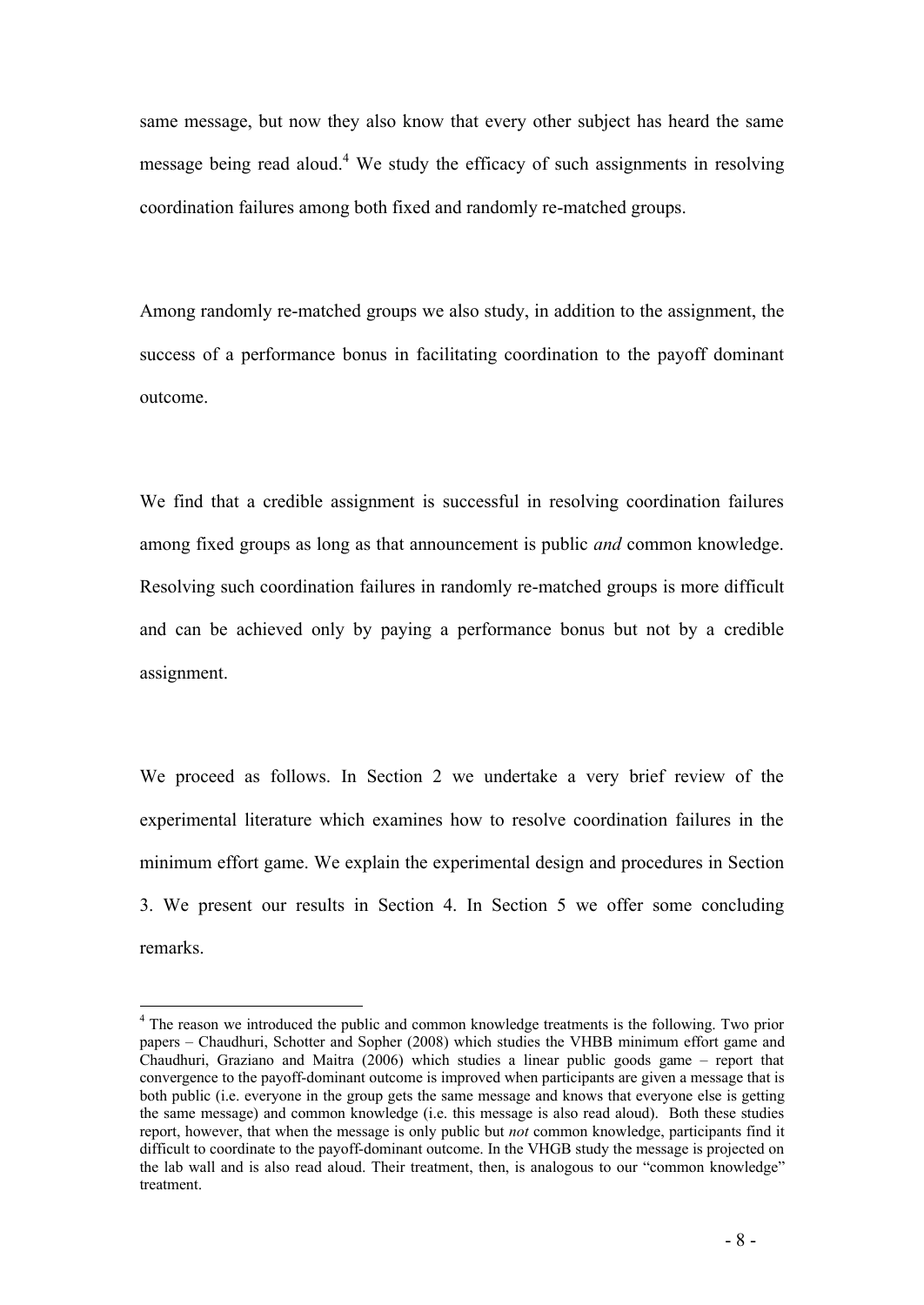#### **2. A Brief Literature Review**

A number of prior studies have explored the issue of coordinating to the payoff dominant outcome in games with multiple Pareto-ranked equilibria. In this section we review those papers that are the most relevant to our study.

VHGB study the role of assignments in a two-person 3X3 coordination game with three Pareto-ranked equilbria. There is an external arbiter who instructs the participants to choose a particular strategy in the game. They find that when the arbiter instructs the participants to choose a strategy commensurate with the payoffdominant outcome 98% of the pairs playing the game do coordinate to that outcome.

However, in the game studied by VHGB, there is no obvious conflict between payoff dominance and risk dominance. As they also point out in their paper (p. 611) the payoff-dominant outcome  $\{1, 1\}$  is also the outcome which requires the smallest "minimum sufficient degree of credibility". Therefore, the  $\{1, 1\}$  outcome is the most credible outcome in this game, which is followed by  $\{2, 2\}$  and then by  $\{3, 3\}$ . Bangun, Chaudhuri, Prak and Zhou (2006) extend VHGB's work by studying the efficacy of credible assignments in a 2X2 coordination game with a clear distinction between the payoff-dominant outcome and the risk-dominant outcome. Bangun et al. find that a credible assignment along the lines of VHGB work quite well in their game with more than 90% of the pairs managing to coordinate to the payoff-dominant outcome. Seely, Van Huyck and Battalio (2005) find that such credible assignments are successful in increasing contributions and reducing free-riding in a voluntary contributions mechanism.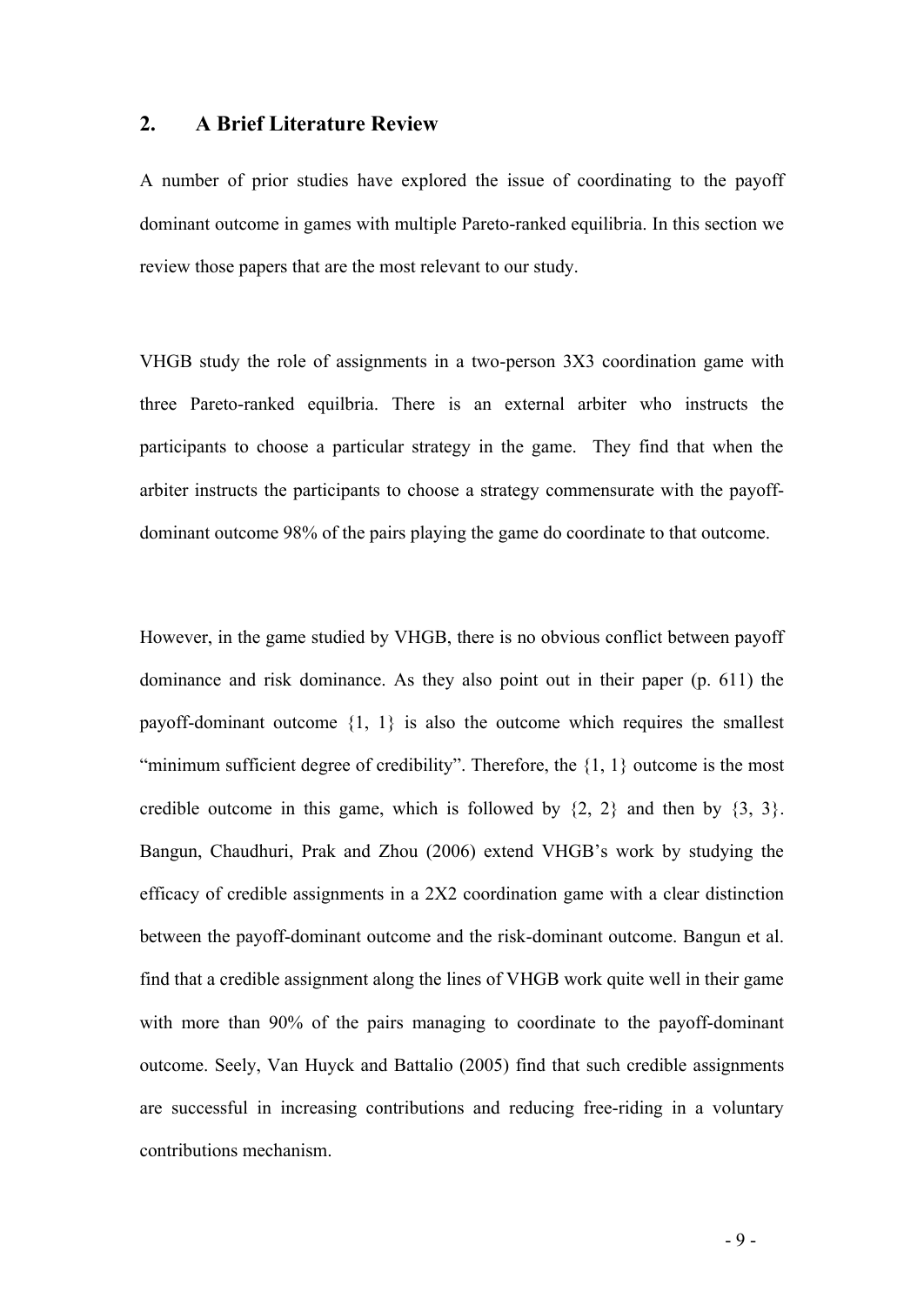Blume and Ortmann (2007) look at the impact of costless pre-play communication in the context of the minimum and median effort games. We will confine our focus to the former for purposes of comparison with our results. These authors conduct 8 sessions with 9 participants in each session who play the minimum effort game for 8 periods. The payoff matrix is the exact same one as in VHBB. Each period consists of two stages where in the first stage each subject makes a non-binding announcement regarding what number between 1 and 7 he proposes to choose in the second stage. Participants get to see the distribution of these messages on their computer screen. These pre-play messages are followed by an action stage where each subject actually chooses one of those numbers. Despite this opportunity to communicate with others in the group, participants in Blume and Ortmann's study still find it difficult to coordinate to the Pareto-dominant outcome. Out of 8 sessions there is only one session where all participants choose 7 for all 8 periods.<sup>5</sup>

Brandts and Cooper (2006, 2007) study the corporate turn-around game which is a modified version of the VHBB minimum effort game. The game involves five players – a manager and four workers – who together constitute a firm. The groupings are fixed from one round to the next. Brandts and Cooper (2006) show that starting from a situation where the firm is experiencing significant coordination problems – in that the workers are not able to coordinate their actions so as to reach the Pareto optimum

 $\overline{a}$ 

 $<sup>5</sup>$  Blume and Ortmann (2007) do not provide a detailed breakdown of the actual choices made and the</sup> minimum chosen in each period for the 8 sessions. However looking at Table V in their paper it is clear that there was only one session where the minimum chosen was 7 for all 8 periods. This is because a choice of 7 by all members of the group will yield a payoff of \$1.30 to each subject in any period. Over 8 periods this would amount to a total earning of \$10.40. This was true of only one session – session M8Min. The other sessions achieved various degrees of coordination but none of them achieved coordination at the Pareto-dominant outcome for all 8 periods.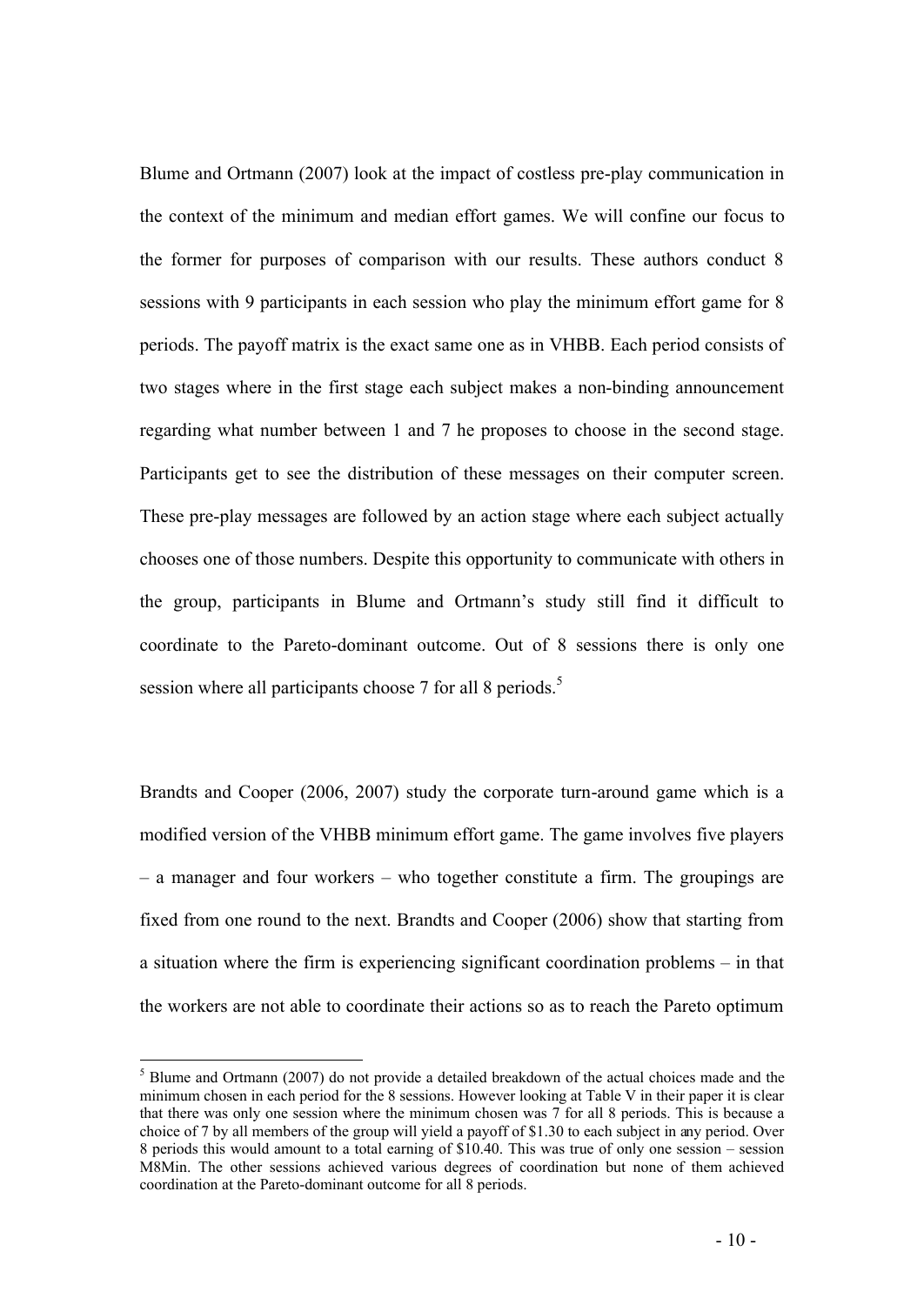– a performance bonus paid by the manager to the firms is successful in resolving these coordination failures. Surprisingly it turns out that while the payment of a bonus does help workers within the firm coordinate their actions, the magnitude of the bonus itself seems less important in that a larger bonus does not necessarily lead to any greater coordination than a smaller one. Brandts and Cooper (2007) extend the previous paper by providing managers with two different tools for resolving coordination failures: (1) payment of performance bonuses and (2) direct communication with employees. They find that while both the bonus and communication are successful in enhancing greater coordination, communication is a more effective tool than incentive changes in leading organizations out of coordination failure traps.

Van Huyck, Battalio and Beil (1993) and Cachon and Camerer (1996) use forward induction/loss avoidance arguments to solve the coordination problem. There are two stages. In stage 1 subjects have to pay for the right to participate in a median effort (rather than a minimum effort) coordination game in stage 2. These studies find that when subjects pay for the right to participate in the coordination game they are better at coordinating to the payoff dominant outcome since the amount they pay serves as a signal of their intended course of action in the game itself.

Chaudhuri, Schotter and Sopher (2008) study coordination in the minimum effort coordination game using the same payoff matrix as in VHBB. They introduce an "*inter-generational paradigm*", where subjects in any generation, consisting of a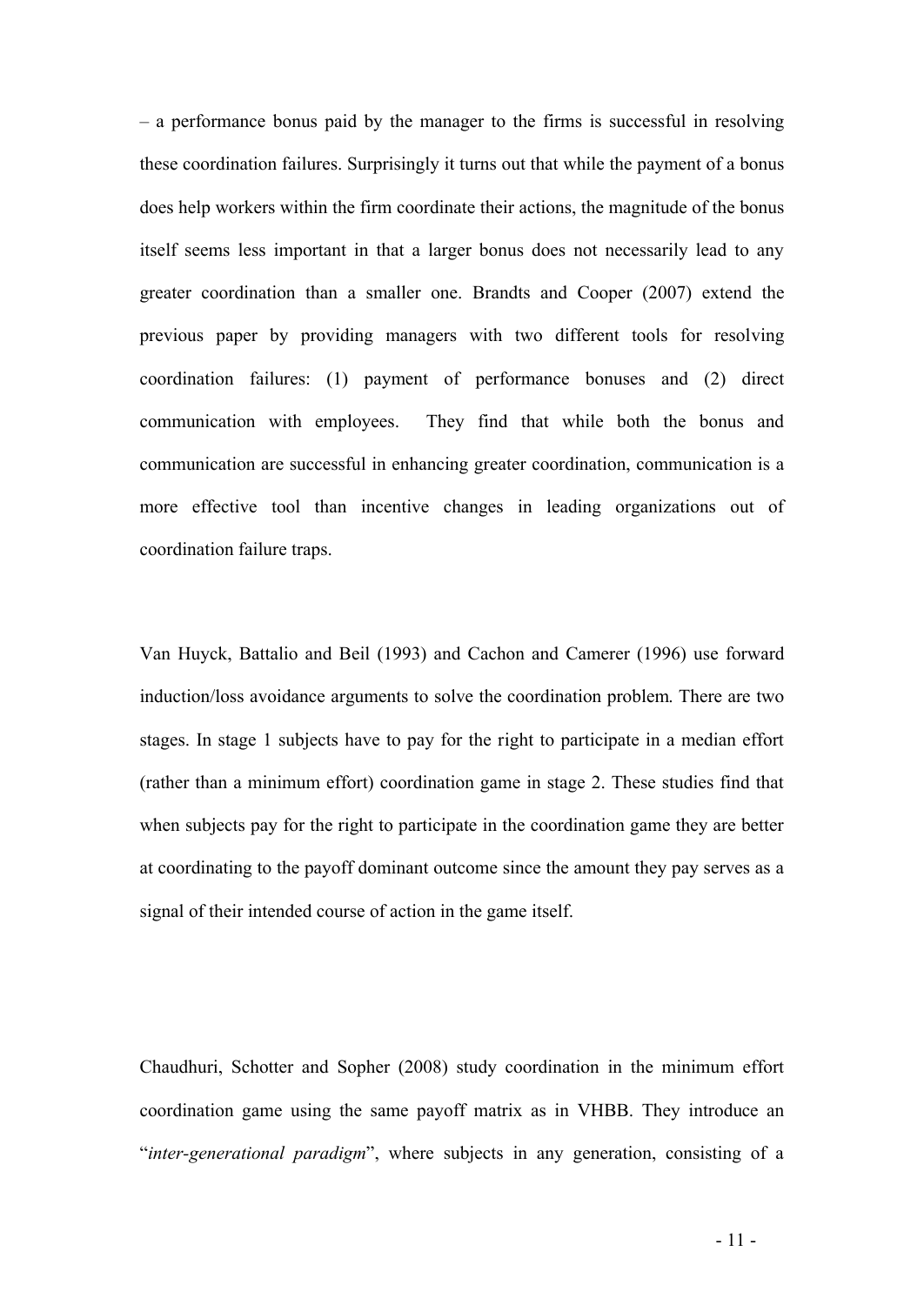group of 8 players, play the stage game for 10 rounds. After that each subject in generation  $t$  can leave free-form advice for their generation  $t+1$  successors and the process continues for a number of generations. Payoff to each player in any generation is the sum of his own earnings plus the earnings of his successor in the next generation. These authors find that this process of leaving advice for successive generations can foster coordination to the payoff-dominant outcome but only when the advice is "public" (i.e. the advice from all the members of one generation is made available to all the members of the next generation) and also "common knowledge" (i.e. this advice is read aloud for all group members to hear, so that each subject not only knows that every one is getting the same message, but they have also heard this message being read out loud).

Finally Weber (2006) introduces a "growth path" paradigm and shows that while it is often difficult to achieve efficient coordination in large groups, efficiently coordinated large groups can be "grown." By starting with small groups (typically of size two) that find it easier to coordinate, one can add people at a sufficiently slow rate to create efficiently coordinated large groups.

## **3. Experimental design and procedures**

Two hundred and ten participants were recruited from our University. Participants are under-graduate and post-graduate students in commerce and economics, who have no prior experience with the minimum effort game. All experiments were conducted in a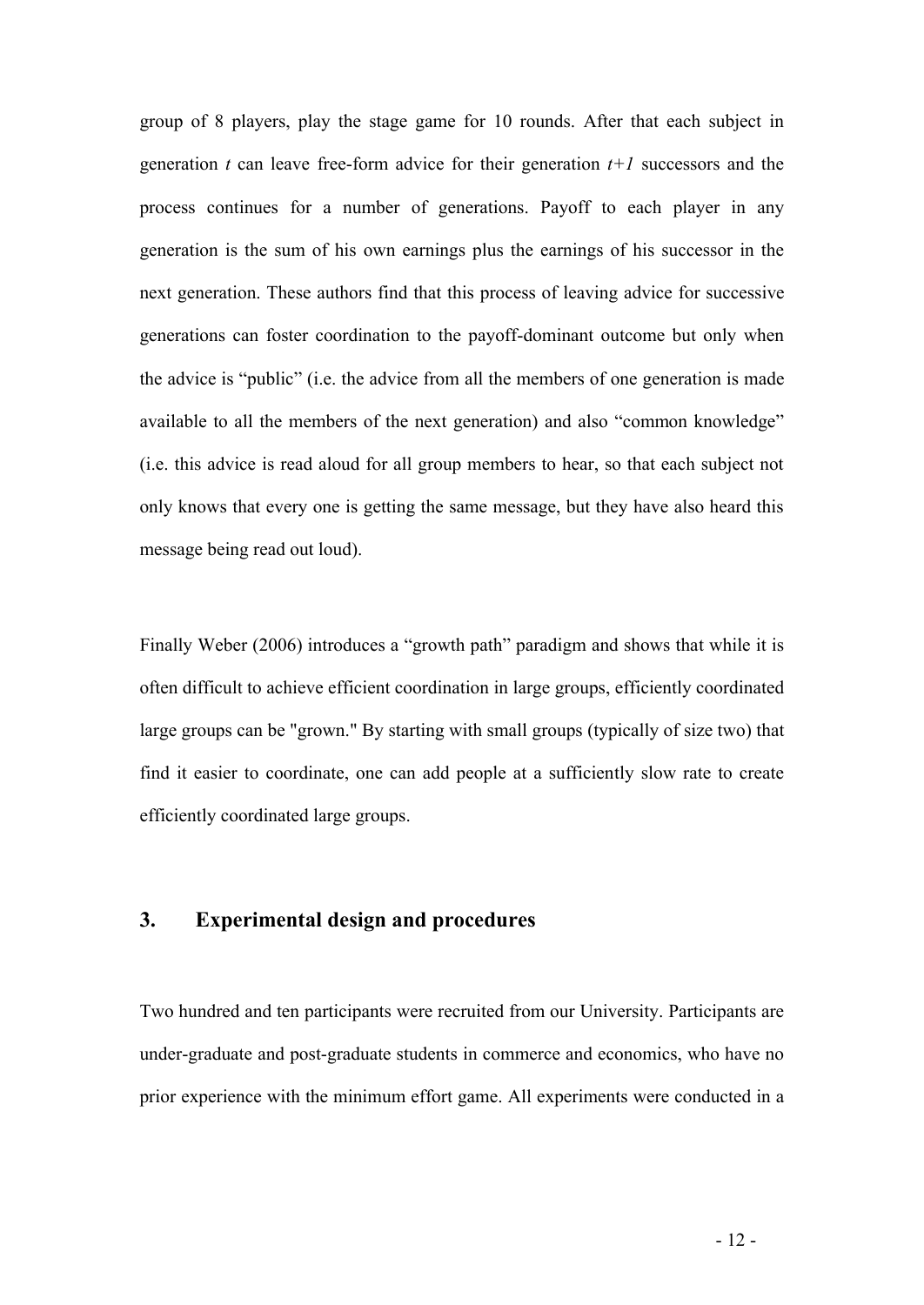computer laboratory at the university using the Veconlab website<sup>6</sup> developed by Charles Holt at the University of Virginia.

We use a modified version of the VHBB minimum effort game, one that was introduced by Goeree and Holt (2001). Participants in this version of the minimum effort game are asked to choose numbers belonging to the set {1.1, 1.2, 1.3, 1.4, 1.5, 1.6 and 1.7}. The payoff to subject *i* is given by  $p_i = Min(c_i, c_{-i}) - 0.5(c_i)$  where  $c_i$  is the number chosen by player *i* while  $c_{-i}$  is the smallest number chosen by any member of the group. As opposed to the original VHBB study where subjects only learn the minimum number chosen in each round, in our study each subject *gets to see the effort levels chosen by the other players in the group at the end of each round*; of course they never learn the identity of those group members. The payoff matrix generated by this payoff function is shown in Table 1. There are 7 Pareto-ranked Nash equilibria located along the diagonal and depicted in bold.

#### *<Table 1 here>*

We carry out a total of 11 sessions with 20 subjects in each one of 9 sessions and 15 subjects each in 2 sessions. At the beginning of each session the instructions of the game were read out loud to the subjects. Once they log-on to the website, subjects can also read this instruction privately on their computer screen. They are given 10-15 minutes to read through online instructions and ask any questions that they might have.

 $\overline{a}$ 

<sup>6</sup> http://veconlab.econ.virginia.edu/admin.htm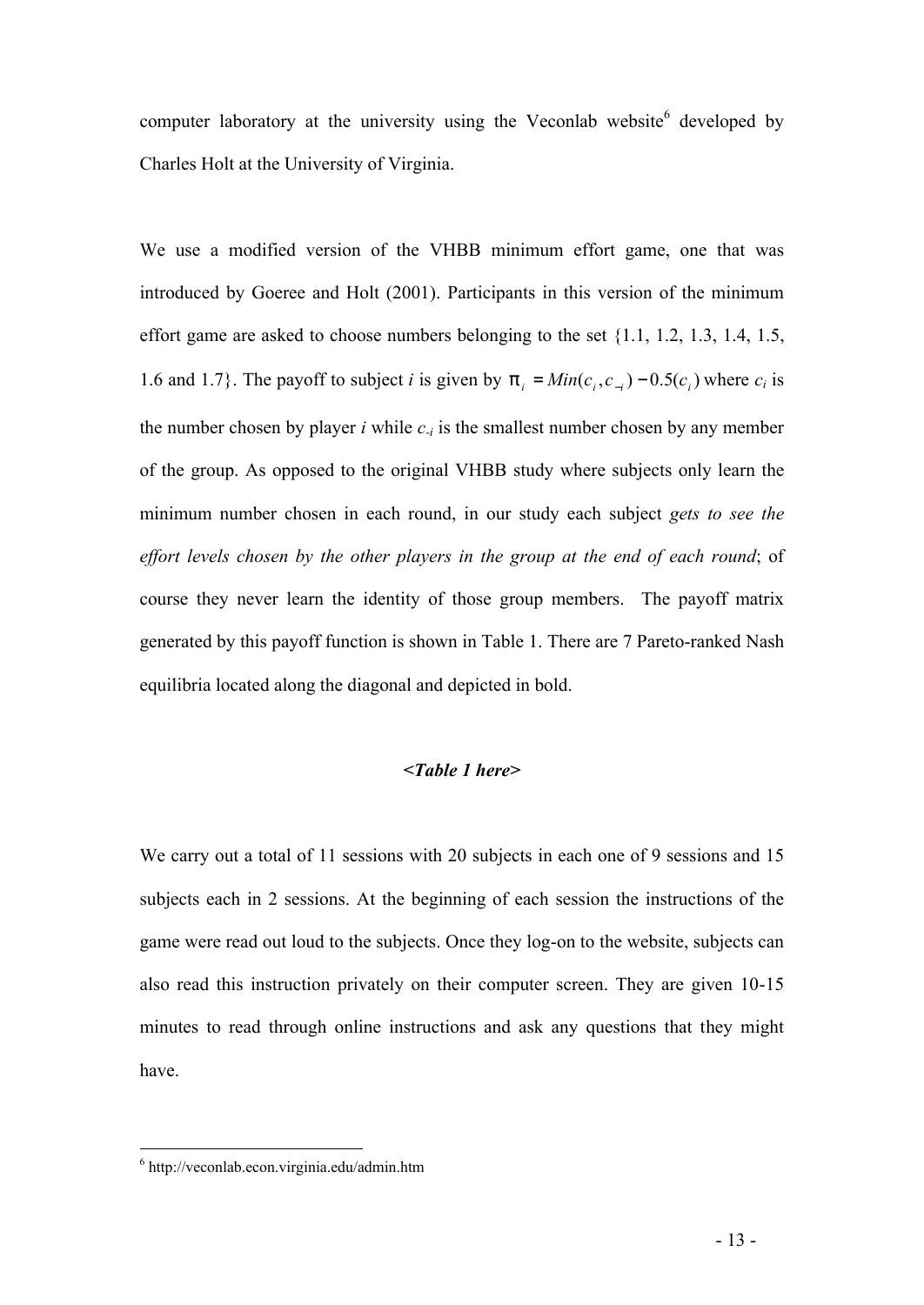Subjects are put into groups of 5 for each session. Each session consists of 15 rounds of play of the stage game. In each round subjects choose their effort levels simultaneously.

We look at two different interventions: (1) *an assignment to a strategy* and (2) *a performance bonus*. The assignment involved providing the subjects with the following message, which is adapted from VHGB:

You should pick 1.7 in each round.

NOTICE, from the payoff matrix, that if every participant in a group follows the message then every participant will earn \$0.85. However, if even one of the participants does not follow the message and chooses a number different from 1.7, then each participant will make less money than if everyone chose 1.7.

We have two different treatments involving the assignment. In the "*public knowledge*" treatment each participant is given the above message on a typed sheet of paper and each subject knows that every other subject is getting a similar sheet with the exact same message typed on it. In the "*common knowledge*" treatment, in addition to providing each subject with a sheet of paper with the message typed on it, this message is also *read out aloud* by the experimenter. Therefore in this treatment, each subject not only knows that every other subject has been given the exact same message but also that each subject has heard this message being read out loud.

In the performance bonus treatment we provide an additional payment to each subject for each round that they manage to coordinate to the payoff-dominant outcome. This is done by providing each subject with a sheet of paper with the following message and then *reading the message out loud* for all subjects to hear. So each subject knows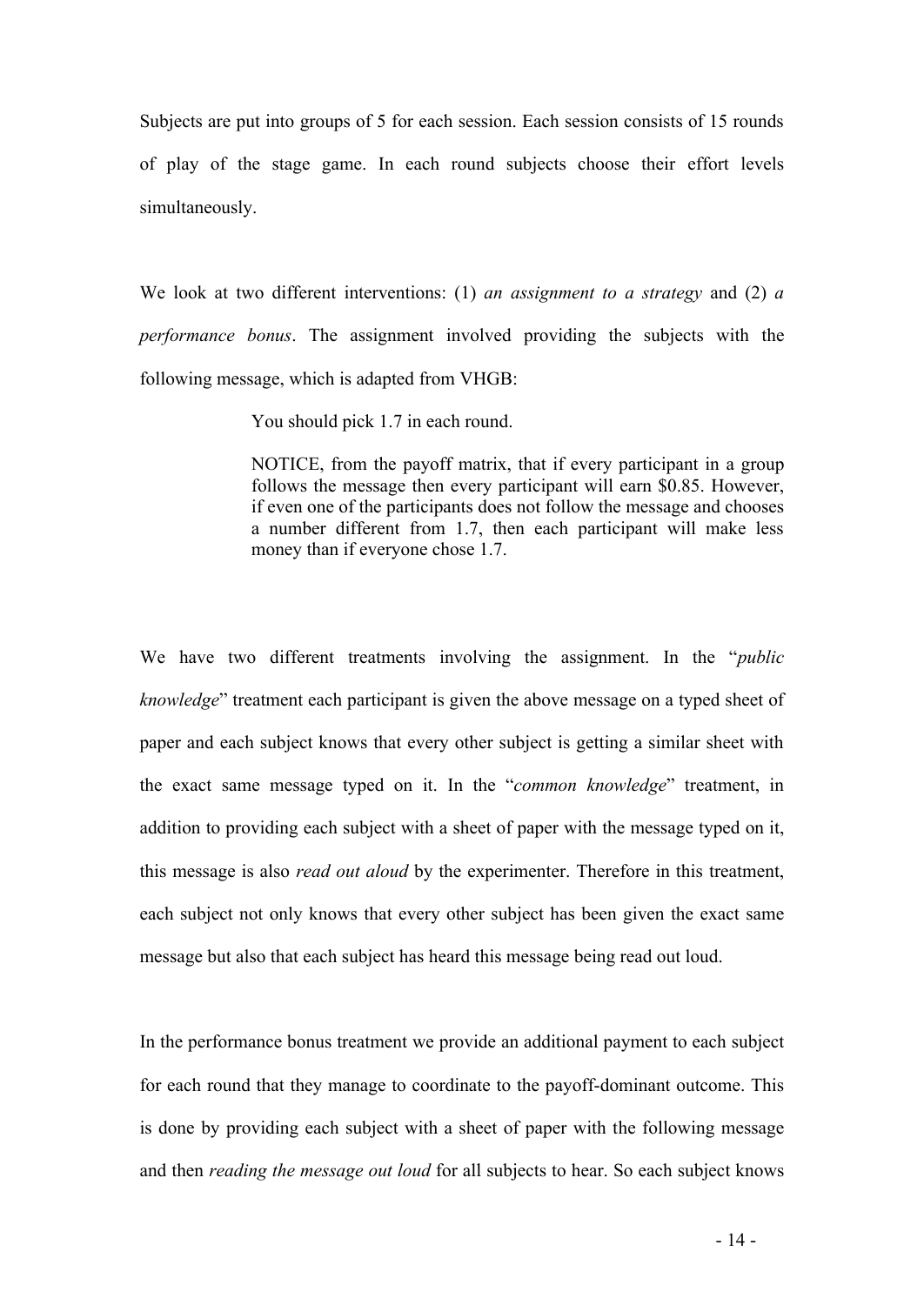that everyone else is getting the exact same message and they have also heard it read out loud.

> "If in a particular round all 5 players in your group choose 1.7 so that the minimum number chosen is 1.7, then in that round each player will earn an additional 50 cents on top of the 85 cents that you get for choosing 1.7. Hence for that round, each player will earn 1.35 dollars. This will be true for each and every round where the minimum is 1.7."

We implement two different matching protocols: (1) *fixed* groups, whose composition remains unchanged for the entire duration of the game and (2) *randomly re-matched*  groups, whose members are randomly re-assigned to groups at the end of each round by picking five players per group out of the subject population for the session.

This then defines a 3X2 design: *three* treatments – (1) public knowledge assignment, (2) common knowledge assignment and (3) performance bonus and *two* matching protocols  $- (1)$  random and (2) fixed. We fill out all the cells except we do not look at the bonus in fixed groups. This is because the fixed groups manage to achieve efficient coordination with the assignment and would have likely done so with the bonus, which provides stronger incentives to coordinate. We look at the bonus only in randomly-re-matched groups since these groups exhibited significant coordination failures otherwise. Table 2 shows the design of our experiments.<sup>8</sup>

 $\overline{a}$ <sup>7</sup> We should point out that our performance bonus works differently than the one implemented by Brandts and Cooper (2006). The bonus in their study is more "continuous" in the sense that any nonzero minimum effort level will earn the group a performance bonus. Of course, the higher that minimum effort the higher is the bonus, with the highest possible bonus accruing in the event that every one coordinates to the highest possible effort level. Our bonus is "discontinuous" in that there is no bonus for coordinating to any effort level other than 1.7. Many real life bonus schemes operate in the same way where the group members get a bonus only if they achieve a specific target such as coming first or exceeding a certain amount of sales revenue.

<sup>&</sup>lt;sup>8</sup> For the randomly re-matched groups, we also tried another treatment where the information about the performance bonus was distributed to players on sheets of paper but this information was *not read out loud.* Here, each subject knows that every other subject is getting the same information, except the information is not announced publicly any more. We have 15 subjects, i.e., three groups of five, in this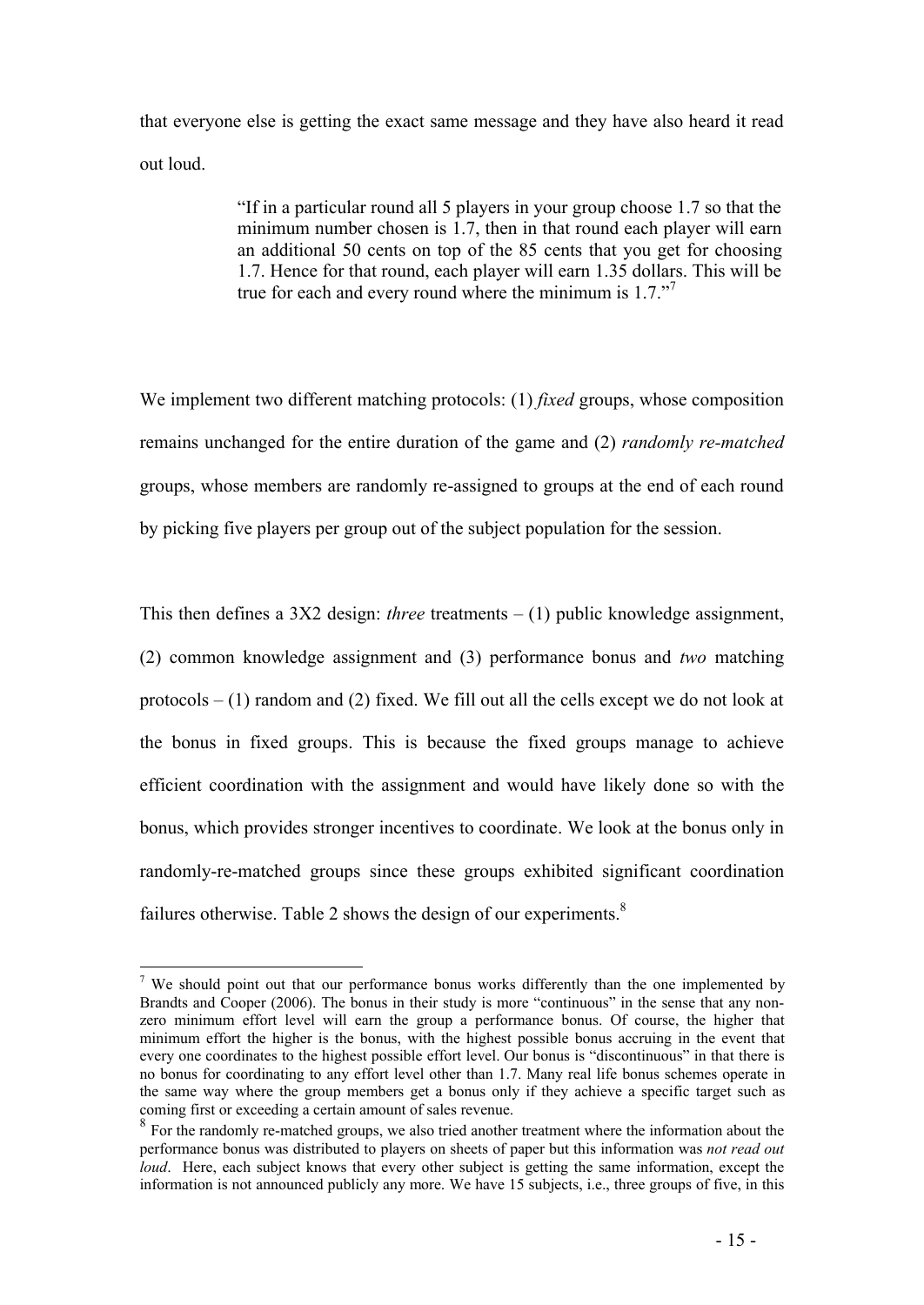#### **<Table 2 here>**

In all treatments subjects first play 5 rounds with no assignment or bonus. Immediately after the conclusion of the  $5<sup>th</sup>$  round and prior to the beginning of the  $6<sup>th</sup>$ round we provide the subjects with the message which varies depending on the treatment. This message is either the one which instructs subjects to choose the strategy commensurate with the payoff-dominant outcome or informs the subjects of the bonus for efficient coordination. We should point out that in our study the assignment to a strategy is done *only once* prior to the beginning of round 6 of the 15 rounds of play as opposed to VHGB where the authors make an announcement prior to each round of play. The subjects then play an additional 10 rounds of the game after receiving the message without any further interruptions.

While subjects play for 15 rounds in all treatments, in one session of the common knowledge assignment treatment with fixed groupings we had to terminate the session after ten rounds. This session had 15 subjects (i.e. 3 groups of five). These subjects played the first 5 rounds with no assignment and then only 5 rounds rather than 10 with the common knowledge assignment. These groups, like the rest of their peers in the common knowledge assignment with fixed matching protocol, achieve efficient coordination for all the 5 rounds following the assignment. However in reporting our

 $\overline{a}$ 

treatment and the subjects were randomly re-matched into groups at the end of each round. They played for 15 rounds as in the other treatments, the first five with no intervention and the last ten with a performance bonus. However this treatment did not facilitate coordination to the payoff dominant outcome. In fact, it was clear that this treatment did not fare any better than a public knowledge or common knowledge assignment to a strategy for these randomly formed groups. As a result we did not carry out more sessions of this treatment and have excluded a discussion of this treatment in the current paper.

<sup>&</sup>lt;sup>9</sup> Reasons beyond our control delayed the start of this session and we realized that we would not finish running all the rounds in the allotted lab time. We decided to end the session after 10 rounds.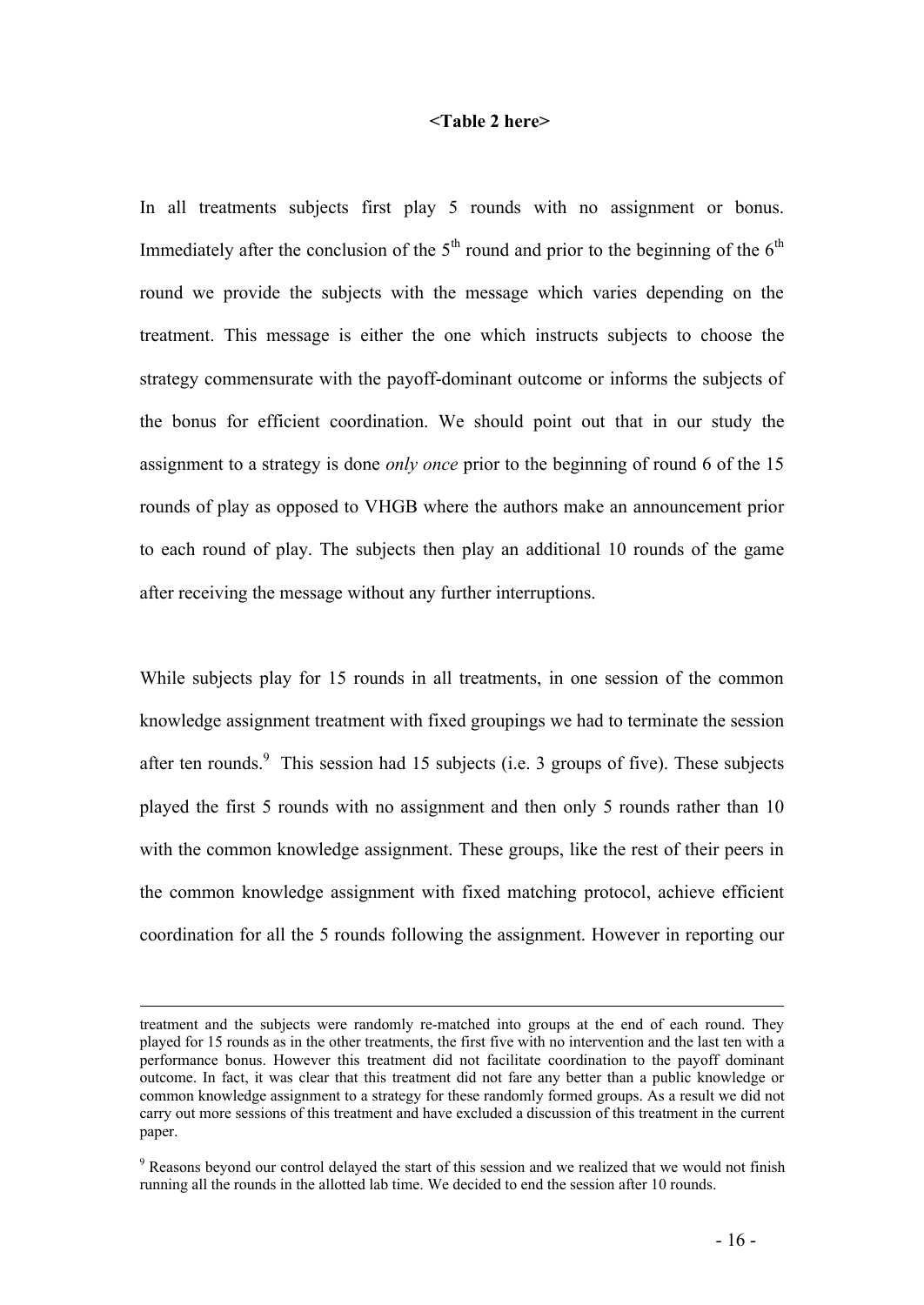results below we exclude this session and report the results for the remaining 195 subjects (39 groups).

We also elicit the subjects' beliefs immediately before and immediately after receiving the message. Immediately after the subjects learn about the choices and outcomes for round 5, we ask them to predict the *average* choice for round 6 of that session. We ask them to write down a number from the set  $\{1.1, 1.2, 1.3, 1.4, 1.5, 1.6,$ or 1.7} in the sheet provided. After all subjects have entered their prediction, they receive the message assigning them to a strategy or telling them about the bonus. Immediately after this we ask the subjects to predict the *average* choice again. After all subjects have made their second prediction, they then continue to play the game for another 10 rounds without any further interruptions.

For subjects in the random re-matching protocol we ask the subjects to predict the *average* for the *session as a whole* since here the groupings are not fixed and therefore asking them about the group they were a part of in round 5 does not make sense since they will most likely be grouped with different subjects in round 6. In the fixed matching protocol the groups are unchanged from one round to the next, and here we do ask the subjects to predict the average of round 6 choices made by the subjects in their own group.

We elicit beliefs about the average rather than about the minimum for the following reason. Suppose, prior to an announcement, a subject believes that 3 out of 5 group members will choose 1.1, one person will choose 1.5 while the other will choose 1.7. This person's belief about the minimum choice in the group is 1.1 but his belief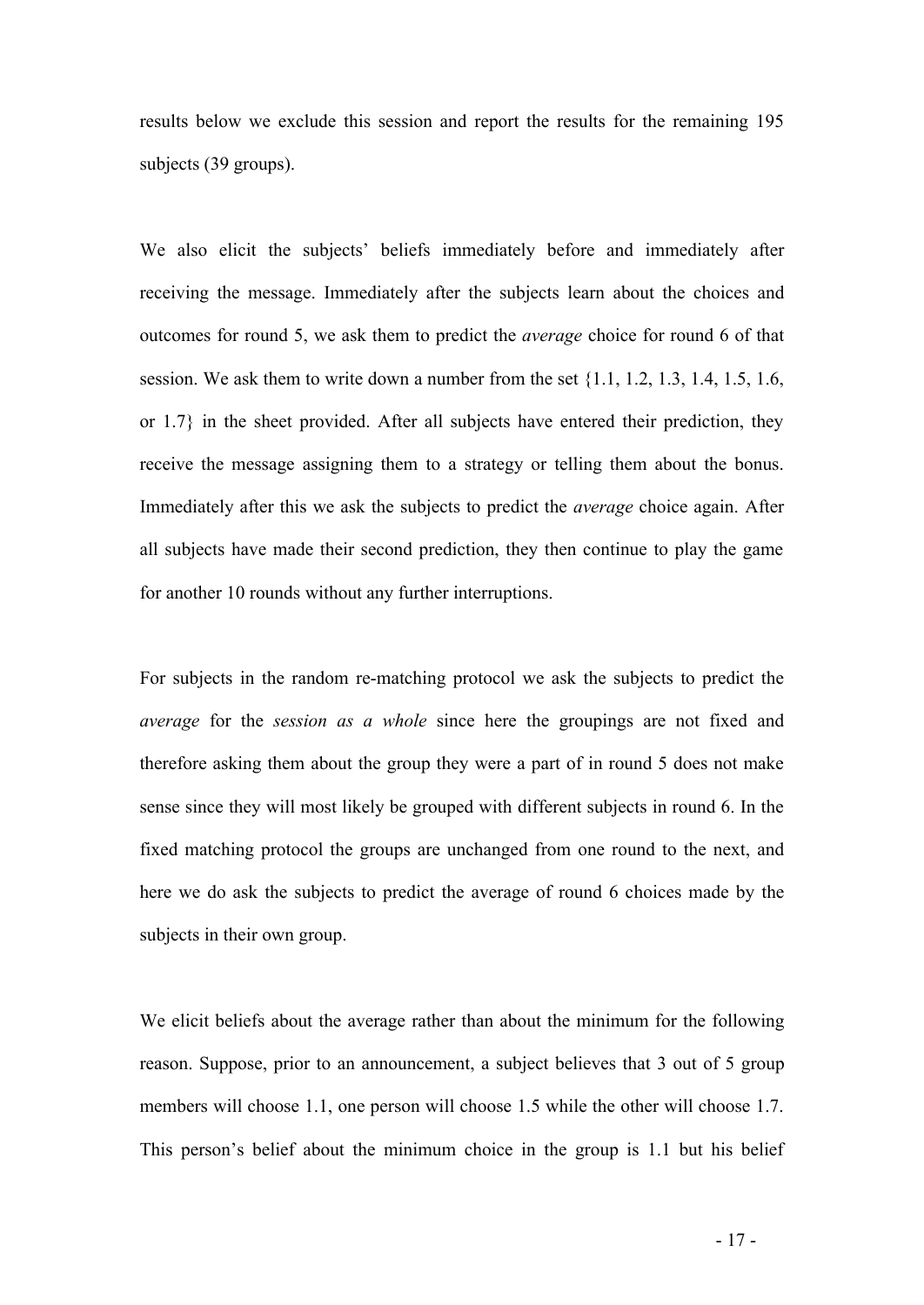regarding the average choice is 1.3. Now suppose, after the announcement, the subject comes to believe that 4 out of 5 group members will choose 1.7 while one person will still choose 1.1. Here his beliefs about the minimum chosen in the group are unchanged but he now believes that the average choice in the group is 1.58. Therefore his beliefs about the choices to be made by his fellow group members have certainly become more optimistic but eliciting beliefs about the minimum will not reflect this fact while eliciting beliefs about the group average will.

The subjects are paid for these predictions in the following way. For each prediction a subject earns \$1 minus the absolute difference between his predicted average and the actual average. So for instance suppose a subject predicts that the average choice in Round 6 will be 1.4. Suppose the actual average turns out to be 1.6. In this case the absolute difference between the predicted choice and the actual average is 0.2 and the subject earns \$1.00 - \$0.20 = \$0.80.

All payoffs are denoted in actual dollars and cents. Subjects were paid NZ \$5 showup fee in addition to the earnings from the experiment and predictions. They are paid privately at the end of the session. Each session lasts around 45 minutes and participants make NZ\$16.40 on average. The highest earning in this experiment is NZ\$20 and the lowest is NZ\$11 $^{10}$ 

 $\overline{a}$ 

<sup>&</sup>lt;sup>10</sup> At the time the experiments were carried out the exchange rate was approximately NZ  $$1 = US$ \$0.75.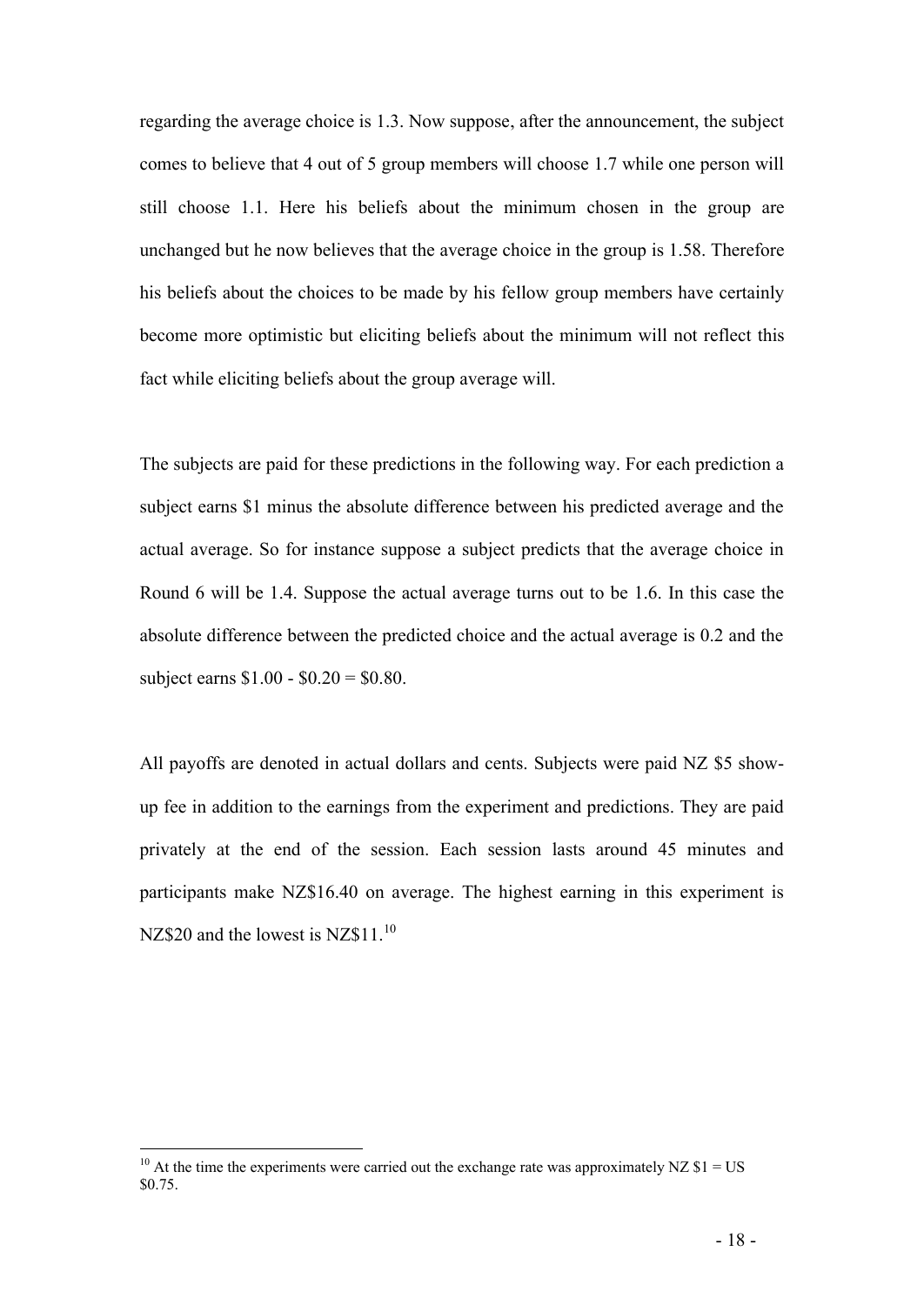#### **3. Results**

#### **3.1 Choices in the minimum effort game**

*Observation 1: Fixed groups are more coordinated than randomly re-matched groups.*

We have 120 subjects across three treatments in the random re-matching protocol and 75 subjects across the two treatments in the fixed matching protocol (excluding the 15 subjects who played for 10 rounds only). Given that there are 5 players in each group, this gives us 24 groups in the former treatment and 15 in the latter. Subjects play the basic stage game in the first five rounds of each treatment with no intervention. Therefore if we focus exclusively on the first 5 rounds then this allows us to isolate the effect of matching protocol on coordination.

Given that there are 5 players in each group and *one* play of the stage game in any particular round is generated once all 5 members of a group have made an effort choice this then gives us 120 plays of the game (24 groups generating 24 plays of the game for each one of 5 rounds) in the *random matching* protocol and 75 plays of the game (15 groups generating 15 plays of the game for each one of 5 rounds) in the *fixed matching* protocol. Figure 1 shows the behavior of the average minimum effort and the proportion of 1.1 choices (the lowest possible effort level) over the first five rounds. The darker shaded bars summarize behavior in the random matching protocol while the lighter shaded bars do the same for the fixed matching protocol.

A number of things stand out. First while the average minimum across the 15 groups in the fixed matching protocol hover around 1.3 for all five rounds the average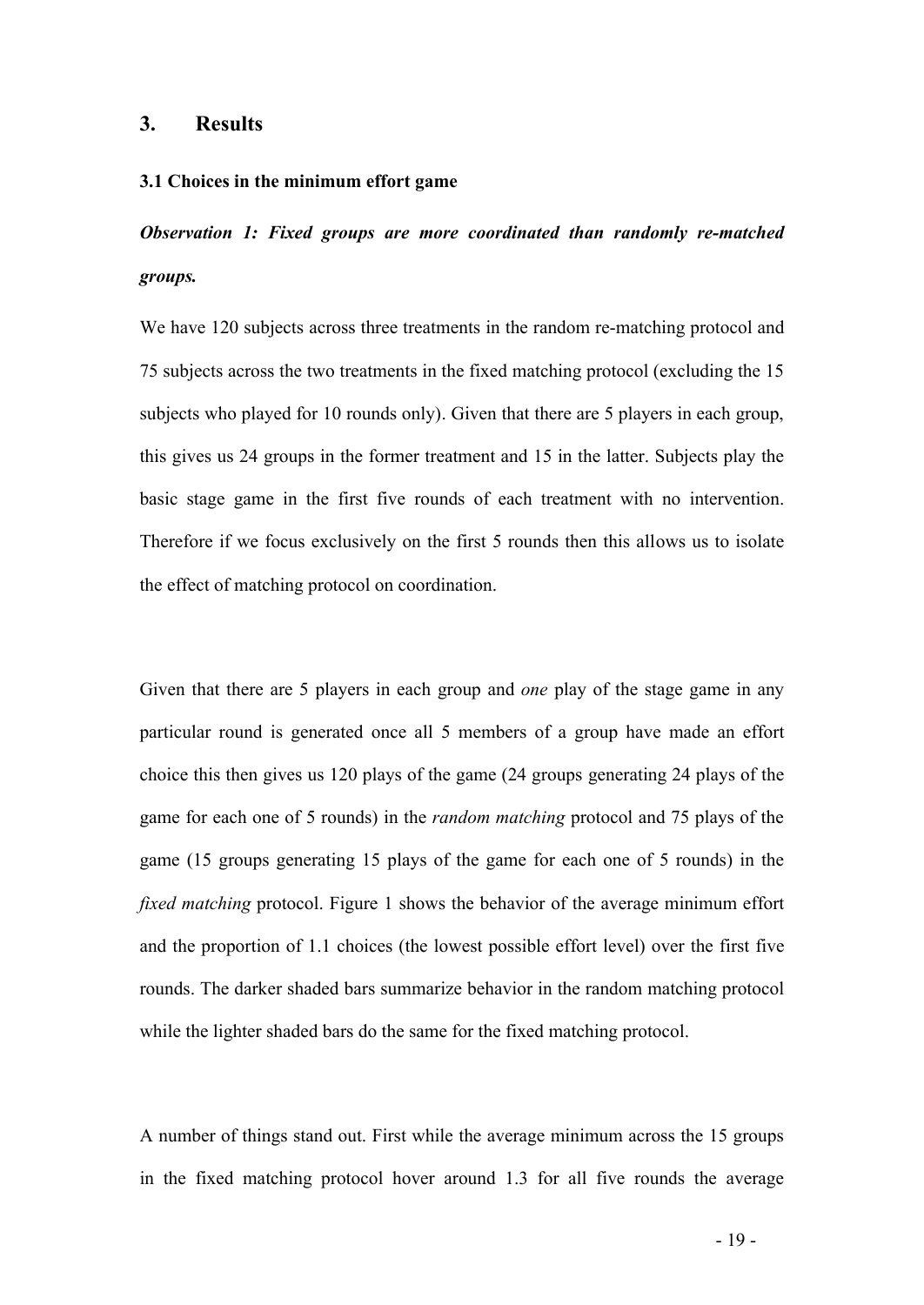minimum across the 24 groups in the random matching protocol drops to less than 1.2 by round 4.

Next, we look at the proportion of plays where the minimum effort chosen was 1.1. For ease of exposition we will focus only on the lowest possible effort choice here. So what we are looking at is, in each matching protocol, what proportion of the groups involved ended up choosing a minimum of 1.1 (i.e. at least one member of the group chose 1.1) across all plays during the first five rounds. Here again the differences are clear. In the fixed groups, the proportion of groups choosing 1.1 is relatively stable over the first five rounds. This proportion starts out at 14% in round 1, dips to 9% in round 2 and stays there till round 4 before increasing marginally to 14% in round 5 again. The situation is quite different among the randomly re-matched groups. Here the proportion of groups ending up at the minimum possible effort level increases from 27% in round 1 to 50% in both rounds 4 and 5.

#### *<Figure 1 here>*

Using a Wilcoxon ranksum test we can reject the null hypothesis that the effort choices in the two different matching protocols are drawn from the same population  $(z = 2.79, p < 0.01)$ . This result is perhaps not surprising. Clark and Sefton (2001) report a similar finding using a simpler 2X2 stag-hunt game. They find that fixed groups are better able to coordinate compared to randomly re-matched ones. They attribute the greater success at coordination by fixed groups to signaling. The authors argue that the risk involved in playing the efficient equilibrium strategy may be too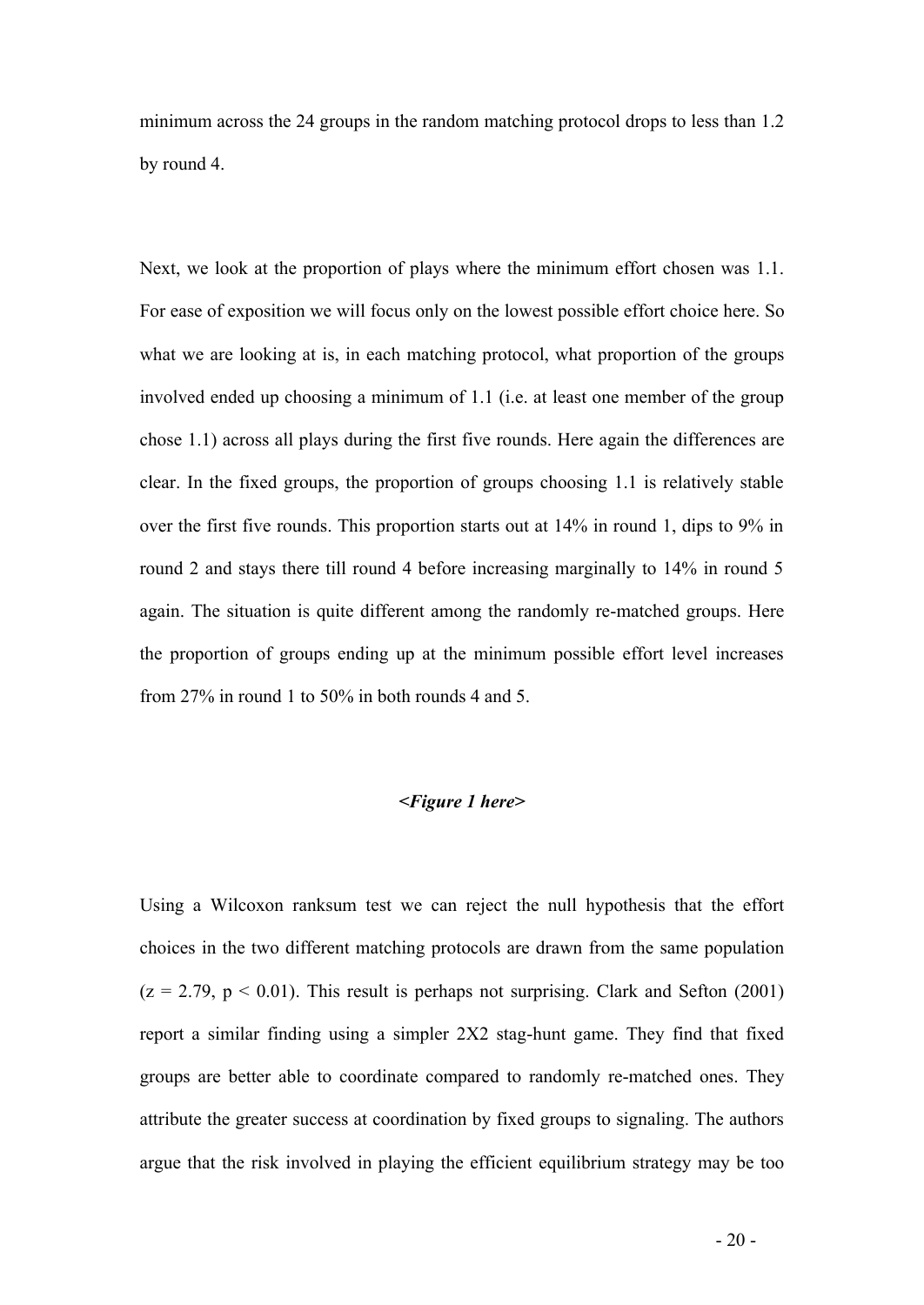high to justify its use in the one-shot game because by doing so a subject simply leaves himself vulnerable to getting a low payoff. However in the repeated game, some subjects may find it worthwhile to signal that they desire the efficient equilibrium outcome. Even if they get a low payoff initially, if they stick to their choice, then future payoffs improve if their opponent adjusts behavior in response.

## *Observation 2: A common knowledge assignment is successful in resolving coordination failures in fixed groups.*

In Figures 2 and 3 we show the behavior of the groups in the *fixed* matching protocol. Figure 2 shows the behavior of the average minimum across the first 5 rounds of play (prior to the subjects receiving the message) and the following 10 rounds (after they get the message). As one can see from Figure 2, there is significant coordination failure during the first 5 rounds with the average minimum hovering around 1.3 across the different groups. Thus there is a substantial scope for improvement in performance. As Figure 2 makes clear both the public knowledge and common knowledge assignments have significant effects on the effort choices with the common knowledge announcement being especially effective. When the assignment to the efficient equilibrium strategy is common knowledge the average minimum choice across the groups jumps up to 1.6 in round 6 immediately following the announcement and is 1.7 (the payoff-dominant outcome) for all the remaining rounds. So in the common knowledge assignment treatment, all subjects in all groups chose 1.7 for each one of the last nine rounds, rounds 7 through 15.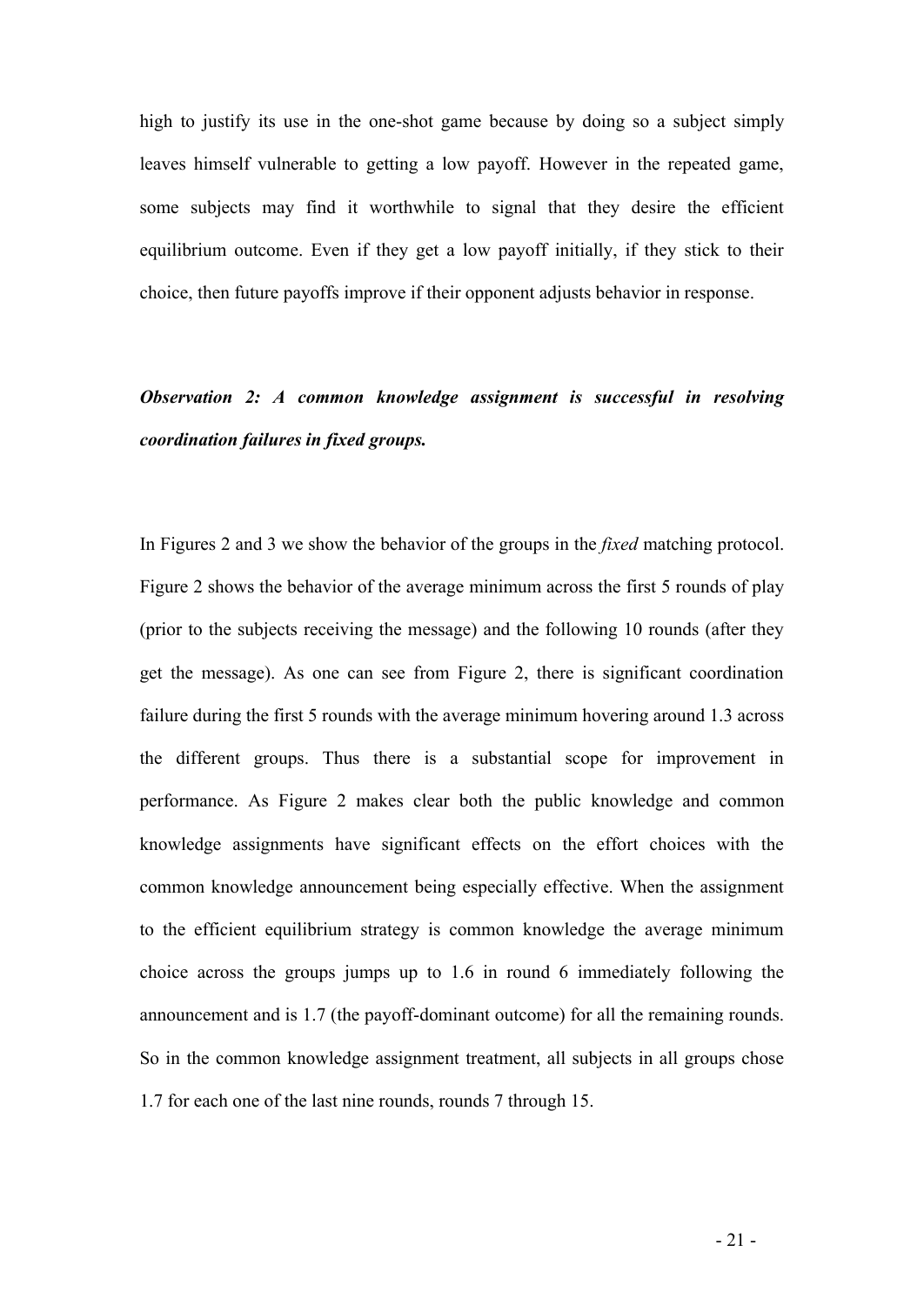#### *<Figure 2 here>*

Figure 3 emphasizes the same point. Here rather than looking at the temporal sequence of effort choices we look at the outcomes of multiple plays of the game. As mentioned before when all five members of a group make an effort choice that gives us one play of the stage game for that group. We have 40 subjects (8 groups of 5) in the public knowledge assignment treatment and 35 subjects (7 groups of 5) in the common knowledge assignment treatment. As mentioned before we exclude the 15 subjects (3 groups) in the common knowledge assignment treatment who played for 10 rounds only. These 3 groups managed to achieve consistent coordination to 1.7 for all rounds following the assignment. This gives us 80 plays of the game (8 groups generating 8 plays of the game for each one of 10 rounds) in the public knowledge treatment and 70 plays of the game (7 groups generating 7 plays of the game for each one of 10 rounds) in the common knowledge treatment.

We can now look at the outcomes in each of these interactions across all plays of the game. In Figure 3 we show the distribution of the minimum choice over all plays of the game in fixed groups in three cases: (1) before any assignment is made; (2) with public knowledge of the assignment and (3) with common knowledge of the assignment. As one can see from Figure 3, the modal outcome in terms of the minimum choice prior to the assignment is 1.1. 27% of all plays of the game ended with 1.1 as the minimum while 1.7 was the minimum chosen in only 1% of cases. The proportion of 1.1 as the minimum drops and the proportion of 1.7 increases once the assignment is public knowledge; however, even with public knowledge of the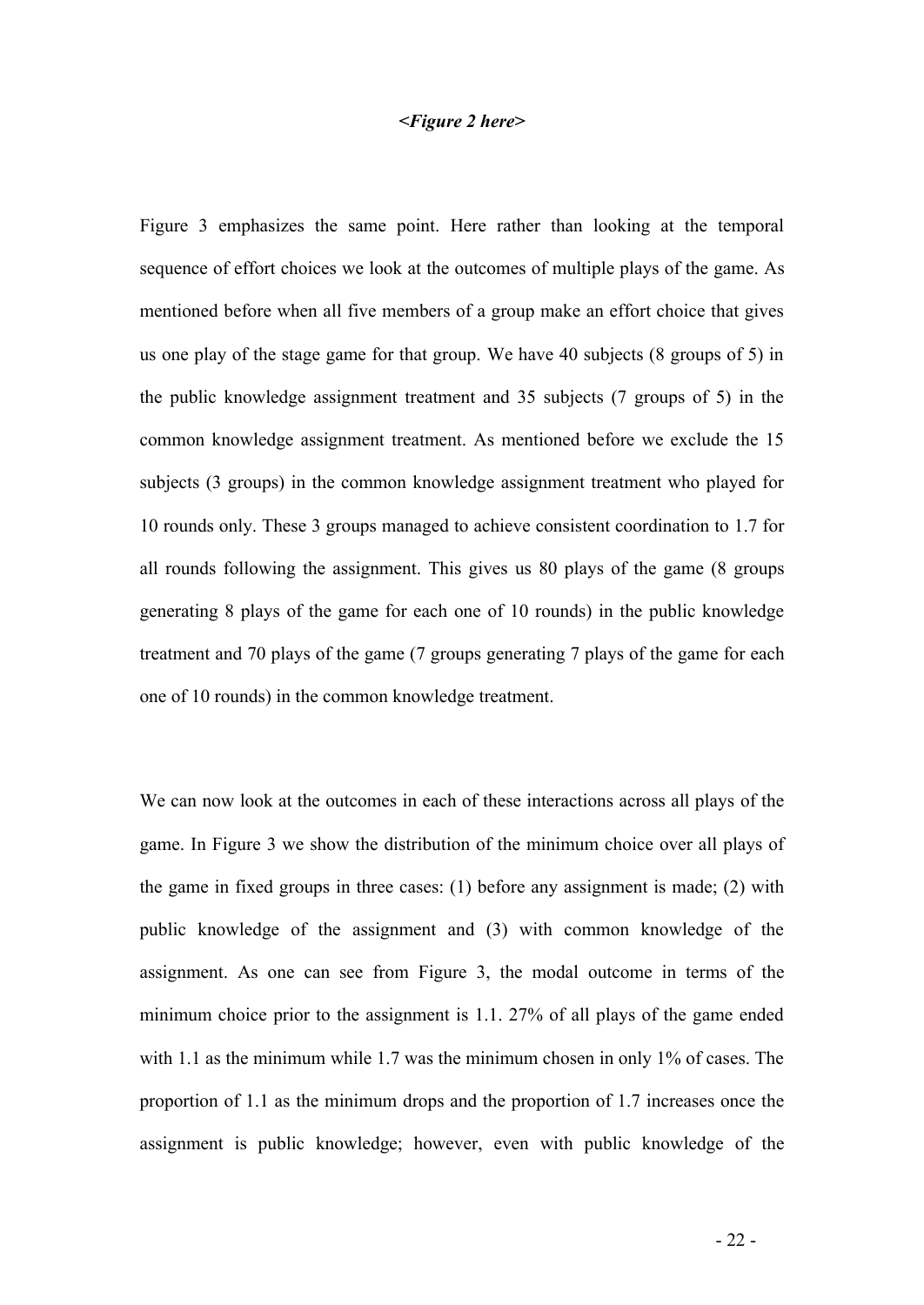assignment, only 56% of plays achieve a minimum of 1.7 and 22% plays of the game end with a minimum of 1.1 or 1.2. However, once the assignment is common knowledge, subjects manage to achieve the efficient equilibrium in 88% plays of the game. In fact with a common knowledge assignment, all plays of the game end with a minimum choice of either 1.7 (88%) or 1.6 (13%). Thus no one chooses anything less than 1.6 when the assignment is common knowledge. A common knowledge assignment then is successful in resolving coordination failures in fixed groups.

#### *<Figure 3 here>*

Using a non-parametric Kruskal-Wallis test we can reject the null hypothesis of equality in the distributions of the effort choices for the three treatments – no assignment, public knowledge of assignment, common knowledge of assignment  $(c^2$  = 380.511 (2d.f.),  $p < 0.01$ ). In Table 3 we report on the results of pair-wise non-parametric Wilcoxon rank-sum tests which analyze whether the effort choices in different treatments is drawn from the same population. Table 3 reports that the choices in the common knowledge assignment treatment are higher than those in the public knowledge treatment, which in turn are higher than the no assignment treatment and these differences are significant at the 1% level.

#### *<Table 3 here>*

Next we analyze the choices of subjects in each treatment by using an ordered probit model with a random effects specification of the error term. We use a random effects specification rather than fixed effects because each subject has individual-specific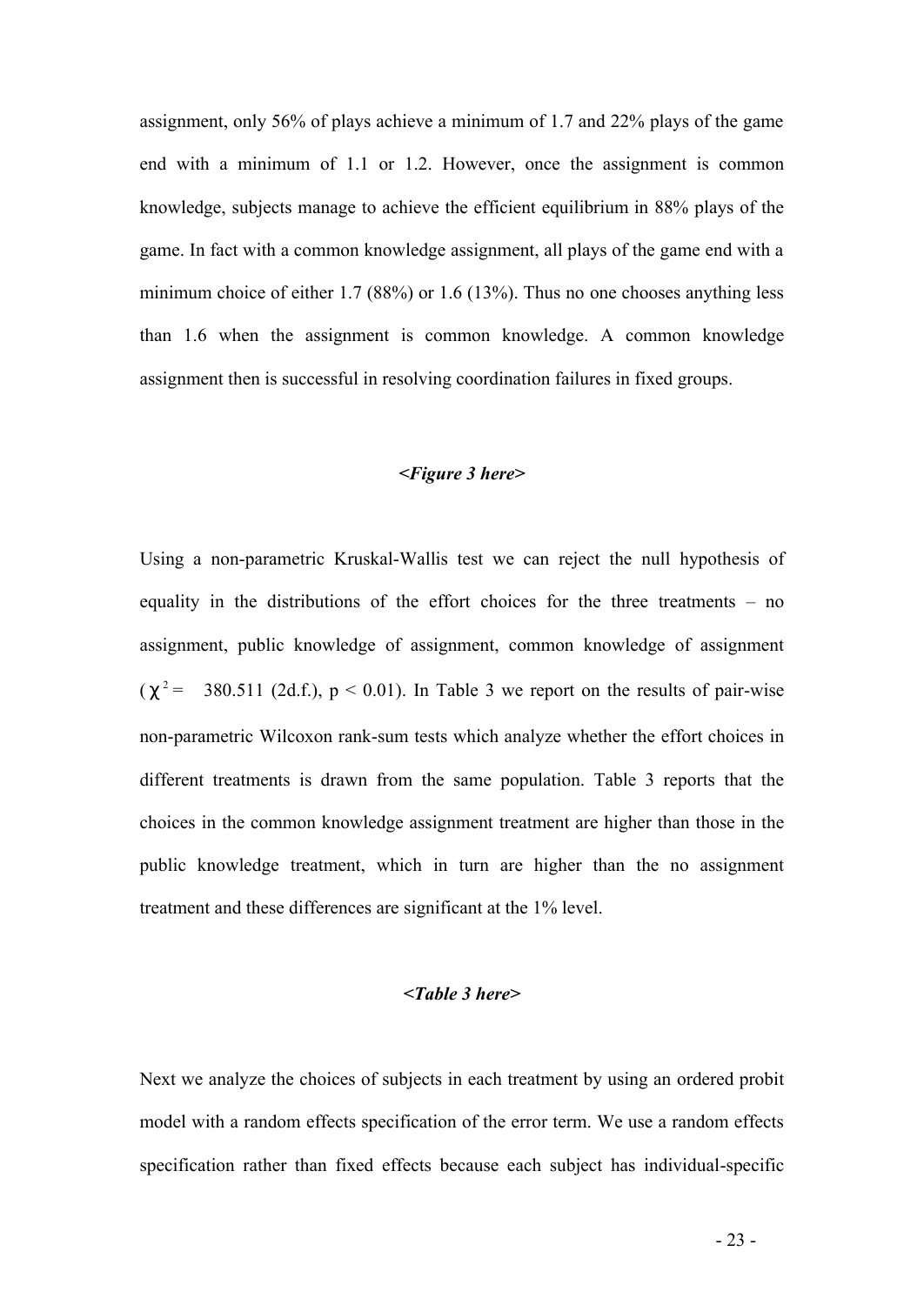components in choice behavior. An ordered response model is the appropriate one here because there is a natural ordering of the choices leading to seven Pareto-ranked equilibria in this game. The random effects ordered probit model estimates six separate cut-points (or threshold parameter). Let  $a_1 < a_2 < \dots < a_6$  be the six cutpoints provided by the ordered Probit model. The effort choice  $e^*_{ii}$  is determined by the following latent equation:

$$
e_{it}^* = X_{it}^{\dagger} \mathsf{b} + v_i + e_{i0} x_0 + X_i^{\dagger} \mathsf{x} + e_{it}
$$

where  $i = 1, K, n$  and  $t = 1, K, T$ . The random effects  $(n_i)$  are IID  $N(0, s_n^2)$  and the errors  $(e_{it})$  are  $N(0, s_e^2)$  independent of  $n_i$ . The independent variables in our model include: (1) *round*; (2) *two treatment dummies*, one for the *public knowledge* treatment and the other for the *common knowledge* treatment with the no assignment treatment being the reference category; (3) *effort chosen by a subject in the previous round* ( $e_{i,t-1}$ ) as well as (4) *earnings in the previous round* ( $earn_{i,t-1}$ ); (5) *interaction terms* between the two treatment dummies and round; (6) *lag difference* which is the difference between one's own choice in the previous period and the smallest one of the four effort choices made by the other four members of the group in the previous period  $(e_{i,t-1} - e^{m}{}_{j,t-1})$ ,  $j^{-1}$  *i*, which could be positive, negative or zero; and (7) two interaction terms involving the two treatment dummies – one for public knowledge and the other for common knowledge – and this lag difference term.

Since we include lagged values of the dependent variable (effort choice) in our model, we include  $e_{i0}$ , the first observation of  $e_{i}$  (or initial condition) and  $X_i = (X_{i1}, \ldots, X_{iT})$ as independent variables to obtain unbiased coefficient estimates. This is the correction suggested by Woolridge (2002, pp. 493-495) for dynamic panel data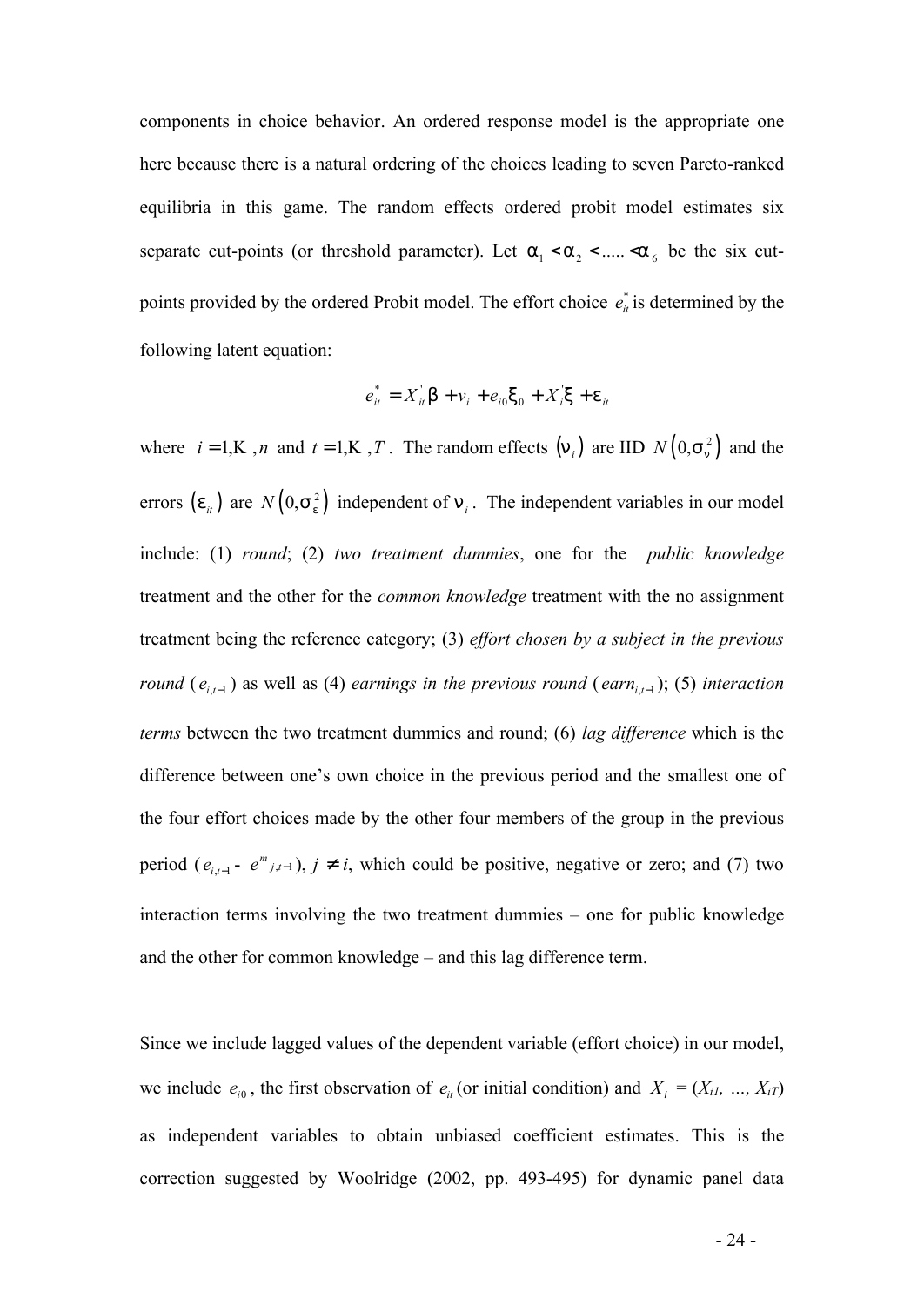models of this nature.  $X_i$  does not contain a constant since the model already provides cut-points.

Table 4 reports the result. The regression results show that round is negative and significant at 1%. The coefficients for the two treatment dummies are positive and highly significant suggesting that subjects made higher effort choices in both the public knowledge assignment as well as the common knowledge assignment treatments.

The lagged value of one's own choice is positive and significant at 1% level. This implies that if subject *i* chooses a higher (lower) effort in the previous round then he will also choose a higher (lower) effort in the current round. Earnings in the previous round, however, do not have a significant effect on the effort choice in the current round.

The interaction terms between the two treatment dummies and round are positive and significant. We carried out a Wald test to compare these interaction coefficients. The Wald test does not reject the null hypothesis that round has the same effect on the effort chosen in the public and common knowledge assignment treatments ( $c^2$  = 0.00, probability> $c^2$  = 0.9485). This implies that over time the effort choice decreases at a faster rate in the no assignment treatment compared to either the public or the common knowledge assignment treatments.

The coefficient on the difference between one's own choice in the previous period and the minimum effort chosen among the other four group members in the previous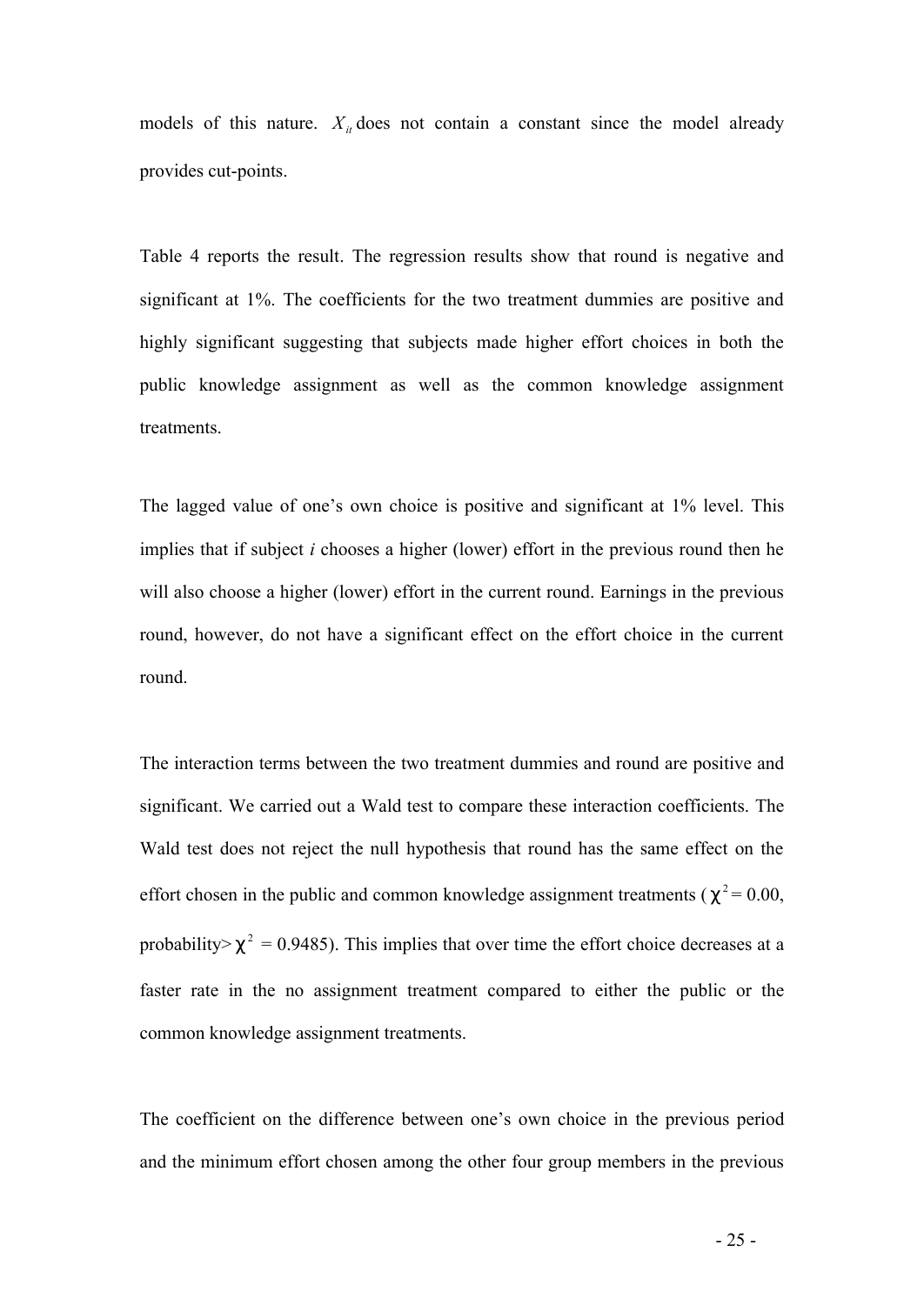period is negative and significant. If the effort chosen by a subject is higher than the minimum effort among the other group members in a particular round, i.e., when the lag difference is positive, then this subject tends to decrease his effort choice in the subsequent round; while if the subject's own choice was lower than the minimum effort among others in any round then this subject tends to increase his effort choice in the following round. The coefficients of the two interaction terms involving the two treatment dummies and the lag difference term are positive and significant for both the public knowledge assignment treatment and the common knowledge assignment treatment suggesting that the lag difference term has the strongest negative impact in the no assignment treatment compared to the public knowledge assignment or the common knowledge assignment treatments.

## *<Table 4 here>*

Table 5 shows the estimated probabilities of making a particular effort choice averaged over rounds and subjects for each treatment. It shows that in both the no assignment and public knowledge of assignment treatments there is a small but nonzero probability of someone choosing 1.1 while in the common knowledge assignment treatment the probability of choosing anything less than 1.5 is zero. The probability of choosing 1.7 is 0.19 in the no assignment treatment, 0.68 in the public knowledge assignment treatment and 0.94 in the common knowledge assignment treatment.

#### *<Table 5 here>*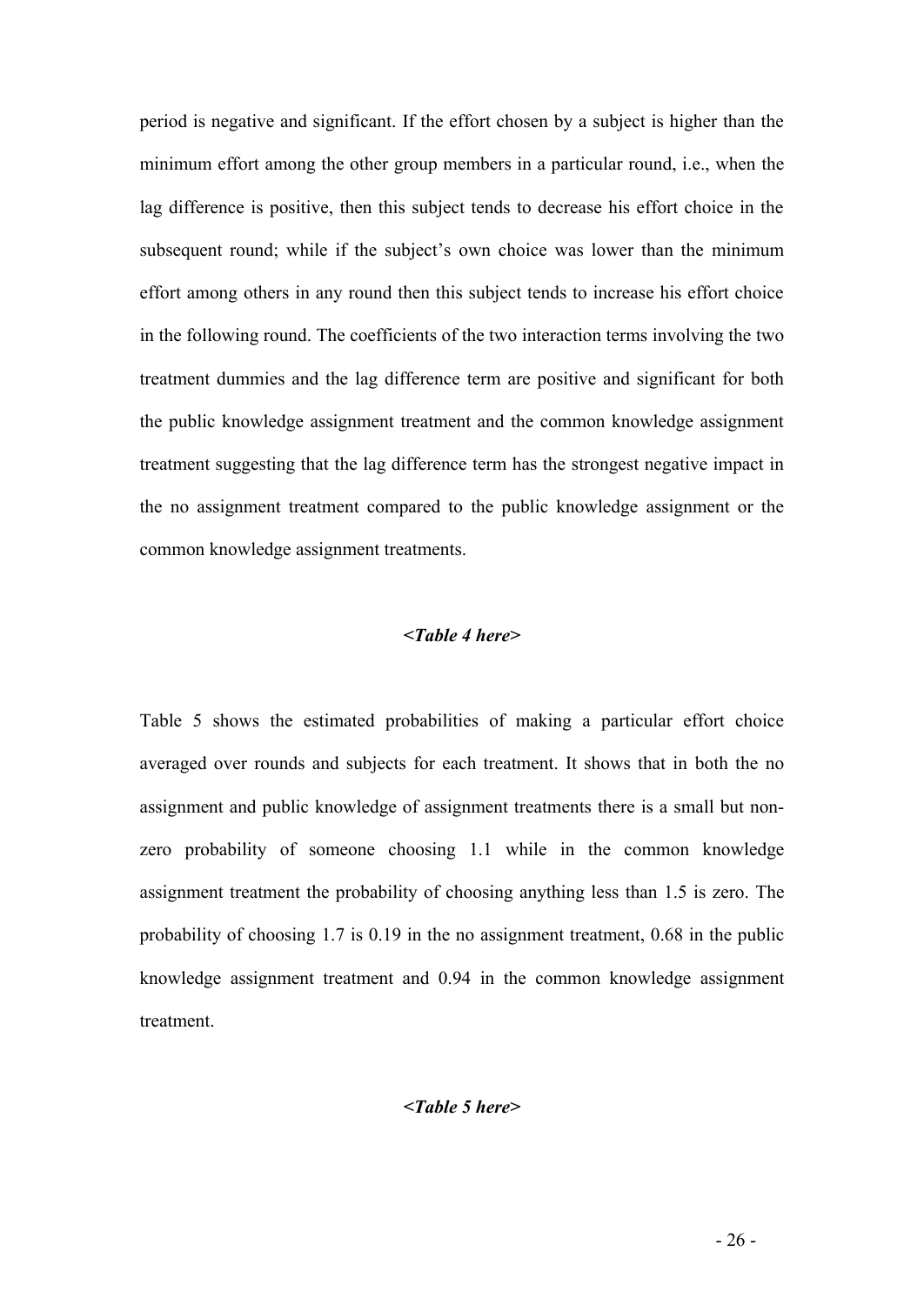# **Observation 3:** *Achieving coordination to the efficient equilibrium is more difficult among randomly re-matched groups and can only be achieved with the payment of performance bonuses.*

Figures 4 and 5 show the behavior of subjects in the randomly re-matched groups. Figure 4 looks at the evolution of the average minimum effort level chosen before and after an intervention. As one can see in the first 5 rounds prior to a message the minimum outcome in most groups is low and hovers around 1.2. All three interventions have a salutary effect on effort choices in that choices jump up in round 6 immediately following an announcement.

But unlike in the fixed groups, the public and common knowledge assignments have limited success in raising minimum choices. While the choices do increase immediately following the assignment, this increase is not sustained and the numbers chosen start to decline over time. The only intervention that is successful is the performance bonus. Here the average minimum jumps up to about 1.6 following the introduction of the incentive scheme and stays there for the remaining time. However it should be noted that even the bonus is less successful than the common knowledge announcement in fixed groups since the bonus does not manage to facilitate coordination to the efficient equilibrium consistently.

#### *<Figure 4 here>*

In Figure 5 we focus on actual plays of the game and the minimum effort chosen across different treatments. We have 40 subjects (8 groups) in each of the three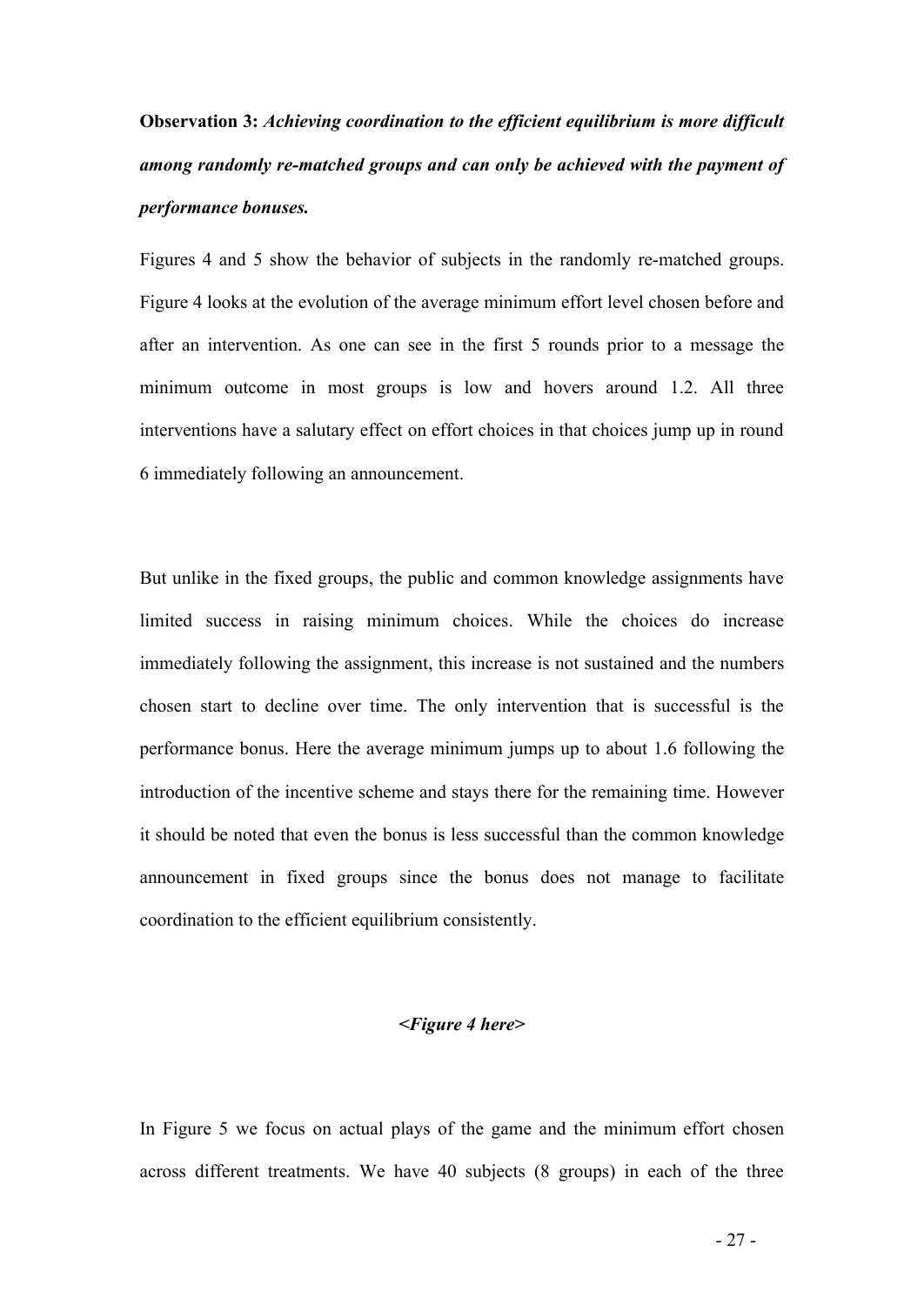treatments here: public knowledge assignment, common knowledge assignment and performance bonus. This gives us 80 plays of the game (8 groups generating 8 plays of the game for each one of 10 rounds) in each of the three treatments.

Prior to an intervention, 46% of the plays of the game end with a minimum of 1.1 and none of the groups manage to achieve coordination at 1.7. With an assignment – whether public or common knowledge – matters improve somewhat but not substantially. The proportion of 1.1 as the minimum chosen drops slightly to 39% with public knowledge of the assignment and to 33% with common knowledge of the assignment but the proportion of plays where all group members managed to coordinate to  $1.7$  – and consequently a minimum of  $1.7$  – is a meager 8% with public knowledge of the assignment and 5% with common knowledge. The intervention that generates truly different behavior among randomly re-matched groups is the payment of a performance bonus. While it does not completely get rid of sub-optimal outcomes, nevertheless once subjects are paid a bonus for coordinating their actions so as to achieve the payoff-dominant outcome, there are no longer any plays of the game where the minimum is 1.1 and 95% of plays of the game achieve a minimum of 1.4 or more and 66% manage to coordinate to a minimum of 1.6 or 1.7.

#### *<Figure 5 here>*

A non-parametric Kruskal-Wallis test rejects the null hypothesis of equality of distributions of the effort choice in the four treatments – no assignment, public knowledge assignment, common knowledge assignment and bonus.  $(c^2 = 340.889)$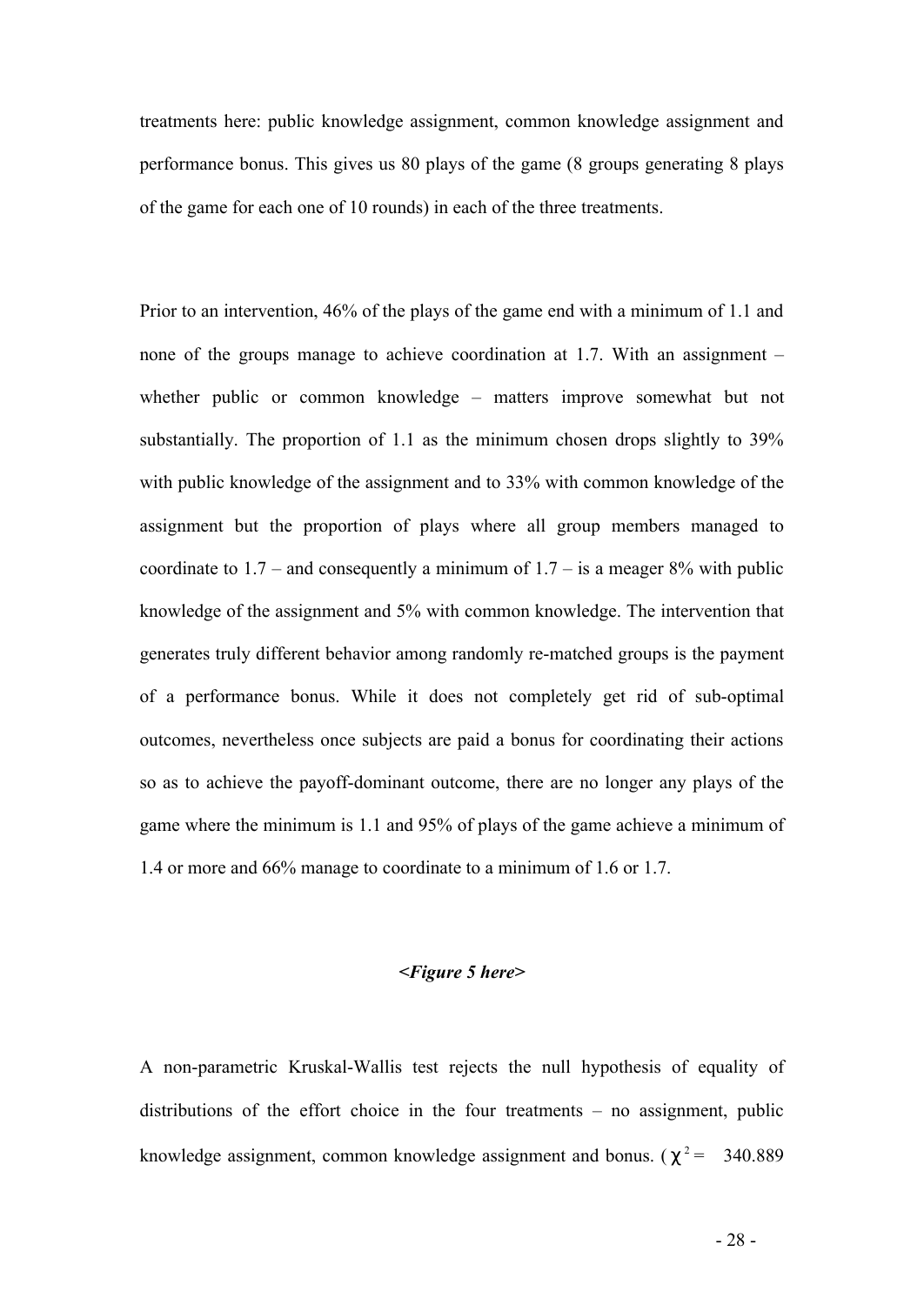$(3d.f.)$ ,  $p < 0.01$ ). We carry out pair-wise Wilcoxon ranksum tests to analyze whether the effort choices in two particular treatments are drawn from the same distribution. Table 6 reports the results of these pair-wise ranksum tests. Choices in the public knowledge of assignment, common knowledge of assignment and bonus treatments are higher than those of the no assignment treatment. Choices in the bonus treatment are higher than those in the other treatments. However the choices in the public knowledge and common knowledge treatments are not significantly different under the random re-matching protocol.

#### *<Table 6 here>*

As we did in the case of the fixed matching protocol we use a random effects ordered probit model to analyze effort choices. The independent variables include: (1) round; (2) *three treatment dummies* – one for the public knowledge assignment treatment, one for common knowledge and the third for the bonus treatment with the no assignment treatment being the base category; (3) *lag own effort*  $(e_{i,t-1})$ ; (4) *lag earnings* (*earn<sub>i,t-1</sub>*); (5) *interaction terms* involving the three treatment dummies and round; (6) *lag difference*, which is the difference between one's own choice in the previous period and the smallest one of the four effort choices made by the other four members of the group in the previous period ( $e_{i,t-1}$  -  $e^{m}$ <sub>*j*,*t*-1</sub>), *j*<sup>1</sup> *i*, which could be positive, negative or zero; and (7) *three interaction terms* involving the three treatment dummies interacted with this lag difference term.

Table 7 reports the random effects ordered probit model. Notice from Table 7 that the coefficients for the treatment dummies are not significantly different from zero though the coefficient for the bonus treatment dummy only narrowly misses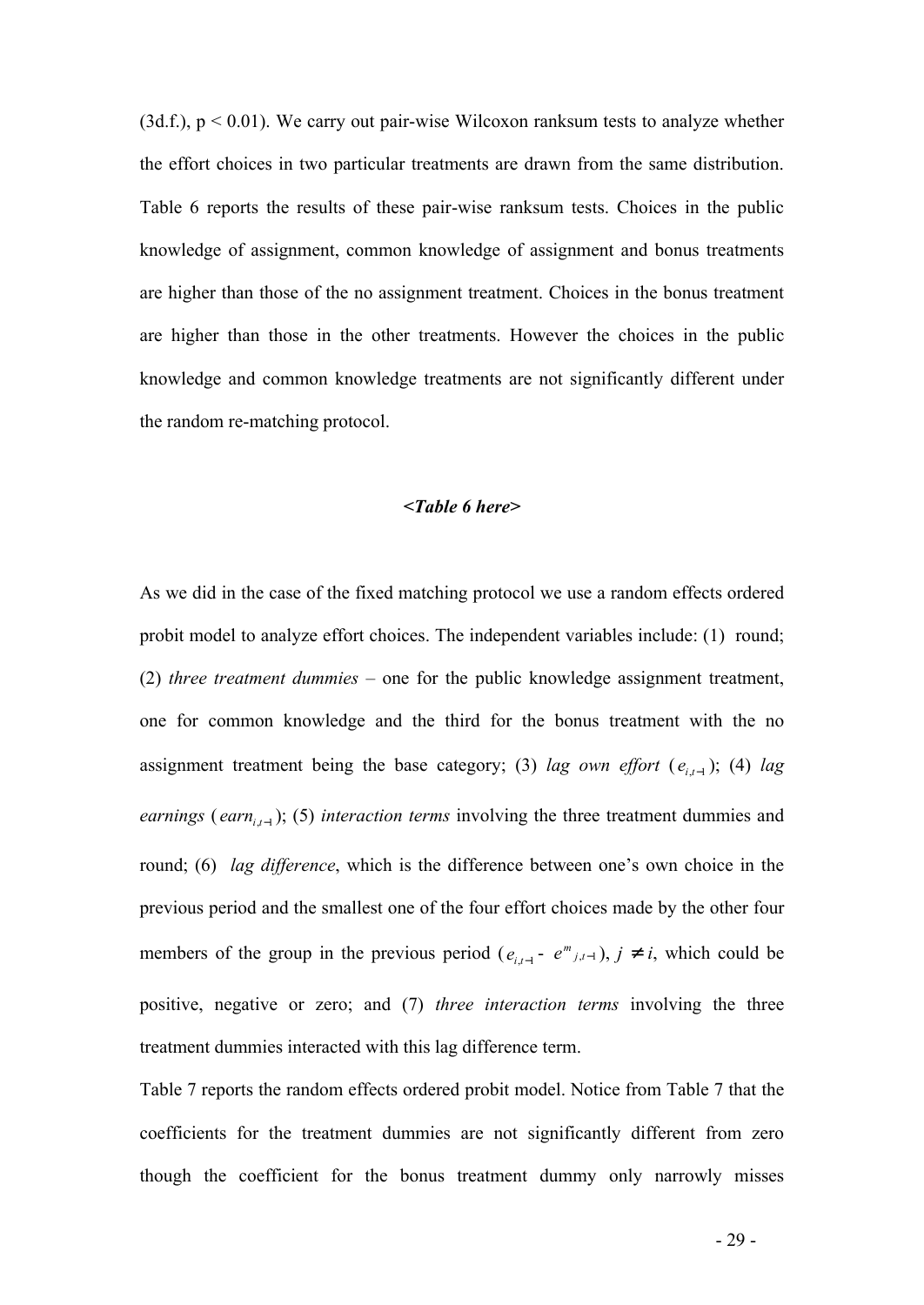conventional levels of significance ( $p = 0.11$ ). Using Wald tests we do not find a significant difference between the coefficients for the treatment dummies.

However if we carry out joint Wald tests to compare the joint effect of different treatments (interacted with other variables) on the effort choice then we get a significant difference in the effort choice between all treatment pairs except for the comparison between public knowledge and common knowledge of assignments. This implies that when comparing the treatment dummies alone we do not find any significant difference; however when we interact the treatment dummies with other variables we find that the effort choice in the bonus treatment is significantly higher compared to the no assignment, public knowledge of assignment and common knowledge of assignment treatments. However the effort choices in the public knowledge assignment and common knowledge assignment treatments are not significantly different.

This result is consistent with figure 5 which shows that the distribution of the effort choices in the public knowledge assignment and the common knowledge assignment treatments are similar but many more subjects choose 1.7 in the bonus treatment.

The regression shows that, as in the case of the fixed matching protocol, the lagged value of one's own effort choice is positive and significant at 1% level. This implies that if subject *i* chooses a higher (lower) effort in the previous round then he will also choose a higher (lower) effort in the current round.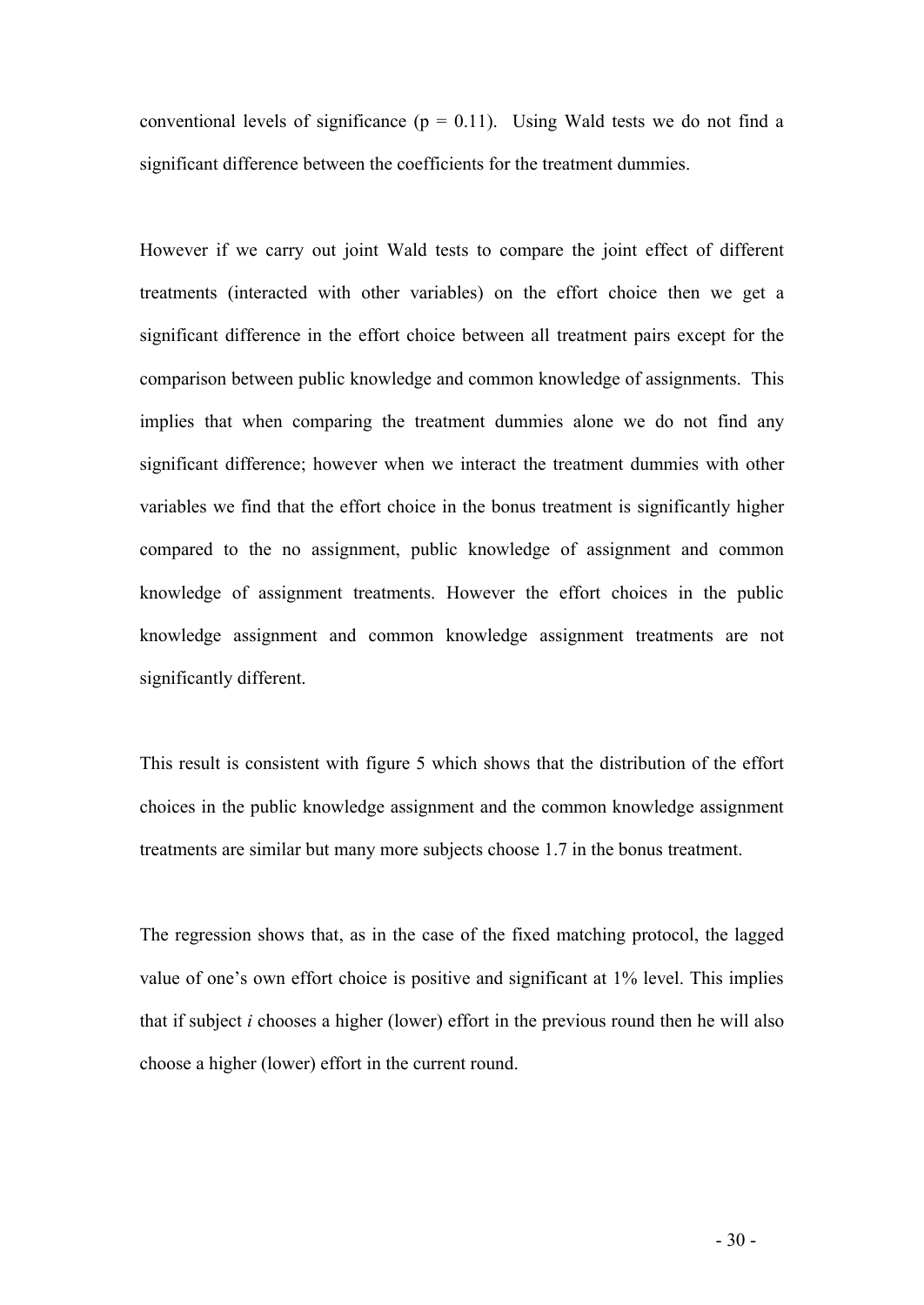The coefficient on the difference between one's own choice in the previous period and the minimum effort among the other four group members in the previous period is negative and significant. As in the fixed matching protocol this implies that a subject whose effort choice was higher (lower) than the minimum effort chosen among the other four group members in the previous round will reduce (increase) his choice in the current round. However the coefficients of the interaction terms between the three treatment dummies and the difference term are positive and significant. We use Wald tests to compare these coefficients across treatments where the null hypothesis is that two coefficients are equal. A Wald test rejects the null hypothesis for all treatment pairs except for the pairing between common knowledge assignment and bonus treatments ( $c^2 = 2.50$ ,  $p = 0.11$ ). Combining the results from the random effects ordered probit regression and the Wald tests we can say that the difference between one's own effort and the lowest effort chosen among the other group members in the previous round has the strongest negative effect in the no assignment treatment and the weakest negative effect in both the common knowledge assignment and the bonus **treatments** 

#### *<Table 7 here>*

Table 8 shows the estimated probabilities of choosing a particular effort choice averaged across rounds and subjects for each treatment. As one can see from this table, the probability of choosing an effort level of 1.7 is 0.78 in the bonus treatment; this probability is 0.40 in the common knowledge assignment treatment, 0.39 in the public knowledge assignment treatment and only 0.19 in the no assignment treatment.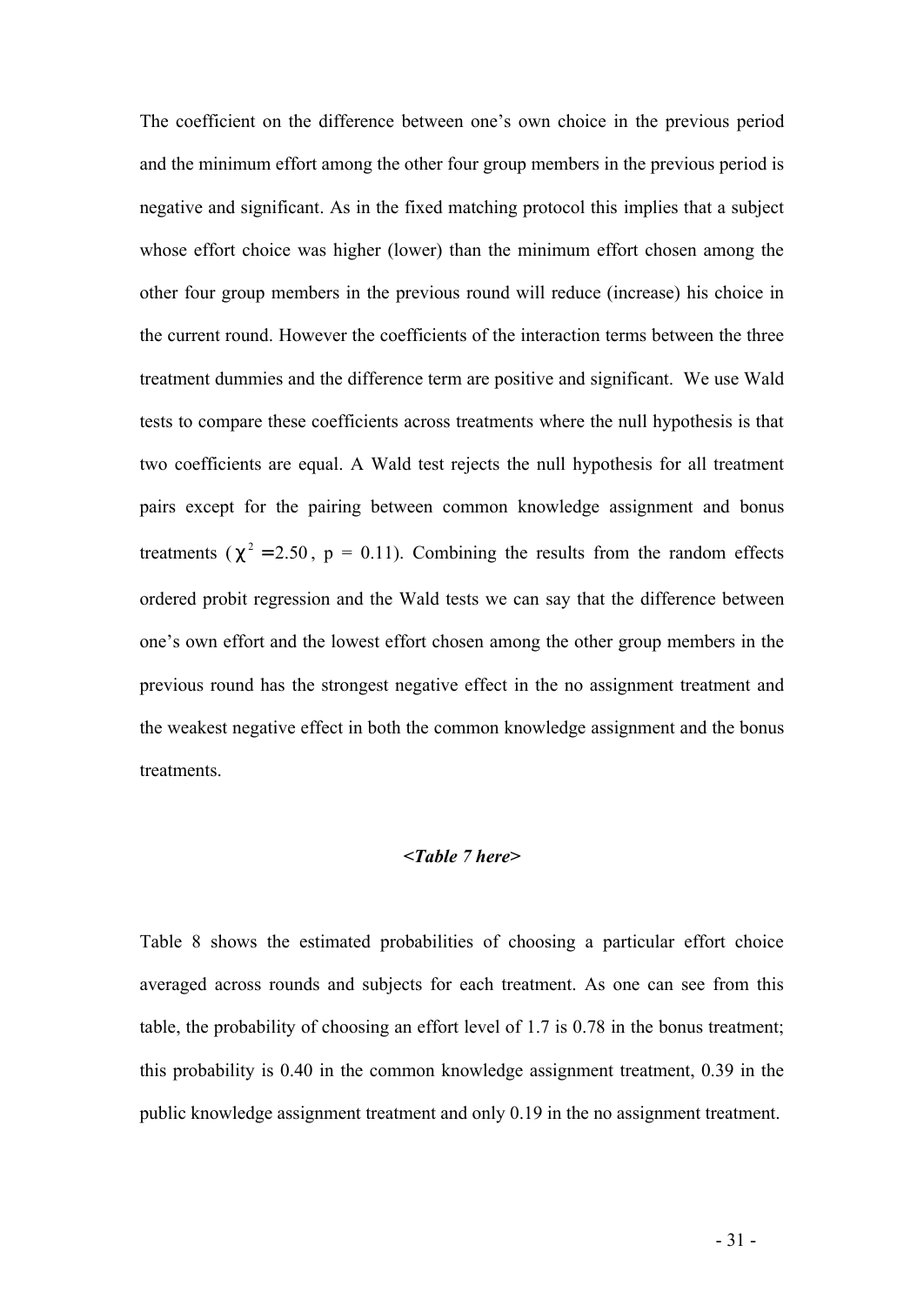#### **3.2 Beliefs**

#### **3.2.1. Beliefs prior to any announcements**

As mentioned before, subjects played the first 5 rounds of the game without an assignment or a bonus, as the case may be. After the conclusion of the fifth round, we elicit subject beliefs about the average choice in round 6. Then we make the announcement regarding an assignment to a strategy or a bonus. We elicit subject beliefs regarding the average choice again after this announcement and prior to the commencement of play in round 6.

We begin by looking at the beliefs held by subjects *prior* to any announcement in the fixed and random groupings. These beliefs provide a clue regarding the impact of the matching protocol only on the predictions made by the subjects prior to any announcement. Using a non-parametric Wilcoxon ranksum test we can reject the null hypothesis that the beliefs held by the subjects in the two different matching protocols are drawn from the same population ( $z = -3.79$ ,  $p < 0.01$ ). Hence the matching protocol clearly has an effect on subjects' beliefs. Figure 6 shows the distribution of beliefs prior to an announcement over the seven possible effort choices for both the fixed (darker shaded bars) and the random re-matching protocol (lighter shaded bars). It is clear that the distribution of beliefs for the fixed grouping protocol is skewed to the right showing that subjects in this protocol hold more optimistic beliefs regarding average choices compared to their compatriots in the random re-matching protocol. Prior to an announcement, around 17% of the subjects in the fixed grouping protocol predict that the average choice in round 6 will be 1.7. The proportion of the subjects who believe the same in the random re-matching protocol is about 1%. It is clear from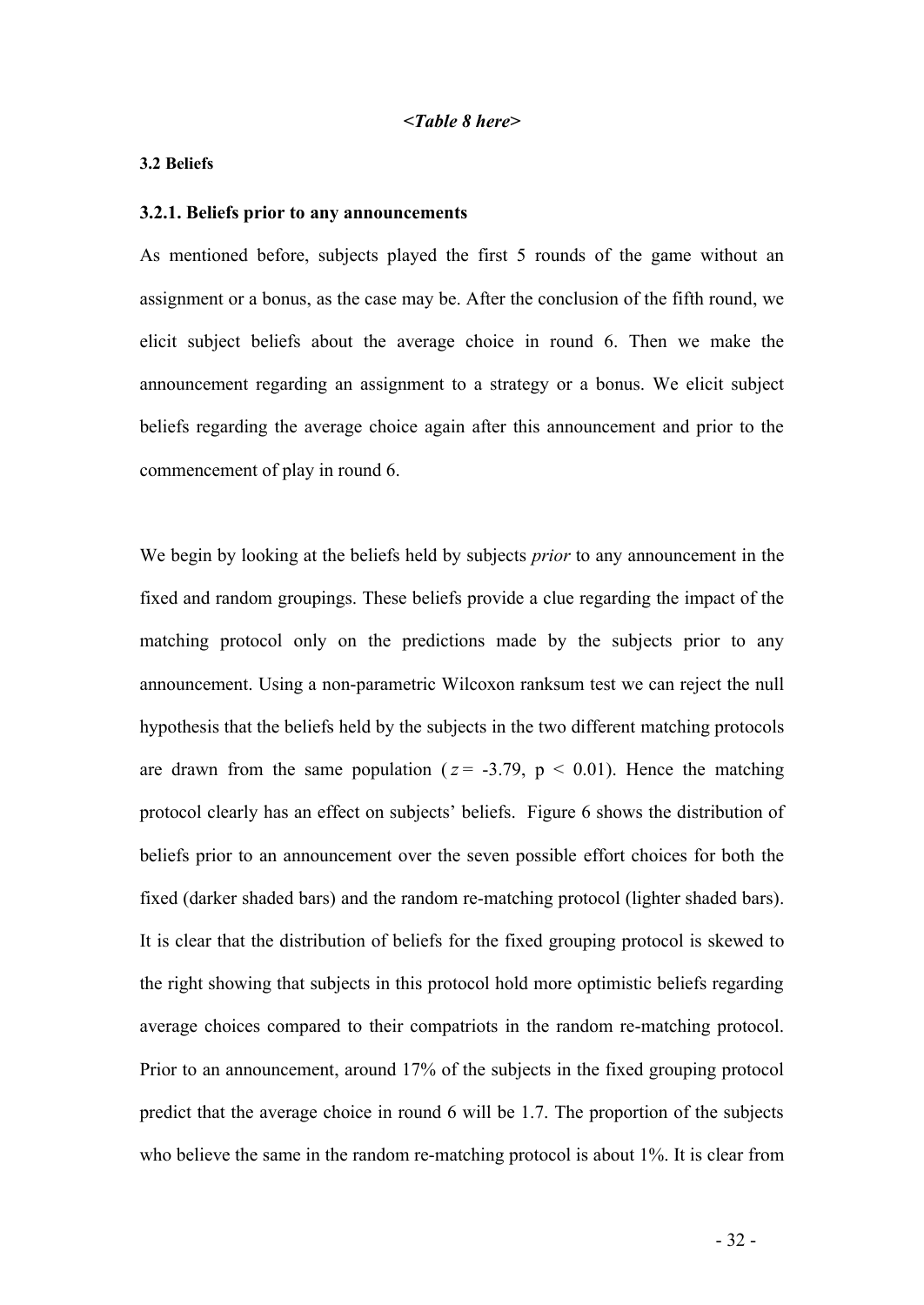this figure that beliefs are more optimistic in the fixed grouping protocol possibly due to the fact that the fixed grouping provides signaling opportunities as mentioned before. It is not surprising therefore that these groups are more successful in achieving coordination in the game.

Of course, one needs to bear in mind that, the subjects in the fixed grouping protocol are predicting the average choice for their own groups, that is, for the other four group members. The subjects in the random re-matching protocol are predicting for all the subjects in the session, typically nineteen excluding the subject. This may explain part of the greater pessimism among subjects in the random re-matching protocol. There is no easy way to control for this difference. Still, it is clear that the matching protocol has a profound impact on the beliefs held by the subjects.

#### *<Figure 6 here>*

#### **3.2.2 Beliefs after the announcement**

Next, we analyze the predictions made immediately after the assignment or the announcement of a bonus in the fixed grouping and random re-matching treatments. After all, if an announcement is going to have a positive impact on actions, then we would expect it to do so by first generating more optimistic beliefs about the effort choices to be made by other group members. If a subject expects at least one of the other group members to choose 1.1, then that subject's best response is clear: choose 1.1. Thus higher effort choices must be predicated on beliefs regarding higher effort choices to be made by group members.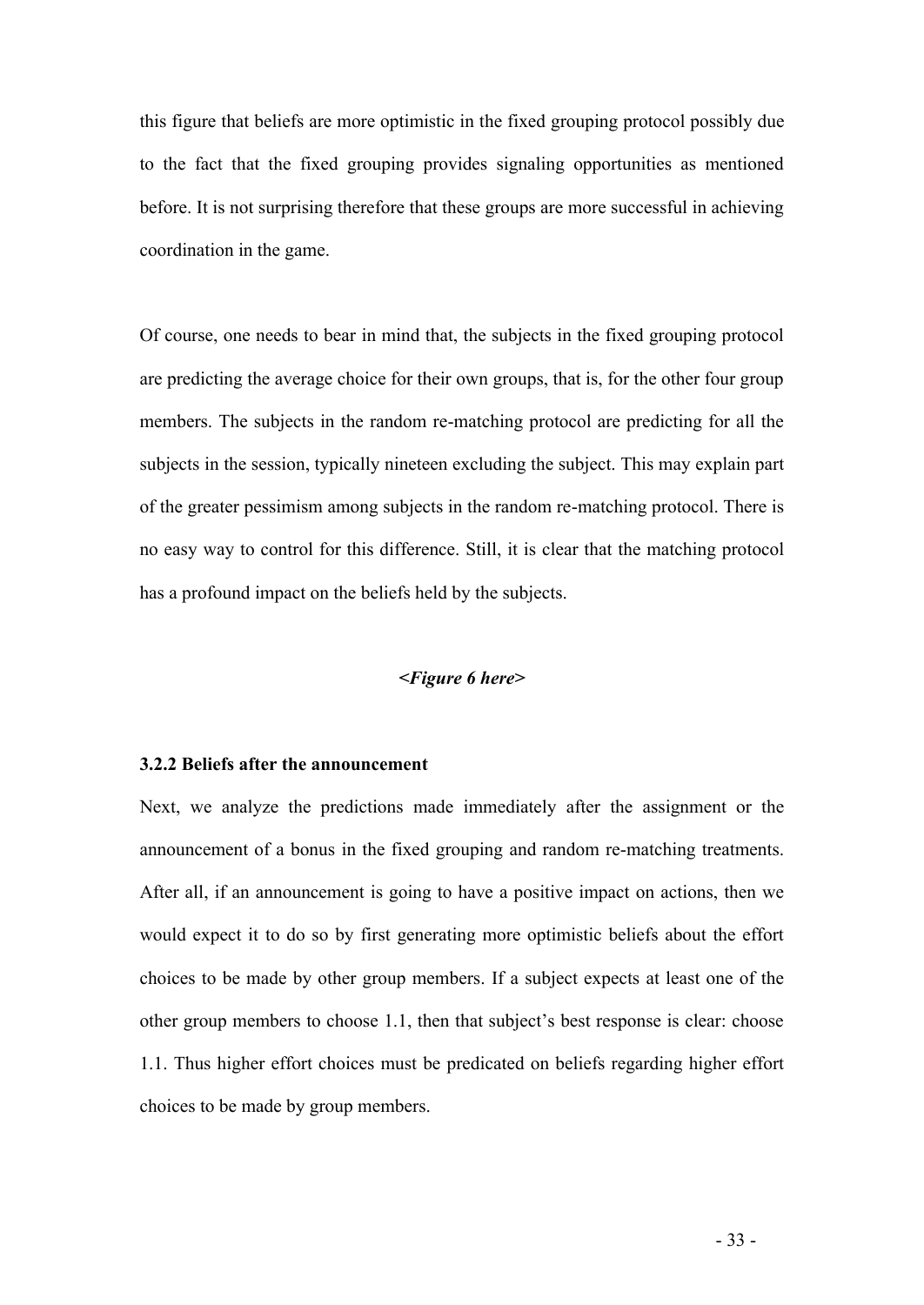We will begin by looking at the impact of an announcement in the fixed-grouping protocol. Figure 7 shows the distribution of beliefs prior to and after an announcement. It is clear that the announcement, whether it is public knowledge or common knowledge, has a significant positive impact on the beliefs held by subjects. Prior to the announcement only 17% of the subjects predict that the average choice in round 6 would be 1.7. After the public knowledge announcement, the proportion of subjects who believe that the average choice in the next round will be 1.7 increases to 63% and after the common knowledge announcement, this proportion increases further to 83%.

#### *<Figure 7 here>*

Using a non-parametric Wilcoxon ranksum test we can say that the distribution of beliefs in both the public knowledge assignment and the common knowledge assignment treatments are significantly different from those in the no assignment treatment.  $(z = -4.234, p < 0.01$  for the public knowledge assignment and no assignment comparison and  $z = -4.153$ ,  $p < 0.01$  for the common knowledge assignment and no assignment comparison.)

However, when we carry out a Wilcoxon ranksum test to see if the beliefs in the public knowledge and the common knowledge treatments are drawn from the same population, then we cannot reject the null hypothesis that they are, at least not at conventional levels of significance, even though the p-value is close to significance.  $(z = -1.544, p = 0.12)$ . This implies that the public knowledge assignment and common knowledge assignments have a similar impact on the subjects' beliefs even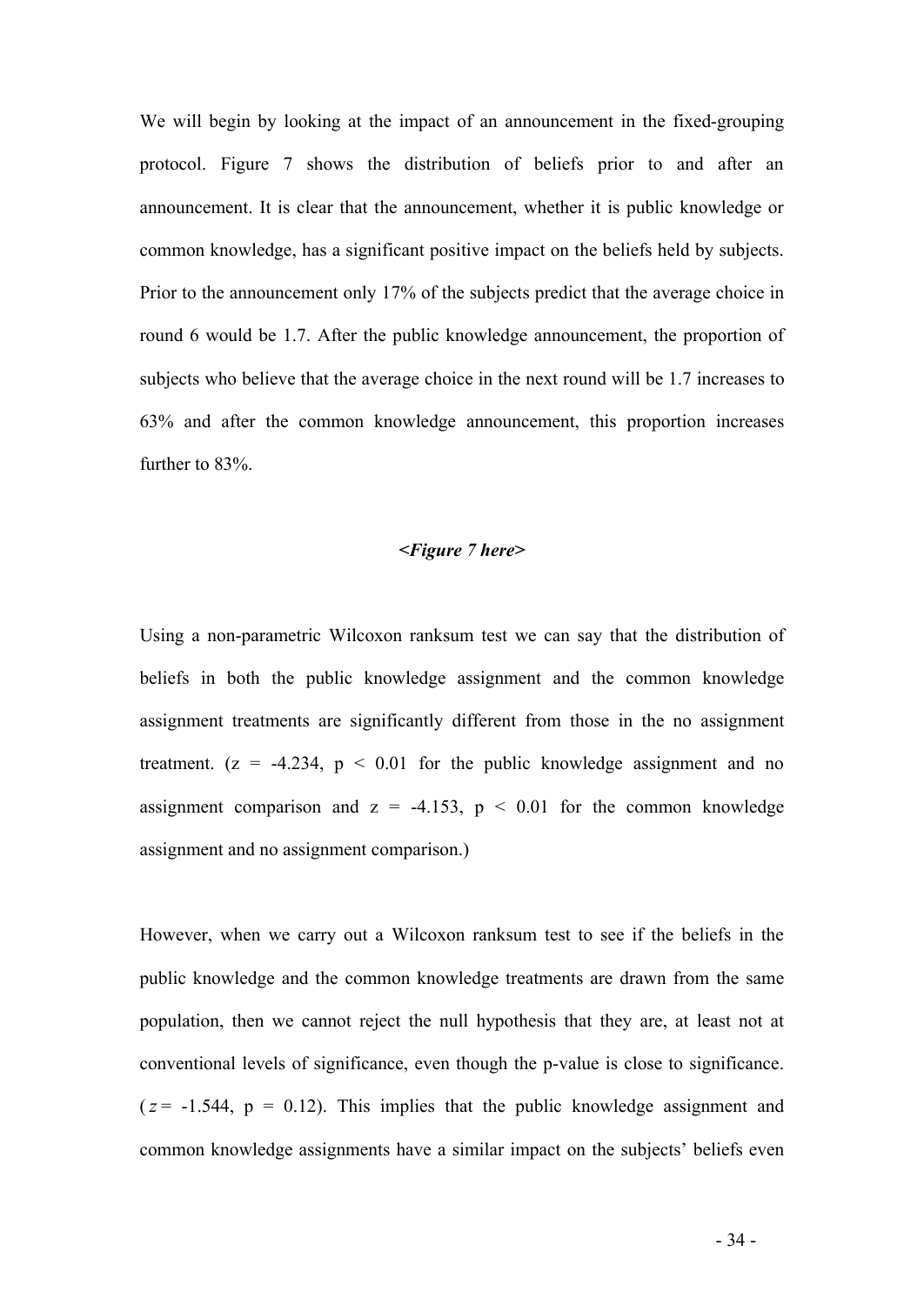though behavior in the two treatments are substantially different, with the common knowledge assignment resulting in much greater coordination. However, the mapping from beliefs to actions is not continuous and as Chaudhuri, Schotter and Sopher (2008) point out, even small (and insignificant) differences in the beliefs held by individual subjects can lead to large aggregate changes in behavior. It is also noteworthy that while both the public knowledge and common knowledge assignments led to more optimistic beliefs, it is only in the common knowledge treatment that the probability placed on someone choosing 1.1 is zero, while in the public knowledge treatment this probability is small but positive. It is possible that the confidence on the part of the subjects in the common knowledge treatment, that no one will choose 1.1, allows them to make higher choices in the later rounds of the game.

We turn to the random re-matching protocol next. Figure 8 shows the distribution of beliefs prior to and after an announcement in this treatment. It is clear that here the intervention that has the greatest positive impact on beliefs is the announcement of a bonus. Prior to the announcement, just about 1% of the subjects predict that the average choice in round 6 would be 1.7. After the public knowledge announcement the proportion of subjects who believe that the average choice in the next round will be 1.7 increases to 50% and the impact of the common knowledge announcement is very similar. However after the announcement of the bonus, the proportion of subjects who believe that the average choice in the next round will be 1.7 increases to 73%.

#### *<Figure 8 here>*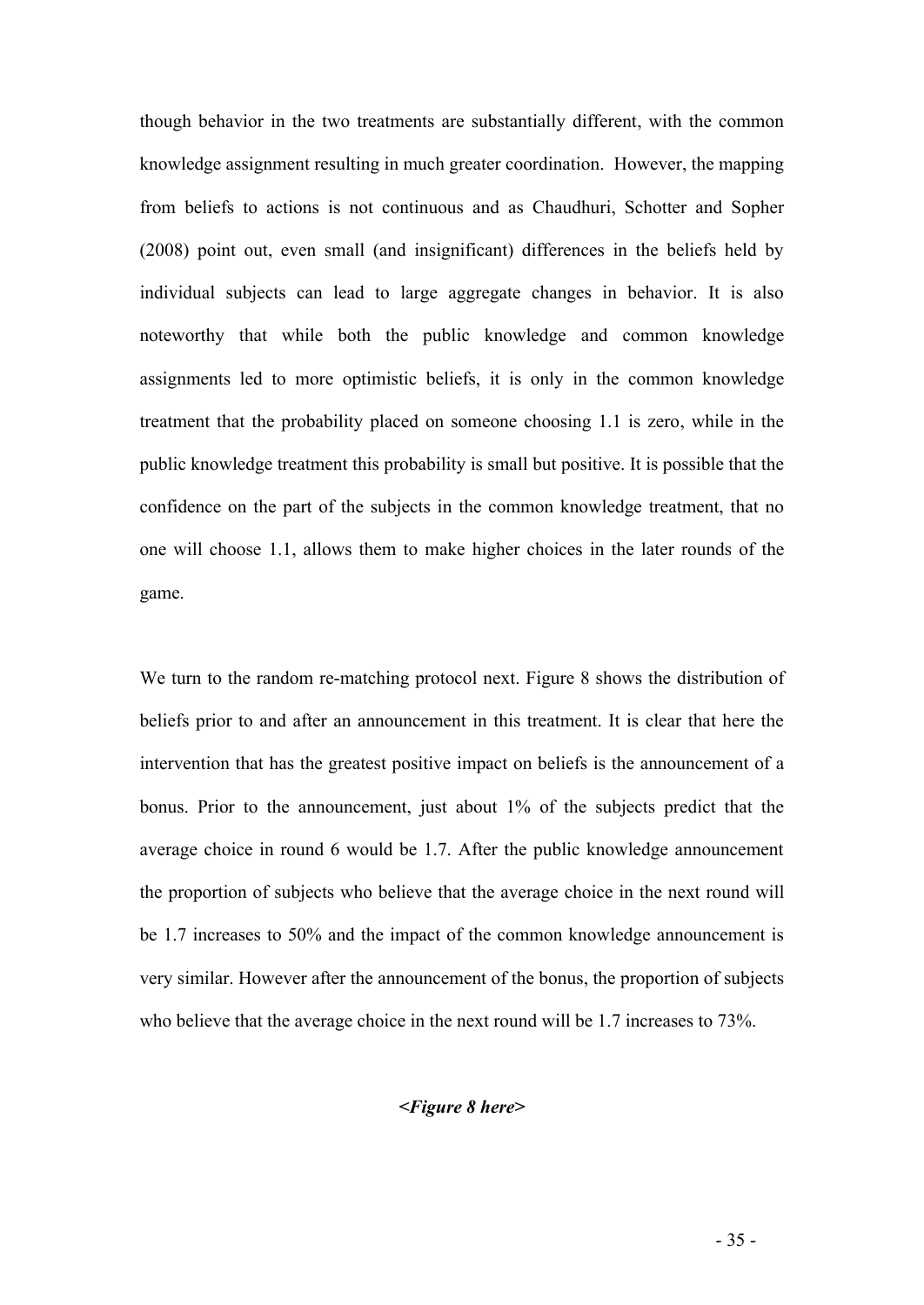Using a non-parametric Wilcoxon ranksum test we can say that the distributions of beliefs in all three experimental treatments - public knowledge assignment, common knowledge assignment and performance bonus - are significantly different from those in the no assignment treatment.  $(z = -8.338, p < 0.01$  for the public knowledge assignment and no assignment comparison;  $z = -7.840$ ,  $p < 0.01$  for the common knowledge assignment and no assignment comparison and  $z = -8.605$ ,  $p < 0.01$  for the performance bonus and no assignment comparison.)

Furthermore a Wilcoxon ranksum test shows that the beliefs in the bonus treatment are significantly different from those in the common knowledge assignment treatment  $(z = -1.931, p = 0.05)$  as well as those in the public knowledge assignment treatment  $(z = -1.886, p = 0.06)$ . However the distribution of beliefs in the public knowledge assignment and common knowledge assignment treatments are not significantly different ( $z = 0.053$ , probability = 0.96). The announcement of a bonus clearly leads to more optimistic beliefs in the random re-matching protocol and this in turn translates into greater success in coordination later in the game.

#### **4. Concluding Remarks**

We look at the efficacy of two separate interventions in helping subjects attain the efficient equilibrium in a weak-link game. We find that when the groupings are fixed – and provide opportunities for signaling future moves – a credible assignment to the payoff-dominant outcome is sufficient to guarantee coordination as long as the assignment is "common knowledge"; that is, the assignment is both public (every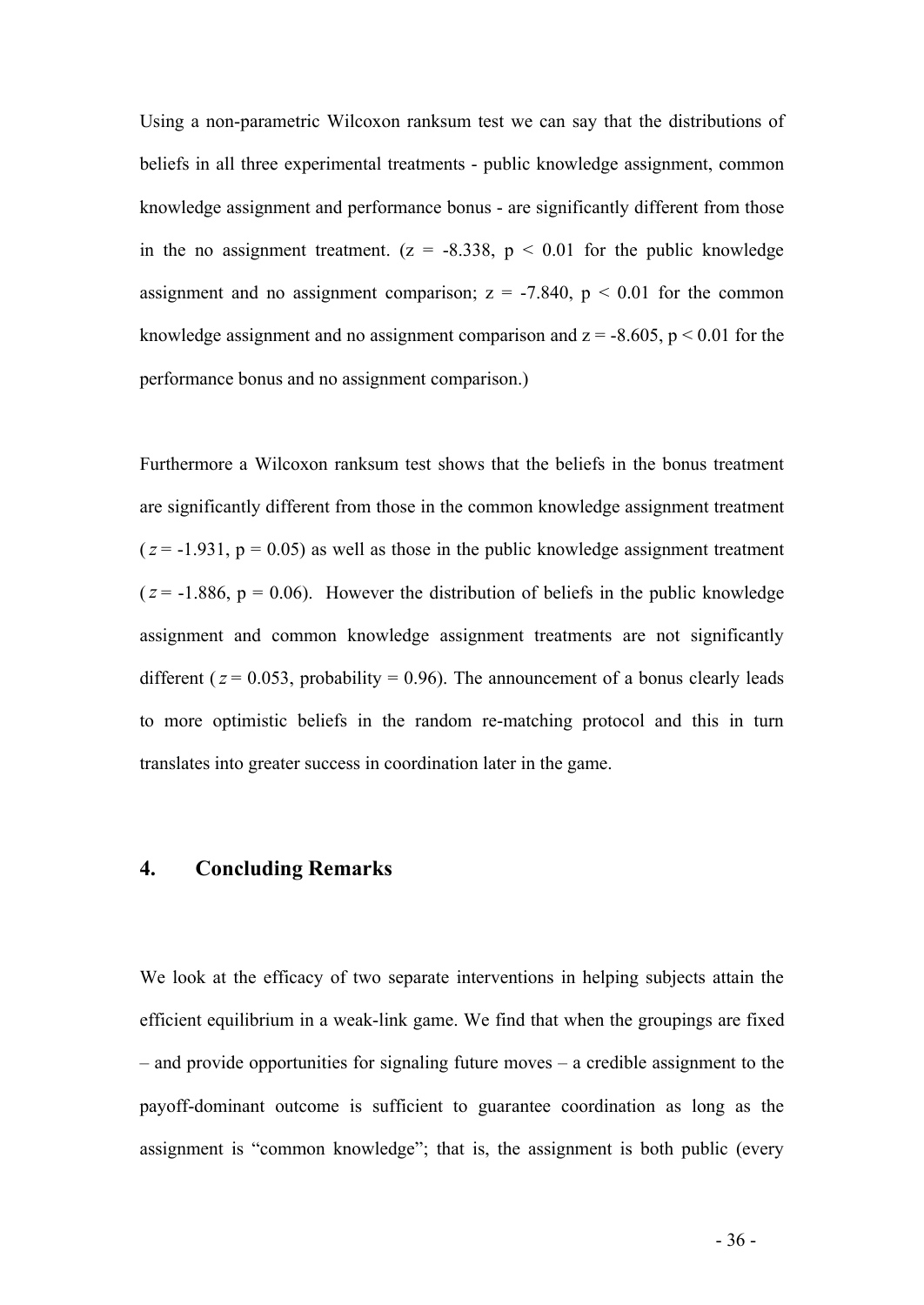subject receives the same message and knows that every other subject is receiving the same message) and also read aloud for all subjects to hear.

We find coordination harder to attain among groups that are randomly re-matched from one round to the next. The mechanism that succeeds in fostering coordination in this case is a performance bonus paid every time subjects manage to coordinate to the efficient equilibrium.

By and large, the interventions that facilitate successful coordination do so via the creation of more optimistic beliefs. It is only when a subject is convinced that no one else in the group will choose 1.1, that this subject chooses a higher number.

Our findings have implications for the performance of organizations involved in team-production. It appears that organizations where the groupings are essentially fixed over time – say, for instance, among the workers involved in ramp and gate operations at Continental Airlines – a public announcement that makes sure that everyone is getting the same message and every one knows that every one else is getting the same message is sufficient to lead to improved coordination. Such announcements are enough to create the optimistic beliefs necessary to lead to coordinated actions.

On the other hand, in situations where the groups are not fixed – such as in the case of the Internal Revenue Service hiring additional workers around the tax-filing deadline or at fast food outlets which typically experience high rates of labor turnover – an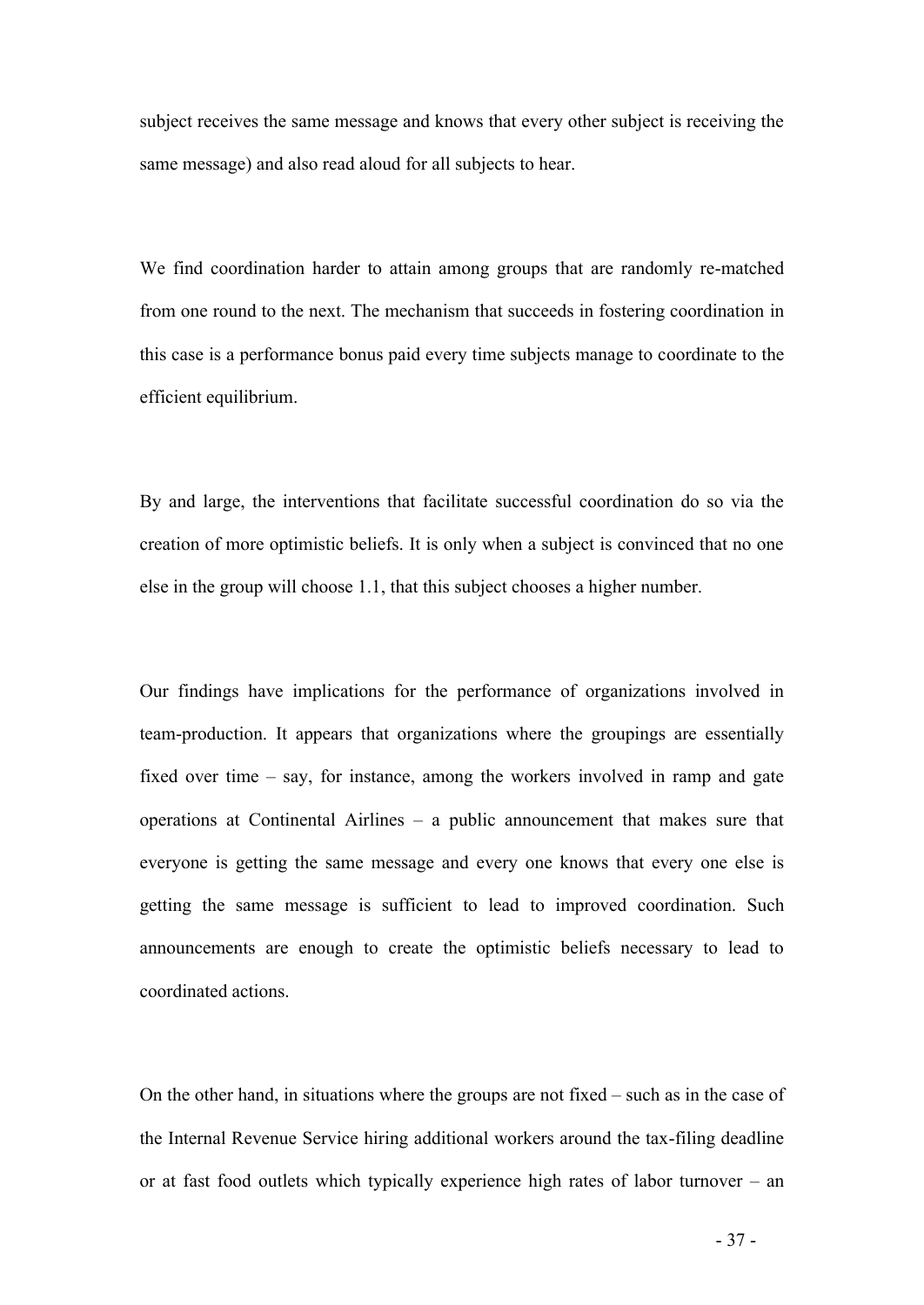assignment is not adequate and one would need to resort to performance bonuses, likely to be a costlier option for the organization, to foster coordination.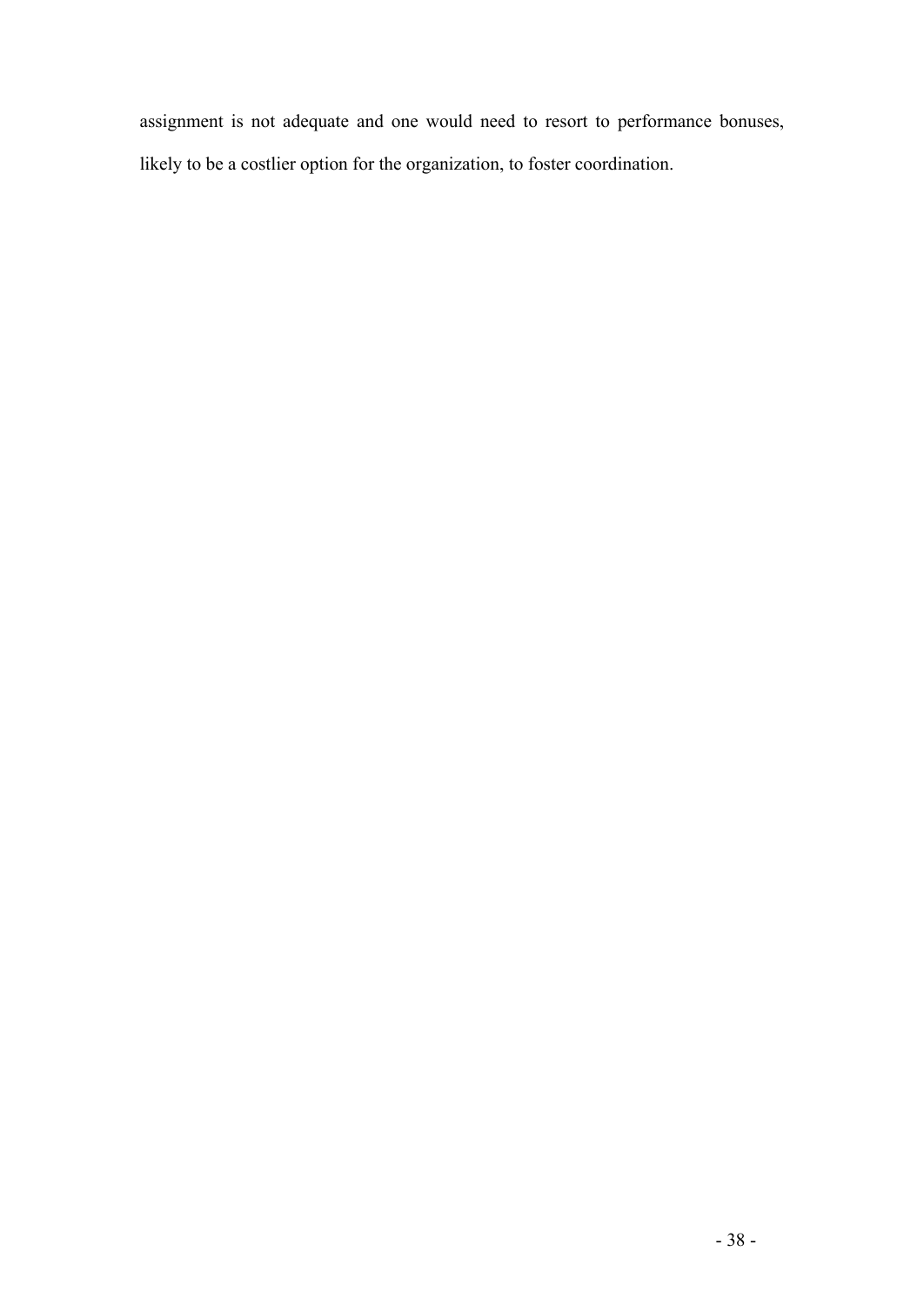#### **References:**

- Bangun, Laura, Ananish Chaudhuri, Parapin Prak and Chenan Zhou. (2006). "Common and almost common knowledge of credible assignments in a coordination game", *Economics Bulletin*, 3(1), 1-10.
- Benoit, Jean-Pierre and Vijay Krishna. (1985). "Finitely repeated games", *Econometrica*, 53 (4), 905-922.
- Blume, Andreas and Andreas Ortmann. (2007). "The effects of costless pre-play communication: experimental evidence from games with Pareto-ranked equilibria", *Journal of Economic Theory*, 132(1), 274-290.
- Brandts, Jordi and David Cooper. (2006). "A change would do you good…an experimental study on how to overcome coordination failure in organizations", *American Economic Review*, 96(3), 667-693.
- Brandts, Jordi and David Cooper. (2007). "It's what you say and not what you pay: an experimental study of manager-employee relationships in overcoming coordination failure", *Journal of the European Economic Association*, 5 (6), 1223-1268.
- Bryant, John. (1983). "A simple rational expectations Keynes-type model", *Quarterly Journal of Economics*, 98, 525-528
- Cachon, Gerard and Colin Camerer. (1996). "Loss avoidance and forward induction in experimental coordination games", *Quarterly Journal of Economics*, 111(1), 165-194.
- Cason, Tim and Vai Lam Mui. (2007). "Communication and coordination in the laboratory collective resistance game", *Experimental Economics*, 10(3), 251-267.
- Chaudhuri, Ananish, Sara Graziano and Pushkar Maitra. (2006). "Social learning and norms in an experimental public goods game with inter-generational advice", *Review of Economic Studies*, 73(2), 357-380.
- Chaudhuri, Ananish, Andrew Schotter and Barry Sopher. (2008). "Talking ourselves to efficiency: coordination in inter-generational minimum games with private, almost common and common knowledge of advice", *Economic Journal*, forthcoming.
- Clark, Kenneth and Martin Sefton. (2001). "Repetition and signalling: experimental evidence from games with efficient equilibria", *Economics Letters*, 70(3), 357- 362.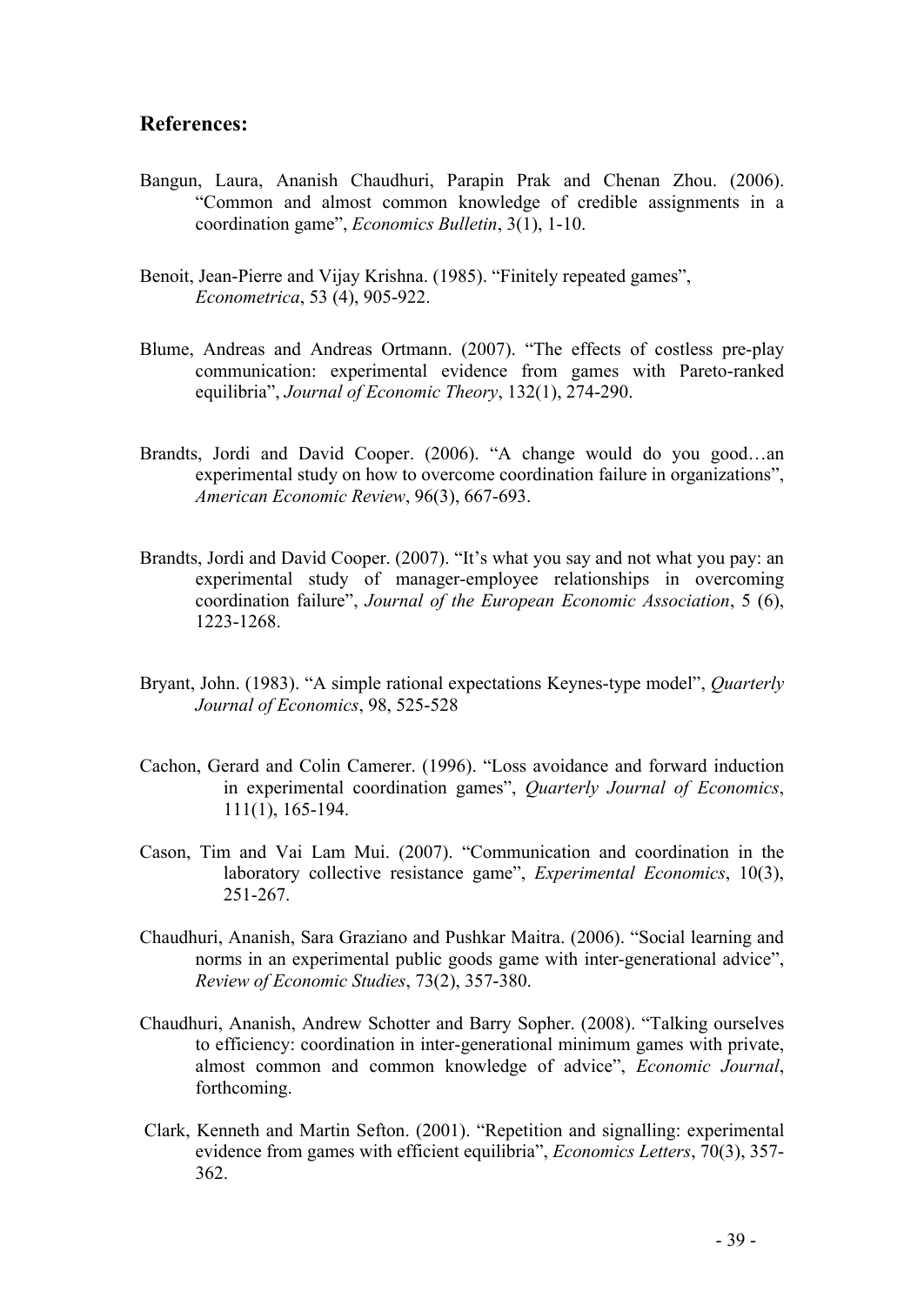- Cooper, Russell. (1999). "*Coordination Games: Complementarities and Macroeconomics*", Cambridge, UK: Cambridge University Press.
- Cooper, Russell, Douglas DeJong, Robert Forsythe and Thomas Ross. (1990). "Selection criteria in coordination games: experimental results", *American Economic Review*, 80(1), 218-233.
- Cooper, Russell, Douglas DeJong, Robert Forsythe and Thomas Ross. (1992). "Communication in coordination games", Q*uarterly Journal of Economics*, 107(2), 739-771.
- Devetag, Giovanna, and Andreas Ortmann. (2007). "When and why? A critical review of coordination failure in the laboratory", *Experimental Economics*, 10 (3), 331-344.
- Diamond, Douglas and Phillip Dybvig. (1983). "Bank runs, deposit insurance, and liquidity," *Journal of Political Economy*, 91(3), 401-419.
- Goeree, Jacob and Charles Holt. (2001). "Ten little treasures of game theory and ten intuitive contradictions", *American Economic Review*, 91(5), 1402-1422.
- Hirschman, Albert. (1958). "*The Strategy of Economic Development*", New Haven, CT: Yale University Press.
- Ichniowski, Casey, Kathryn Shaw and Giovanna Prennushi. (1997). "The effects of human resource management practices on productivity: a study of steel finishing lines", *American Economic Review*, 87(3), 291-313.
- Knez, Mark and Duncan Simester. (2001). "Firm-wide incentives and mutual monitoring at Continental Airlines", *Journal of Labor Economics*, 19(4), 743- 772.
- Kremer, Michael. (1993). "The o-ring theory of economic development", *Quarterly Journal of Economics*, 108(3), 551- 575.
- Kuran, Timur. (1987). "Preference falsification, policy continuity, and collective conservatism", *Economic Journal*, 97(387), 642-645.
- Kuran, Timur. (1995). *Private Truths, Public Lies: The Social consequences of Preference Falsification*, Cambridge, MA: Harvard University Press.
- Morris, Stephen, and Hyun Song Shin. (1998). "Unique equilibrium in a model of self-fulfilling currency attacks", *American Economic Review,* 88(3), 587-597.
- Murphy, Kevin, Andrei Shleifer and Robert Vishny. (1989). "Industrialization and the big push." *The Journal of Political Economy*, 97(5), pp. 1003-1026.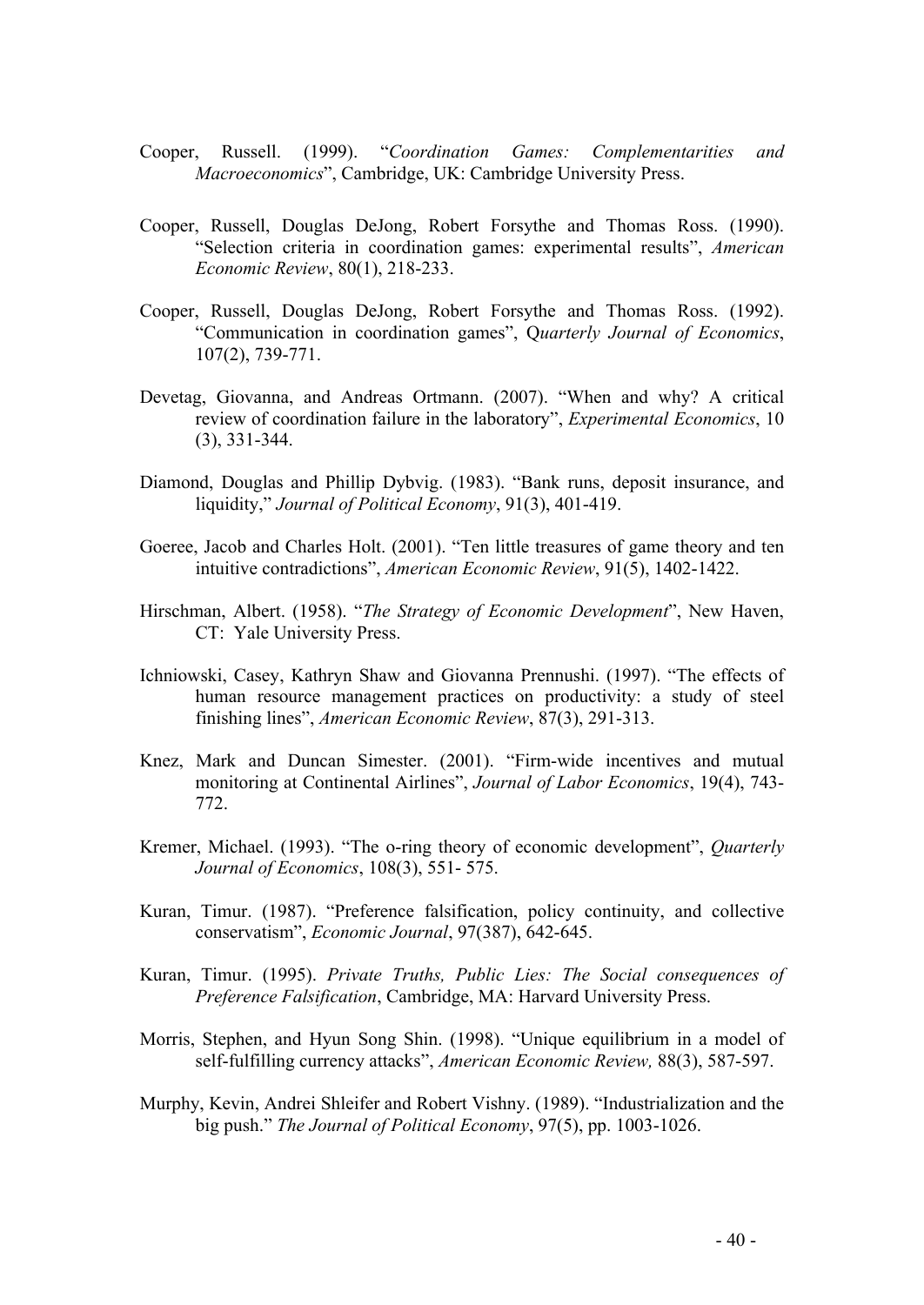- Rosenstein-Rodan, Paul. (1943). "Problems of industrialization of eastern and southeastern Europe." *Economic Journal*, 53(210/211), 202-211.
- Seely, Beth, John Van Huyck, and Raymond Battalio. (2005). "Credible assignments can improve efficiency in laboratory public goods games", *Journal of Public Economics,* 89(8), 1437-1457.
- Van Huyck, John, Raymond Battalio and Richard Beil. (1990). "Tacit coordination games, strategic uncertainty, and coordination failure", *American Economic Review*, 80(1), 234-248.
- Van Huyck, John, Raymond Battalio and Richard Beil. (1993). "Asset markets as an equilibrium selection mechanism: coordination failure, game form auctions and tacit communication", *Games and Economic Behavior*, 5(3), 485-504.
- Van Huyck, John, Ann Gillette and Raymond Battalio. (1992). "Credible assignments in coordination games", *Games and Economic Behavior*, 4(4), 606-626.
- Weber, Roberto. (2006). "Managing growth to achieve efficient coordination in large groups", *American Economic Review*, 96 (1), 114 – 126.
- Weingast, Barry. (1995). "The economic role of political institutions: marketpreserving federalism and economic development," *Journal of Law, Economics, and Organization,* 11(1), 1-31.
- Weingast, Barry. (1997). "The political foundations of democracy and the rule of law," *American Political Science Review,* 91(2), 245-263.
- Weingast, Barry. (2005). "The constitutional dilemma of economic liberty," *Journal of Economic Perspectives,* 19(3), 89-108.
- Wooldridge, Jeffrey. (2002). *Econometric Analysis of Cross Section and Panel Data,* Cambridge, MA: MIT Press.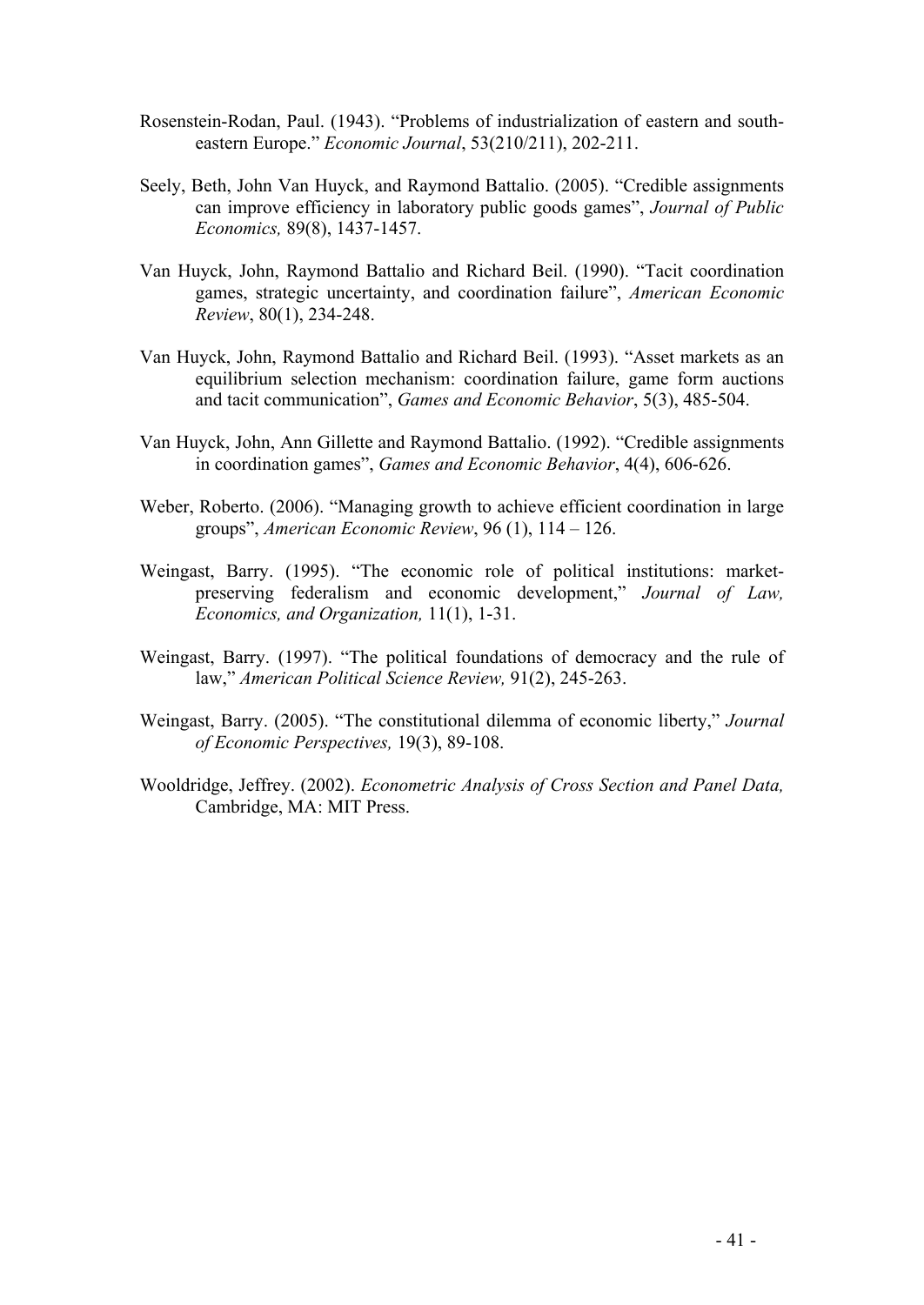|               |     |      | <b>Smallest Value of X Chosen</b> |      |      |      |      |      |  |
|---------------|-----|------|-----------------------------------|------|------|------|------|------|--|
|               |     | 1.7  | 1.6                               | 1.5  | 1.4  | 1.3  | 1.2  | 1.1  |  |
|               | 1.7 | 0.85 | 0.75                              | 0.65 | 0.55 | 0.45 | 0.35 | 0.25 |  |
| Your          | 1.6 |      | 0.80                              | 0.70 | 0.60 | 0.50 | 0.40 | 0.30 |  |
| <b>Choice</b> | 1.5 |      |                                   | 0.75 | 0.65 | 0.55 | 0.45 | 0.35 |  |
| <sub>of</sub> | 1.4 |      |                                   |      | 0.70 | 0.60 | 0.50 | 0.40 |  |
| X             | 1.3 |      |                                   |      |      | 0.65 | 0.55 | 0.45 |  |
|               | 1.2 |      |                                   |      |      |      | 0.60 | 0.50 |  |
|               |     |      |                                   |      |      |      | ---  | 0.55 |  |

## **Table 1: Payoff Matrix used in this study**

**Table 2: Experimental Design**

| <b>Matching</b> | <b>Treatment</b>        | No. of          | No. of         | No. of plays of Total No. of |      |
|-----------------|-------------------------|-----------------|----------------|------------------------------|------|
| <b>Method</b>   |                         | <b>Subjects</b> |                | the stage game Observations  |      |
|                 |                         |                 | <b>Groups</b>  |                              |      |
|                 |                         |                 |                | after receiving              |      |
|                 |                         |                 |                | message                      |      |
| <b>RANDOM</b>   | <b>Public Knowledge</b> | 40              | 8              | 80                           | 600  |
|                 | <b>Assignment</b>       |                 |                |                              |      |
| <b>RANDOM</b>   | Common                  | 40              | 8              | 80                           | 600  |
|                 | Knowledge               |                 |                |                              |      |
|                 | <b>Assignment</b>       |                 |                |                              |      |
| <b>RANDOM</b>   | Common                  | 40              | 8              | 80                           | 600  |
|                 | Knowledge               |                 |                |                              |      |
|                 | <b>Announcement of</b>  |                 |                |                              |      |
|                 | <b>Bonus</b>            |                 |                |                              |      |
|                 |                         |                 |                |                              |      |
| <b>FIXED</b>    | <b>Public Knowledge</b> | 40              | 8              | 80                           | 600  |
|                 | <b>Assignment</b>       |                 |                |                              |      |
| <b>FIXED</b>    | Common                  | $35^{11}$       | $\overline{7}$ | 70                           | 525  |
|                 | Knowledge               | (50)            | (10)           |                              |      |
|                 | <b>Assignment</b>       |                 |                |                              |      |
|                 |                         |                 |                |                              |      |
|                 | <b>TOTAL</b>            | 195             | 39             | 390                          | 2925 |
|                 |                         | (210)           | (42)           |                              |      |

 $\overline{a}$ 

 $11$  As explained above we have 50 subjects in this treatment but 15 subjects (three groups) in one session played for 10 rounds in all rather than 15 and these 15 subjects and the observations relating to them have been excluded from all further data analysis.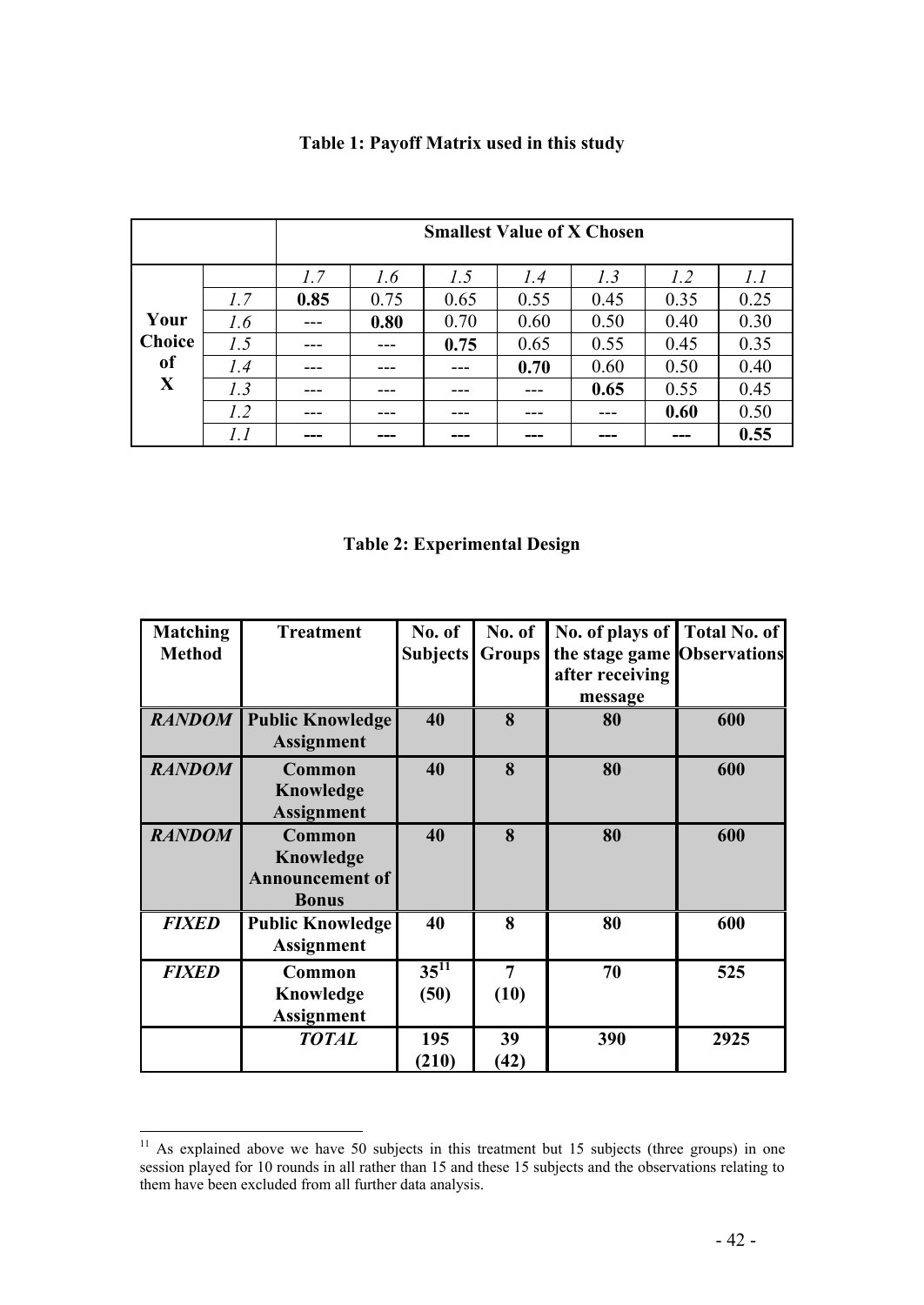|                         | <b>Public Knowledge</b><br><b>Assignment</b> | <b>Common Knowledge</b><br><b>Assignment</b> |
|-------------------------|----------------------------------------------|----------------------------------------------|
| <b>No Assignment</b>    | $-10.95$                                     | $-19.44$                                     |
|                         | ${}_{0.01}$                                  | p < 0.01                                     |
| <b>Public Knowledge</b> |                                              | $-7.22$                                      |
| <b>Assignment</b>       |                                              | < 0.01                                       |

## **Table 3: Wilcoxon ranksum tests for treatments in the fixed-grouping protocol**

## **Table 4: Random effects ordered probit model for effort choices in the fixedgrouping protocol**

| <b>Effort choice</b>                         | Coefficient                | z-statistic | P >  z          |
|----------------------------------------------|----------------------------|-------------|-----------------|
| Round                                        | $-0.22$                    | $-3.75$     | 0.00            |
| <b>Public Knowledge dummy</b>                | 0.93                       | 2.16        | 0.03            |
| <b>Common Knowledge dummy</b>                | 1.66                       | 2.75        | 0.01            |
| Lag own effort $(e_{i,t-1})$                 | 8.76                       | 11.34       | 0.00            |
| Lag earning ( $earn_{i,t-1}$ )               | $-0.03$                    | $-0.04$     | 0.97            |
| <b>Public Knowledge*Round</b>                | 0.17                       | 2.45        | 0.01            |
| <b>Common Knowledge*Round</b>                | 0.18                       | 2.16        | 0.03            |
| $(e_{i,t-1} - e_{i,t-1}^m)$                  | $-6.38$                    | $-7.41$     | 0.00            |
| <b>Public*</b> ( $e_{i,t-1} - e_{i,t-1}^m$ ) | 1.62                       | 2.19        | 0.03            |
| <b>Common*</b> $(e_{i,t-1} - e_{i,t-1}^m)$   | 3.35                       | 2.06        | 0.04            |
| Cut1                                         | 8.14                       | 8.01        | 0.00            |
| Cut2                                         | 8.94                       | 8.77        | 0.00            |
| Cut3                                         | 9.51                       | 9.25        | 0.00            |
| Cut4                                         | 10.11                      | 9.76        | 0.00            |
| Cut5                                         | 10.90                      | 10.42       | 0.00            |
| Cut <sub>6</sub>                             | 11.58                      | 11.23       | 0.00            |
| Rho                                          | 0.10                       | 1.82        | 0.07            |
| Likelihood Ratio                             | Prob>c <sup>2</sup> =0.000 | $N = 910$   | Log Likelihood= |
| $C^2(28)=424.23$                             |                            |             | $-676.89$       |

Note:  $e^m_{j,t-1}$  is the minimum effort chosen by the other four group members in the previous period where  $j \neq i$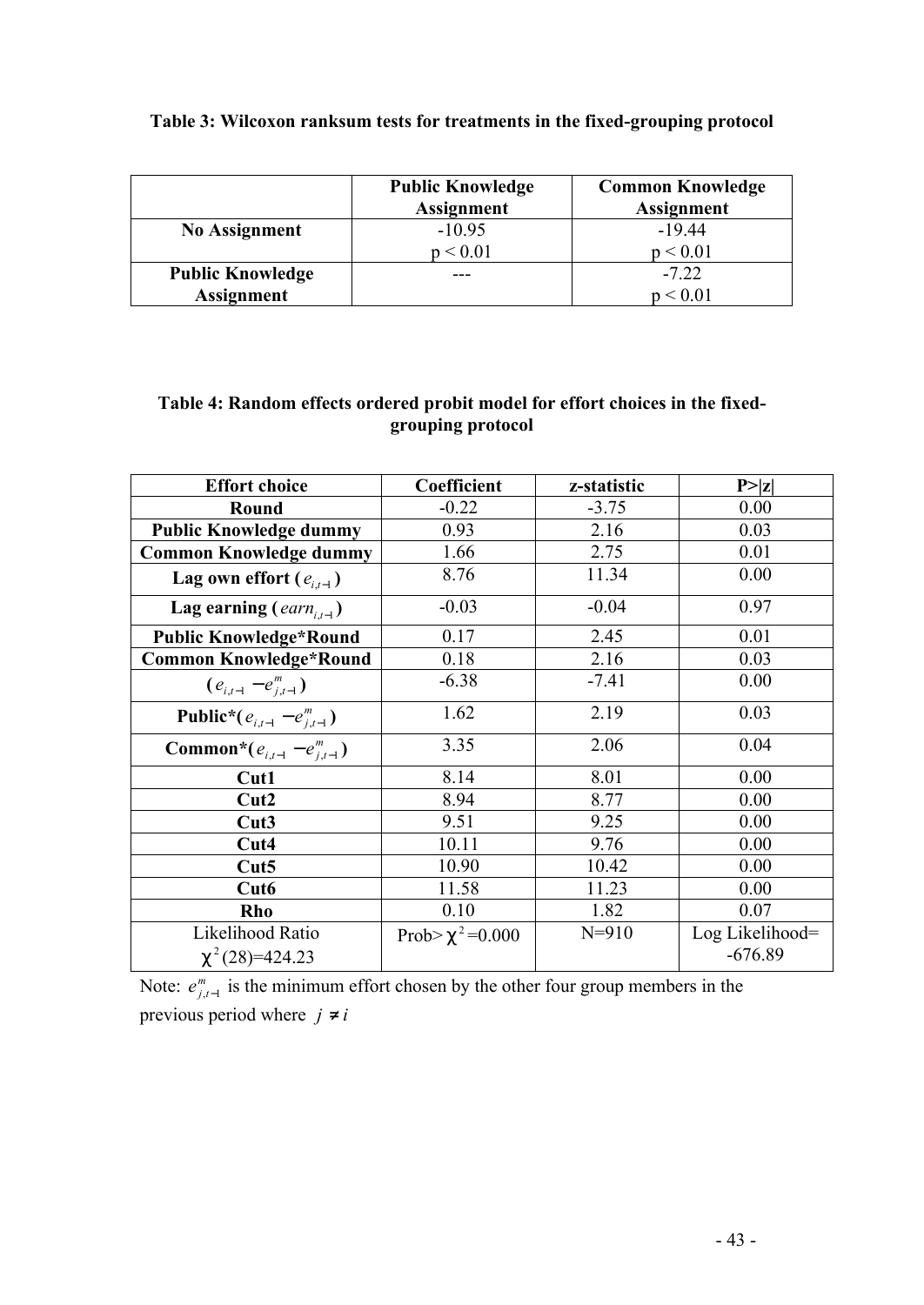| Table 5: Probability of effort choice in the fixed-grouping protocol |  |  |  |
|----------------------------------------------------------------------|--|--|--|

|                         | 1.1  | 1.2  | 1.3  | 1.4  | 1.5  | 1.6  | 1.7  |
|-------------------------|------|------|------|------|------|------|------|
| No assignment           | 0.07 | 0.08 | 0.09 | 0.13 | 0.21 | 0.22 | 0.19 |
|                         |      |      |      |      |      |      |      |
| <b>Public Knowledge</b> | 0.06 | 0.04 | 0.03 | 0.04 | 0.05 | 0.09 | 0.68 |
| <b>Assignment</b>       |      |      |      |      |      |      |      |
| Common                  | 0.00 | 0.00 | 0.00 | 0.00 | 0.01 | 0.04 | 0.94 |
| Knowledge               |      |      |      |      |      |      |      |
| <b>Assignment</b>       |      |      |      |      |      |      |      |

Note: Numbers may not add to 1 due to rounding up or down to 2 decimal places.

## **Table 6: Wilcoxon ranksum tests for treatments in the random-re-matching protocol**

|                         | <b>Public Knowledge</b><br><b>Assignment</b> | Common<br>Knowledge<br><b>Assignment</b> | <b>Bonus</b> |
|-------------------------|----------------------------------------------|------------------------------------------|--------------|
| <b>No Assignment</b>    | $-5.31$                                      | $-7.53$                                  | $-19.11$     |
|                         | p < 0.01                                     | p < 0.01                                 | p < 0.01     |
| <b>Public Knowledge</b> |                                              | $-0.98$                                  | $-10.74$     |
| <b>Assignment</b>       |                                              | p < 0.33                                 | p < 0.01     |
| Common                  |                                              |                                          | $-10.88$     |
| Knowledge               |                                              |                                          | p < 0.01     |
| <b>Assignment</b>       |                                              |                                          |              |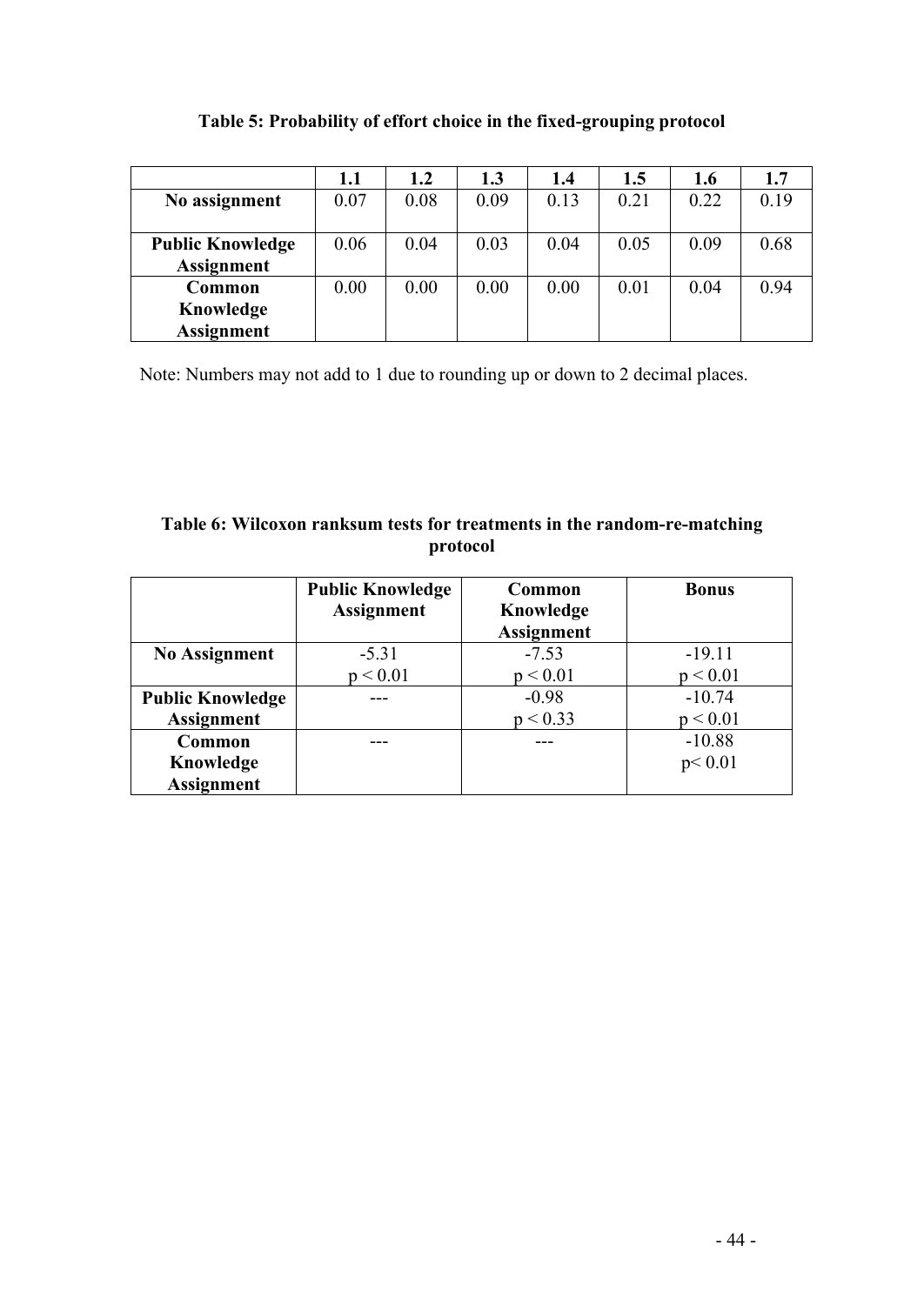| <b>Effort choice</b>                         | Coefficient              | z-statistic | P >  z          |
|----------------------------------------------|--------------------------|-------------|-----------------|
| Round                                        | $-0.09$                  | $-2.04$     | 0.04            |
| <b>Public Knowledge</b>                      | 0.46                     | 1.50        | 0.13            |
| dummy                                        |                          |             |                 |
| <b>Common Knowledge</b>                      | 0.24                     | 0.86        | 0.39            |
| dummy                                        |                          |             |                 |
| <b>Bonus dummy</b>                           | 0.49                     | 1.60        | 0.11            |
| Lag own effort $(e_{i,t-1})$                 | 7.35                     | 15.23       | 0.00            |
| Lag earning $(earn_{i,t-1})$                 | $-0.20$                  | $-0.35$     | 0.73            |
| <b>Public</b>                                | 0.02                     | 0.44        | 0.66            |
| Knowledge*Round                              |                          |             |                 |
| <b>Common</b>                                | 0.03                     | 0.68        | 0.50            |
| Knowledge*Round                              |                          |             |                 |
| <b>Bonus*Round</b>                           | 0.04                     | 0.82        | 0.41            |
| $(e_{i,t-1} - e_{j,t-1}^m)$                  | $-5.56$                  | $-10.08$    | 0.00            |
| <b>Public*</b> ( $e_{i,t-1} - e_{j,t-1}^m$ ) | 0.92                     | 2.12        | 0.03            |
| <b>Common*</b> $(e_{i,t-1} - e_{i,t-1}^m)$   | 1.85                     | 4.09        | 0.00            |
| <b>Bonus*</b> $(e_{i,t-1} - e_{j,t-1}^m)$    | 2.89                     | 4.77        | 0.00            |
| Cut1                                         | 8.67                     | 15.06       | 0.00            |
| Cut2                                         | 9.06                     | 15.67       | 0.00            |
| Cut3                                         | 9.61                     | 16.48       | 0.00            |
| Cut4                                         | 10.30                    | 17.48       | 0.00            |
| Cut5                                         | 10.92                    | 18.39       | 0.00            |
| Cut <sub>6</sub>                             | 11.69                    | 19.60       | 0.00            |
| Rho                                          | 0.03                     | 0.65        | 0.53            |
| <b>Likelihood Ratio</b>                      | Prob>c <sup>2</sup> =0.0 | $N = 1560$  | Log Likelihood= |
| $C^2(42)=819.38$                             | $00\,$                   |             | $-1770.85$      |

## **Table 7: Random effects ordered probit model for effort choices in the randomgrouping protocol**

Note:  $e^m_{j,t-1}$  is the minimum effort chosen by the other four group members in the previous period where  $j \neq i$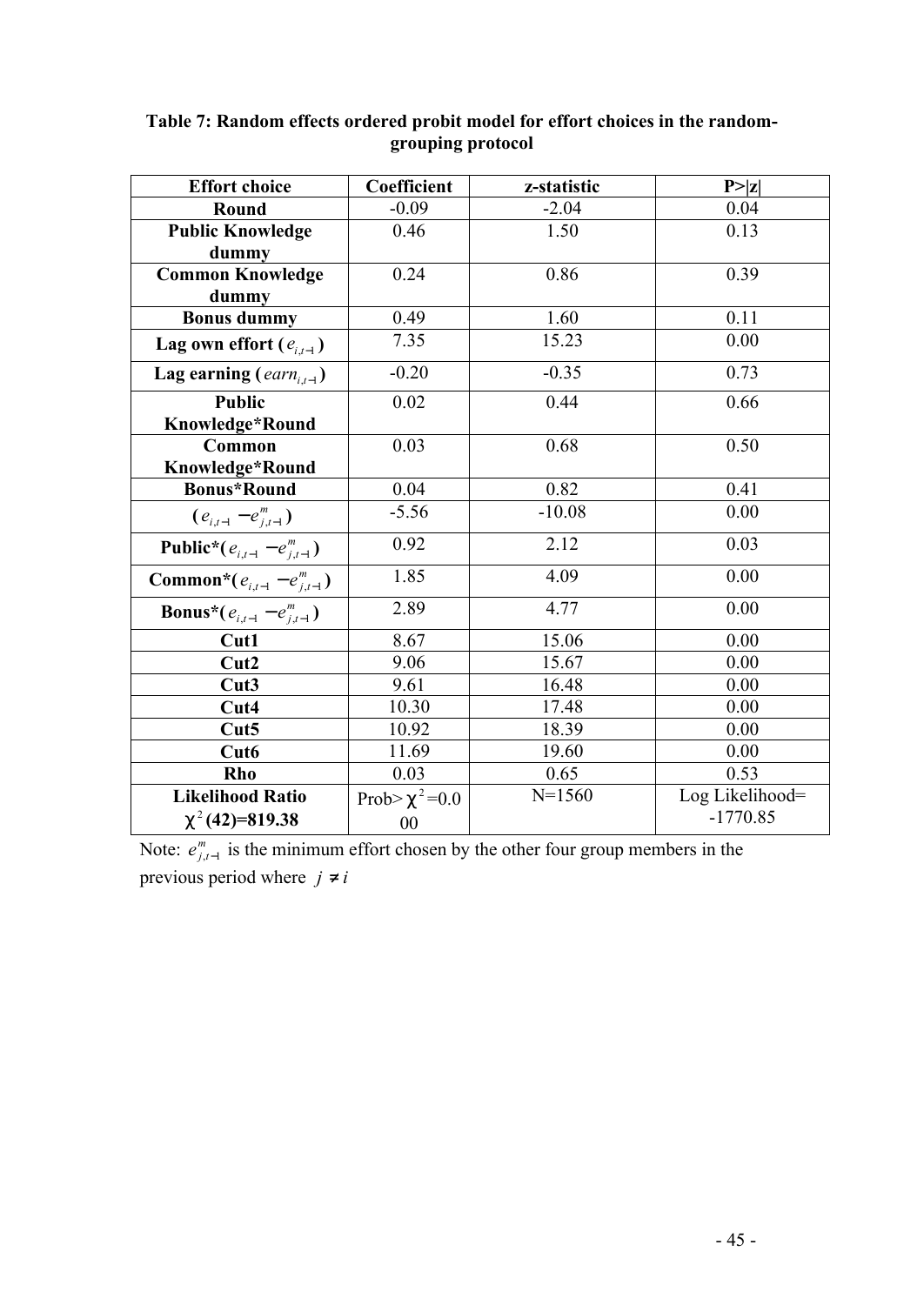|                      | 1.1  | 1.2  | 1.3  | 1.4  | 1.5  | 1.6  | 1.7  |
|----------------------|------|------|------|------|------|------|------|
|                      |      |      |      |      |      |      |      |
| <b>No Assignment</b> | 0.16 | 0.06 | 0.11 | 0.16 | 0.15 | 0.16 | 0.19 |
| <b>Public</b>        |      |      |      |      |      |      |      |
| <b>Assignment</b>    | 0.19 | 0.05 | 0.07 | 0.09 | 0.09 | 0.14 | 0.39 |
| Common               |      |      |      |      |      |      |      |
| <b>Assignment</b>    | 0.12 | 0.04 | 0.06 | 0.10 | 0.11 | 0.18 | 0.40 |
| <b>Bonus</b>         |      |      |      |      |      |      |      |
| Announcement         | 0.00 | 0.00 | 0.01 | 0.03 | 0.05 | 0.13 | 0.78 |

**Table 8: Probability of effort choice in the random-grouping protocol**

Note: Numbers may not add to 1 due to rounding up or down to 2 decimal places.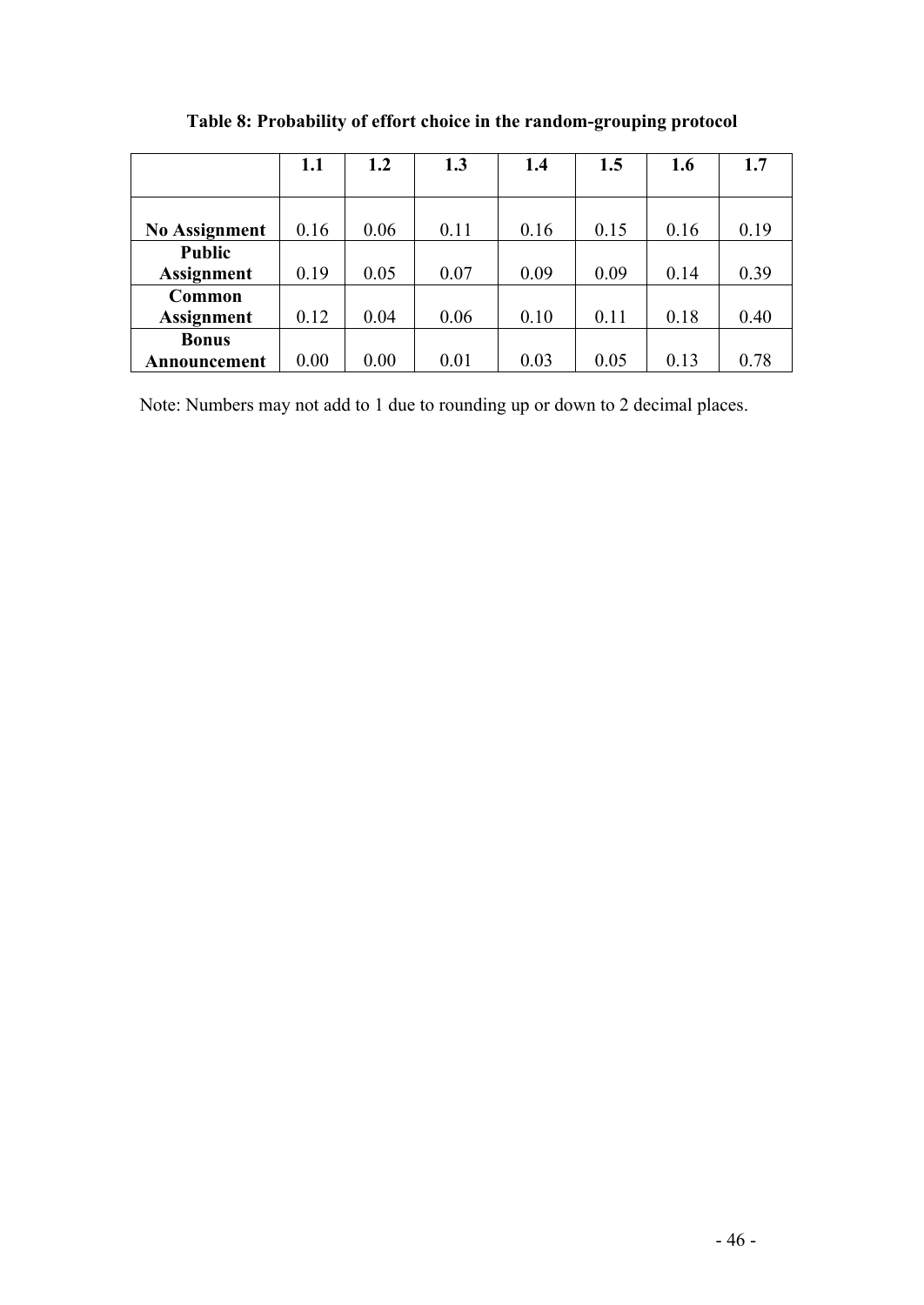

## **Figure 1: Proportion of 1.1 choices and the average minimum choice over the first 5 rounds in the fixed and random re-matching protocols**

**Figure 2: Average minimum effort across treatments in the fixed-grouping protocol**

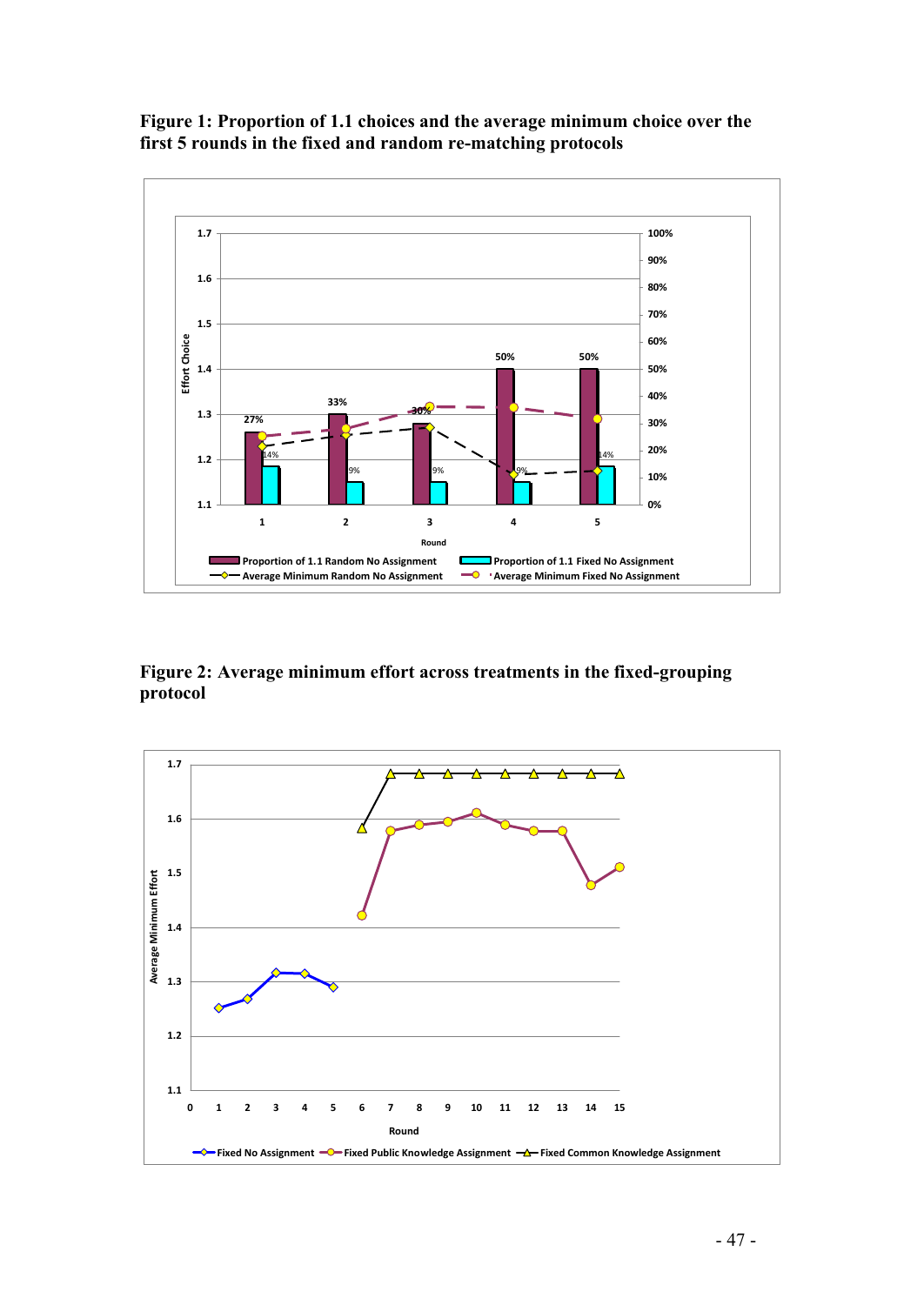

**Figure 3: Distribution of minimum choices across treatments in the fixedgrouping protocol**

Percentage numbers may not add to 100 due to rounding.

**Figure 4: Average minimum effort across treatments in the random re-matching protocol**

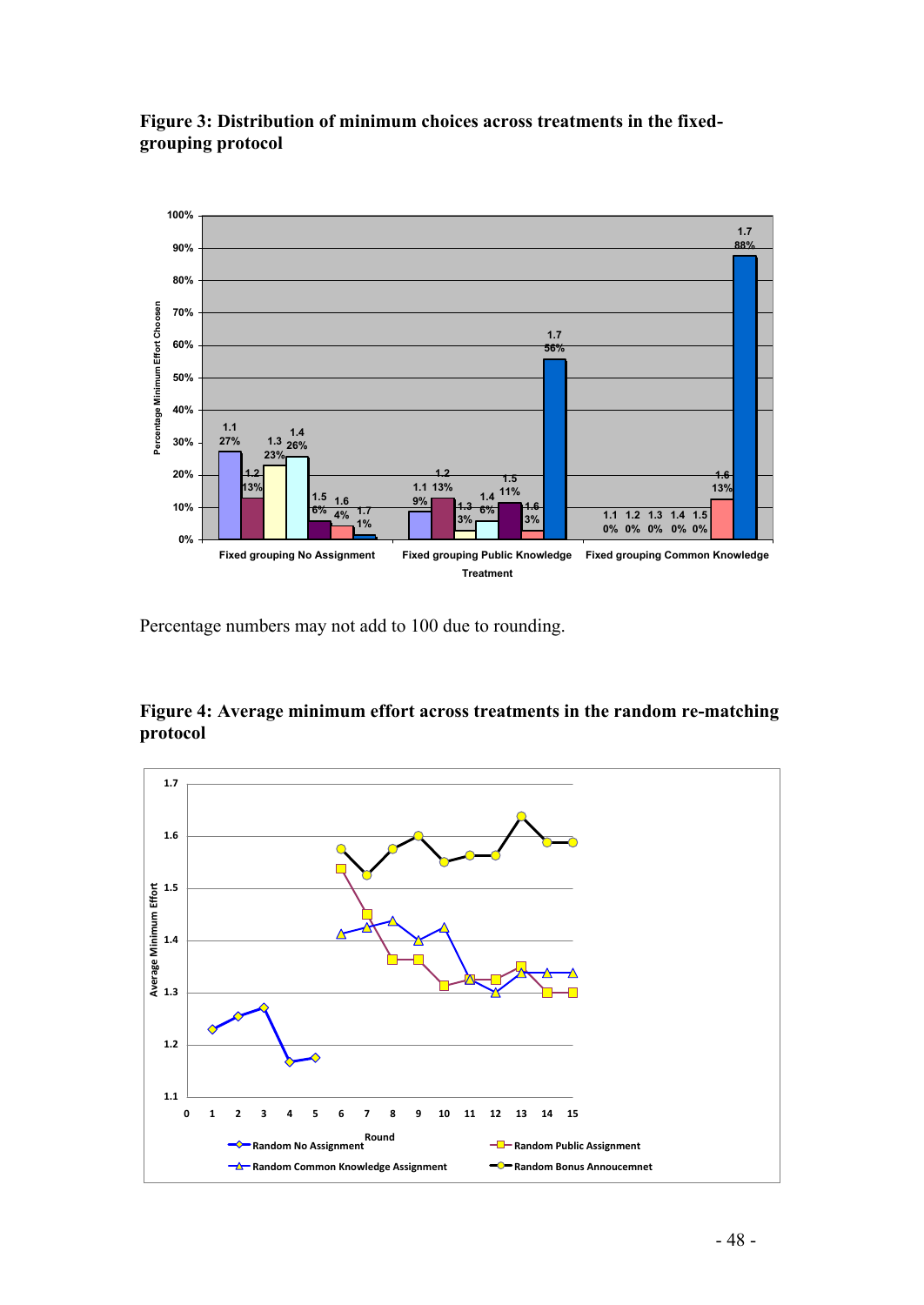

**Figure 5: Distribution of minimum choices across treatments in the Randomgrouping protocol**

Percentage numbers may not add to 100 due to rounding.

**Figure 6: Distribution of beliefs prior to an announcement in the random rematching and fixed grouping protocols**

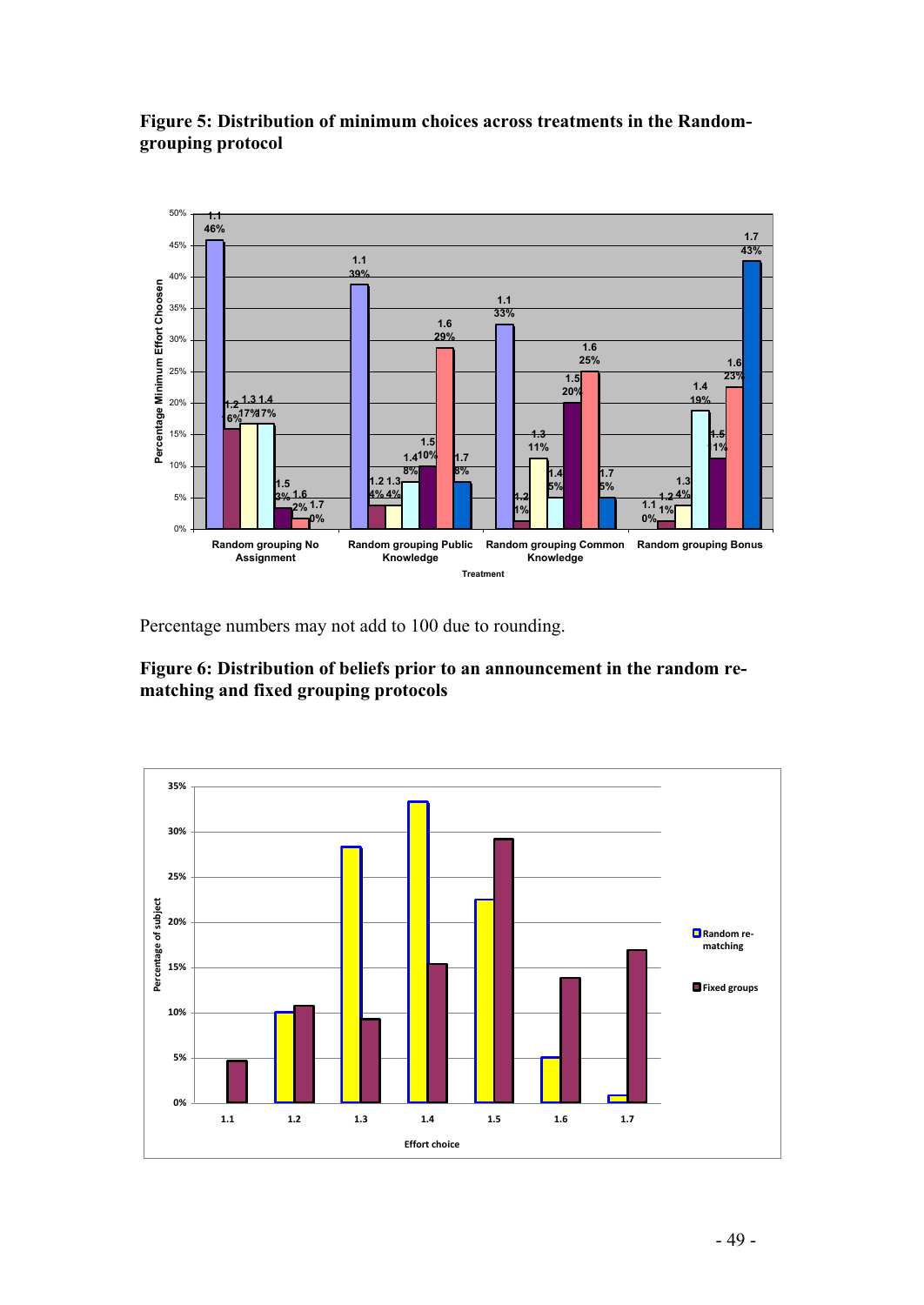

#### **Figure 7: Distribution of beliefs prior to and immediately after an announcement in the fixed grouping protocol**

Percentage numbers may not add to 100 due to rounding.





Percentage numbers may not add to 100 due to rounding.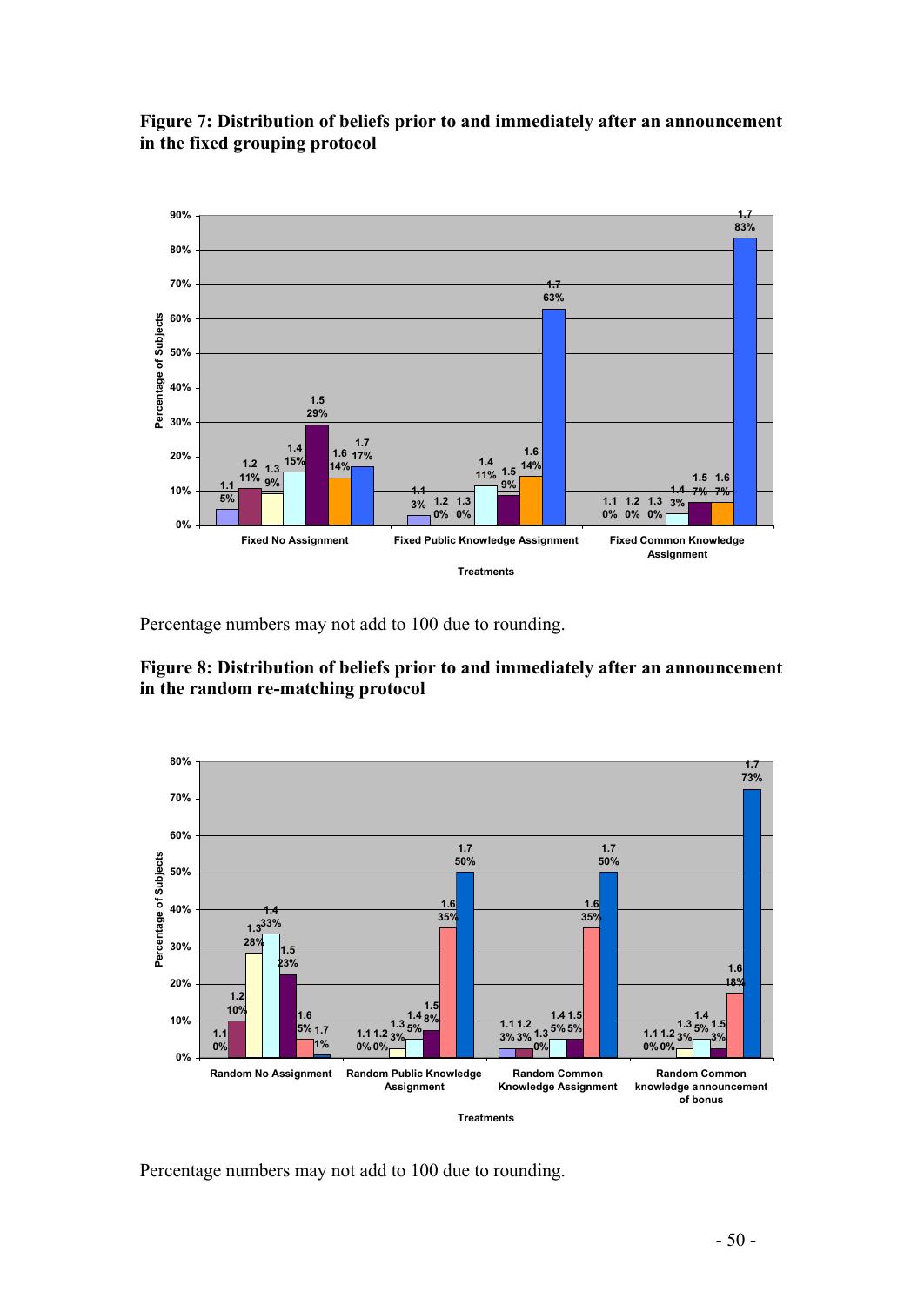## **Appendix**

## **General Instructions**

Welcome. The University of  $(...)$  has provided funding in order to conduct this research. The instructions are simple. If you follow them closely and make appropriate decisions, you may make an appreciable amount of money. All earnings are denoted in actual dollars. At the end of the session you will be paid your earnings in cash. This money is in addition to the show-up fee that you get.

In a minute we will give you the instructions for logging in to the server.

## **Specific Instructions**

You will be in a market with 4 other people. In this experiment there will be a number of rounds. In each round you will be *randomly re-matched* so that you will not be playing with the same people for more than one round. *[For the fixed matching protocol the previous sentence is replaced with: The composition of the group will not change and you will be playing with the same group of players for all rounds.]* You will not know the identity of the people in your group in any round. In each round every participant will pick a value of X. The values of X you may choose are  $\{1.1, 1.2, 1.3, 1.4, 1.5, 1.6, \text{ or } 1.7\}$  The value you pick for X and the smallest value picked for X by any participant, including your choice of X, will determine the payoff you receive.

The payoff table below tells you the potential payoffs you may receive. The earnings in each period may be found by looking across from the value you choose on the left hand side of the table and down from the smallest value chosen by any participant from the top of the table. For example, if you choose 1.4 and the smallest value chosen is 1.3 then you will earn 60 cents for that round. If you choose 1.5 and the smallest value chosen is 1.2 then you will earn 45 cents for that round.

|               |     | Smallest Value of X Chosen |      |      |      |      |      |      |
|---------------|-----|----------------------------|------|------|------|------|------|------|
|               |     | 1.7                        | 1.6  | 1.5  | 1.4  | 1.3  | 1.2  | 1.1  |
|               | 1.7 | 0.85                       | 0.75 | 0.65 | 0.55 | 0.45 | 0.35 | 0.25 |
| Your          | 1.6 |                            | 0.80 | 0.70 | 0.60 | 0.50 | 0.40 | 0.30 |
| <b>Choice</b> | 1.5 | ---                        |      | 0.75 | 0.65 | 0.55 | 0.45 | 0.35 |
| <sub>of</sub> | 1.4 | ---                        |      | ---  | 0.70 | 0.60 | 0.50 | 0.40 |
| X             | 1.3 |                            |      |      |      | 0.65 | 0.55 | 0.45 |
|               | 1.2 | ---                        |      |      |      |      | 0.60 | 0.50 |
|               | 1.1 | ---                        |      |      |      |      | ---  | 0.55 |

The experiment will consist of 15 rounds. You will be able to read some of these instructions again once you have logged in. After you have finished reading the instructions you will proceed to play the first 5 rounds of this game. After the end of the  $5<sup>th</sup>$  round and before the beginning of the  $6<sup>th</sup>$  round the experimenter will provide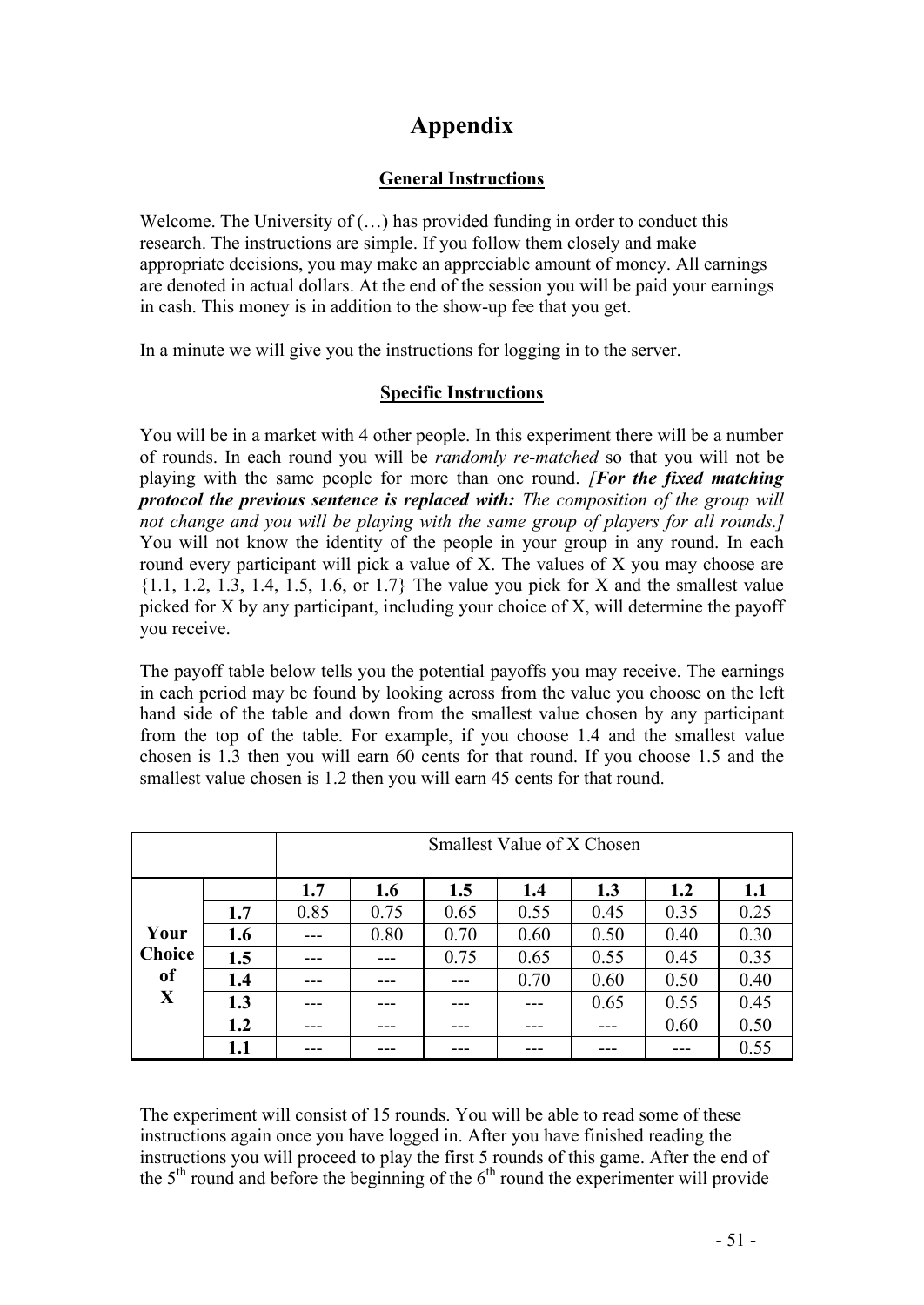you with a message about how to play the game for the last 10 rounds. Each of you will receive a sheet of paper containing this message. Each of you is looking at the exact same message as everybody else. *[In the common knowledge treatment we add the following sentence: In addition to providing you with this sheet of paper with the message on it, the experimenter will also read the message out loud].*

## **Please do NOT continue on to the 6th round of this game till asked by the experimenter to do so.**

Before we go on to the  $6<sup>th</sup>$  round and before you receive the message we will ask you to do the following. We will ask you to predict the **AVERAGE** choice of the people in the session for round 6. [*For the fixed matching protocol the previous sentence is replaced with: We will ask you to predict the AVERAGE choice of the people in your group for round 6.*] When asked to do so please pick a number from the set {1.1, 1.2, 1.3, 1.4, 1.5, 1.6, 1.7} that you think will be the closest to the average choice and enter this number in the first column of Box 1 on the next page. (Please take a look now.) You will be paid for your predictions in the following way. You will earn \$1 minus the **absolute difference** between your predicted average and the actual average.

EXAMPLE: Suppose you predict that in Round 6 the average choice will be 1.6. Suppose the actual average turns out to be 1.4. In this case the absolute difference between your predicted choice and the actual average is 0.2. Your earnings will then be  $$1.00 - $0.20 = $0.80$ . On the other hand suppose that you predict that in Round 6 the average choice will be 1.2. The actual average turns out to be 1.5. Then the absolute difference between your predicted choice and the actual choice is 0.3. In this case your earning will be \$1.00-  $$0.30 = $0.70$ .

You will be asked to make this prediction once **before** you receive the message (using Box 1) and once **after** you receive the message (using Box 2). We will tell you the actual round 6 choices at the end of the session. The experimenter will help you to calculate your earnings from the two predictions.

We will proceed with round 6 of the game after this.

We will pay you your earnings from the experiment at the end of the session. You are free to go once you have been paid. Your earnings are private information and we encourage you to keep this information private. If at any point you have any questions or problems, please raise your hand for assistance.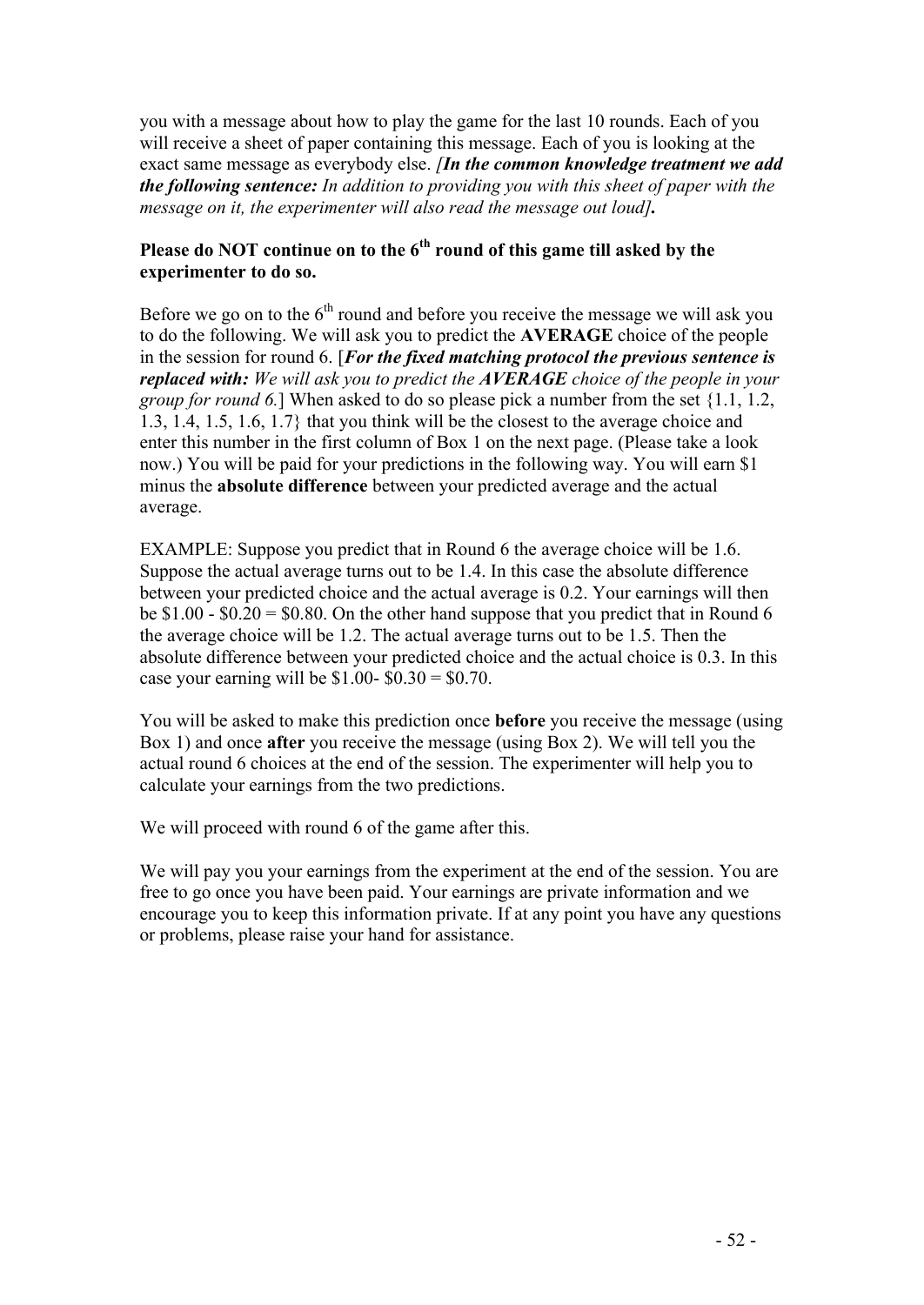You should pick 1.7 in each round.

NOTICE, from the payoff matrix, that if every participant in a group follows the message then every participant will earn \$0.85. However, if even one of the participants does not follow the message and chooses a number different from 1.7, then each participant will make less money than if everyone chose 1.7.

## **The Bonus**

If in a particular round all 5 players in your group choose 1.7 so that the minimum number chosen is 1.7, then in that round each player will earn an additional 50 cents on top of the 85 cents that you get for choosing 1.7. Hence for that round, each player will earn 1.35 dollars. This will be true for each and every round where the minimum is 1.7.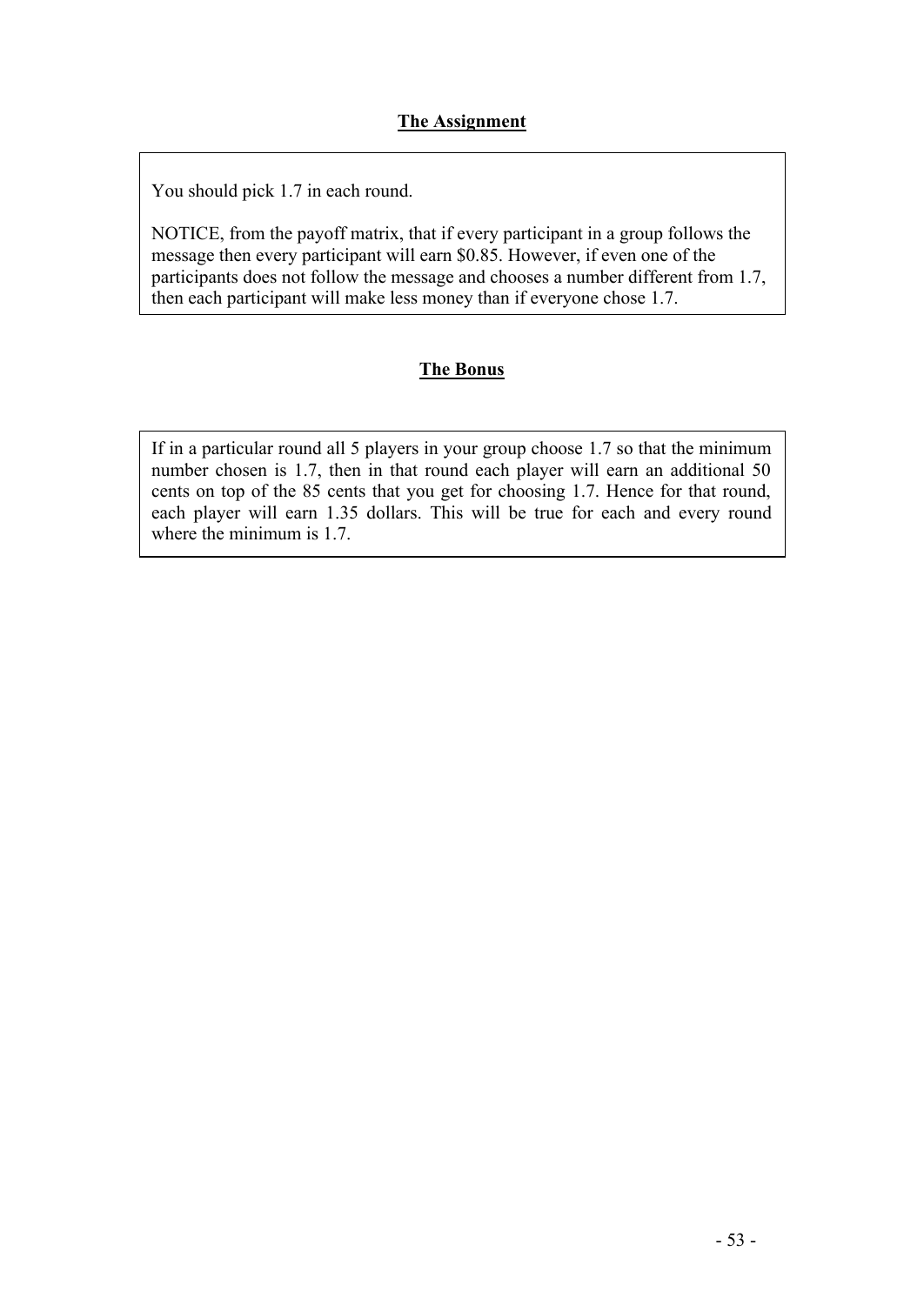## **Prediction**

| <b>Predicted</b> | <b>Actual</b> | <b>Absolute</b>   | <b>Earnings</b> |
|------------------|---------------|-------------------|-----------------|
| Average          | Average       | <b>Difference</b> | Column 3)       |
|                  |               |                   |                 |

## **BOX 1: PREDICTION BEFORE MESSAGE**

## **BOX 2: PREDICTION AFTER MESSAGE**

| <b>Predicted</b> | Actual  | <b>Absolute</b>   | <b>Earnings</b> |
|------------------|---------|-------------------|-----------------|
| Average          | Average | <b>Difference</b> | Column 3)       |
|                  |         |                   |                 |

## **Record Sheet**

| Show-up Fee:                | \$5.00 |
|-----------------------------|--------|
| Earnings from Prediction 1: |        |
| Earnings from Prediction 2: |        |
| Earnings from Experiment:   |        |
| <b>TOTAL</b>                |        |